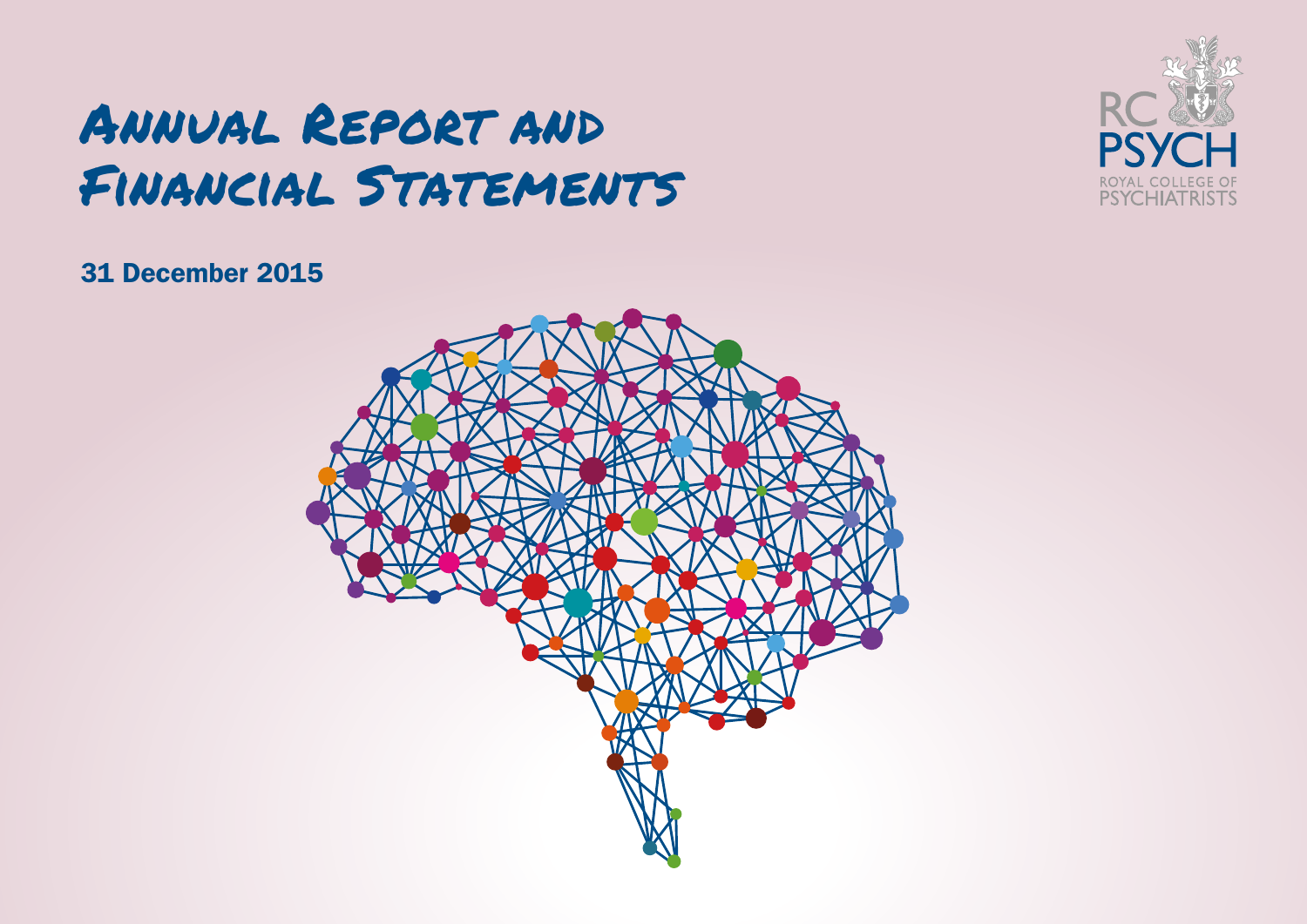The Royal College of Psychiatrists Annual Report and Financial Statements 31 December 2015

Charity Commission for England and Wales Registration Number 228636

Office of the Scottish Charity Regulator Registration Number SC038369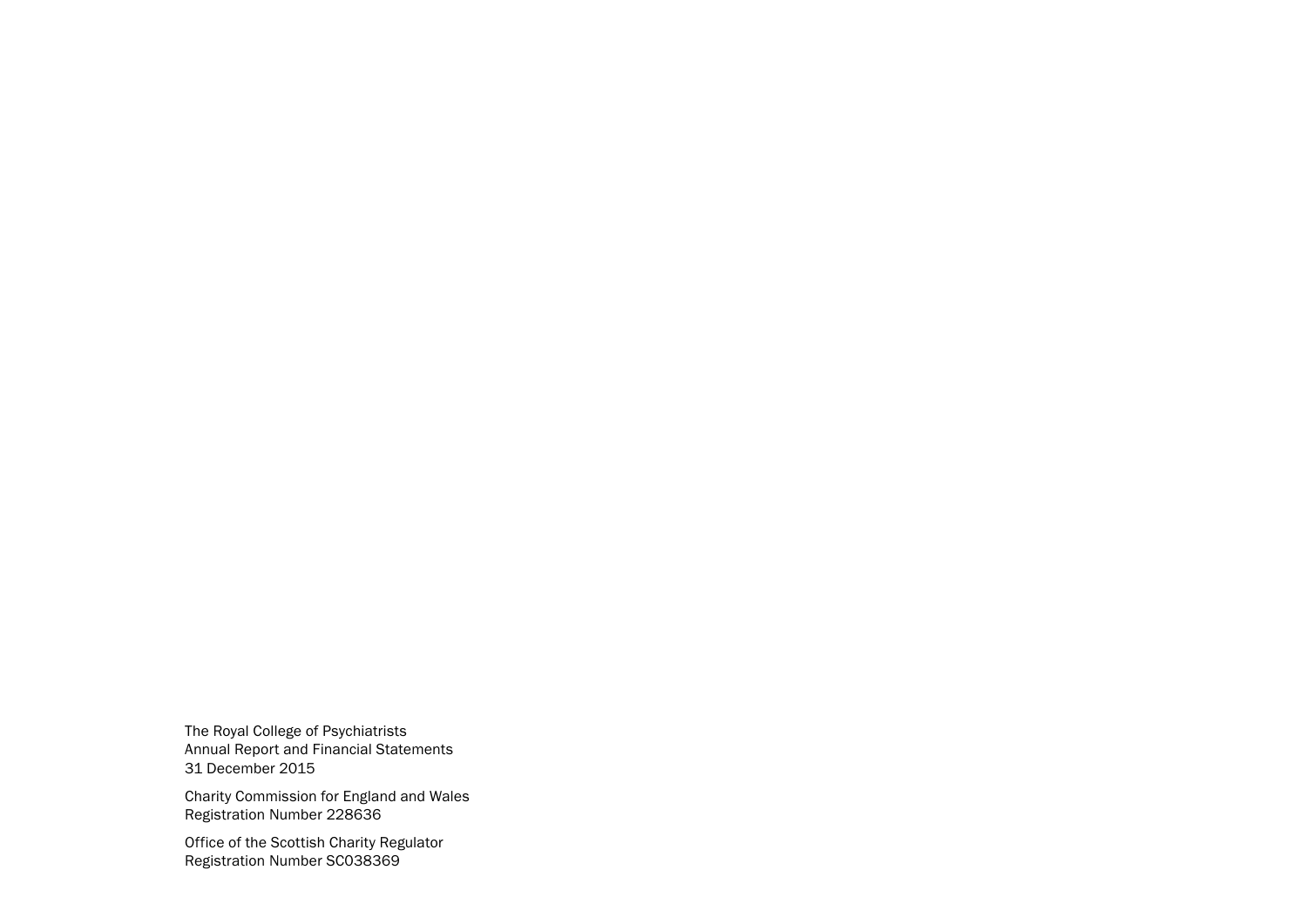

## Reports

[Trustees' report](#page-3-0)  [page](#page-3-0) 2 [Introduction](#page-3-0)  [page](#page-3-0) 2 [President's message](#page-4-0)  [page](#page-4-0) 3 [Message from the Chief Executive](#page-5-0)  [page](#page-5-0) 4

[Achievements and activities:](#page-6-0)  [highlights](#page-6-0)  [page](#page-6-0) 5

[Treasurer's report and](#page-19-0)  [financial review](#page-19-0) [page](#page-19-0) 18

[Plans for the future](#page-27-0)  [page](#page-27-0) 26

[Structure, governance](#page-29-0)  [and management](#page-29-0) [page](#page-29-0) 28

[Independent auditor's report](#page-31-0)  [page](#page-31-0) 30

## Financial Statements

[Statement of financial activities](#page-33-0) page 32

Appendix [About us](#page-64-0)

[page](#page-64-0) 63

[Balance sheet](#page-34-0)  [page](#page-34-0) 33

[Statement of cash flows](#page-35-0)  [page](#page-35-0) 34

[Principal accounting policies](#page-38-0)  [page](#page-38-0) 37

[Notes to the financial statements](#page-42-0) [page](#page-42-0) 41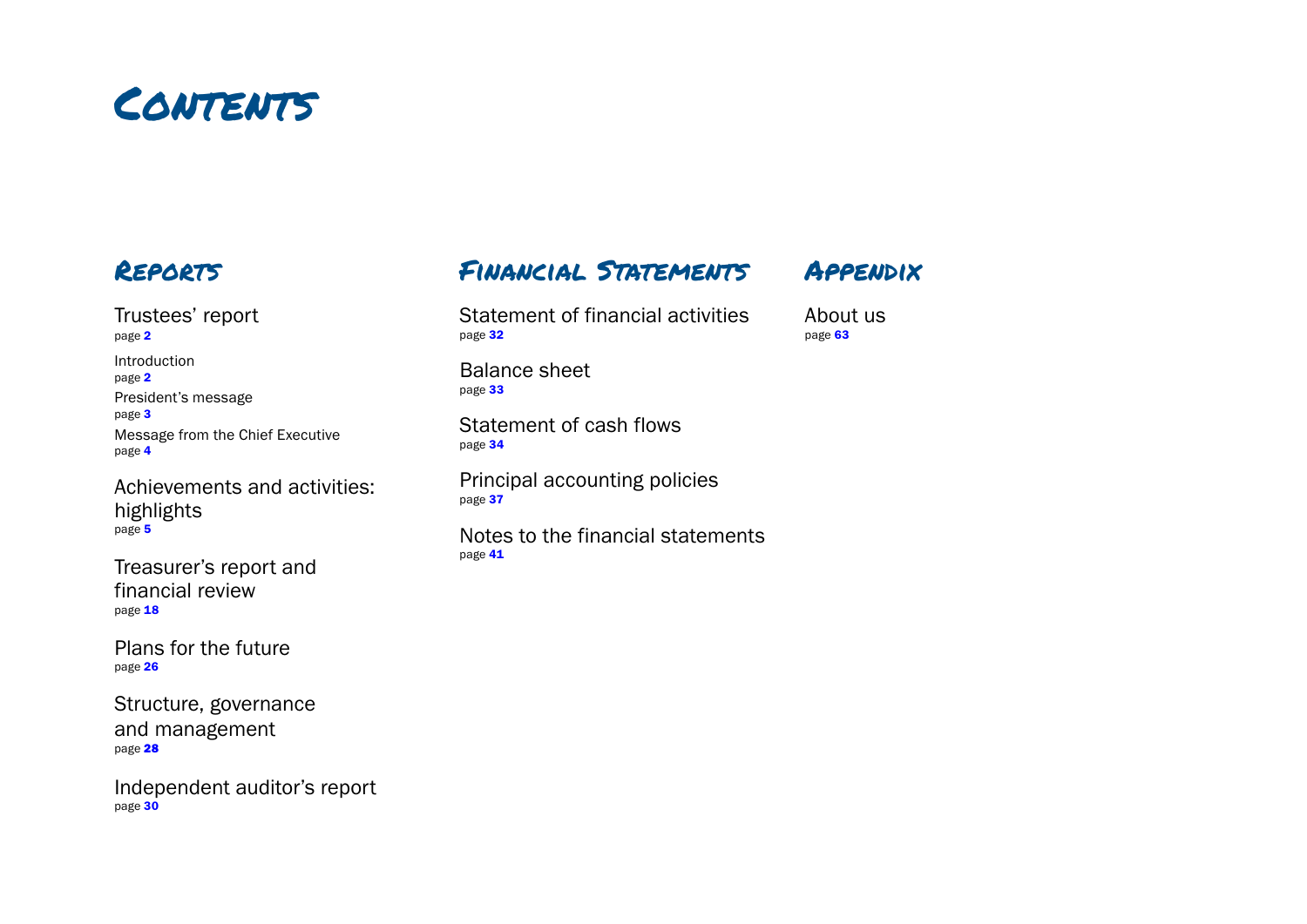# <span id="page-3-0"></span>Trustees' report

## Introduction

This is the report of the Board of Trustees of the Royal College of Psychiatrists, including the accounts of the College, for the year ended 31 December 2015.

The accounts have been prepared in accordance with the accounting policies set out on pages [36](#page-37-0) to [39](#page-40-0) of the attached accounts and comply with the College's Charter, applicable laws and the requirements of the Statement of Recommended Practice applicable to charities preparing their accounts in accordance with FRS 102, effective from 1 January 2015. Published in July 2014.

### College objectives and activities

In 1971 the College was established to:

- Advance the science and practice of psychiatry and related subjects
- $\bullet$  Educate the public about psychiatry and related subjects
- **Promote study and research work in** psychiatry – and all sciences and disciplines connected with the understanding and treatment of mental disorder in all its forms and aspects, and related subjects – and publish the results of all this study and research.

As a registered charity (number 228636 with the Charity Commission for England and Wales and number SC038369 with the Office of the Scottish Charity Regulator), we have complied with the duty in section 4 of the Charities Act 2011 to have due regard to the public benefit guidance published by the Charity Commission in determining the activities we undertake. This annual report sets out the details of our work in 2015 that demonstrates public benefit.

The College is a registered charity incorporated by Royal Charter. The College's affairs are managed and regulated in accordance with its Bye-laws and Regulations.

The Trustees are satisfied that all strands of the College's activities come under the overarching goal of improved mental health for all, and therefore work both directly and indirectly toward the benefit of the public.

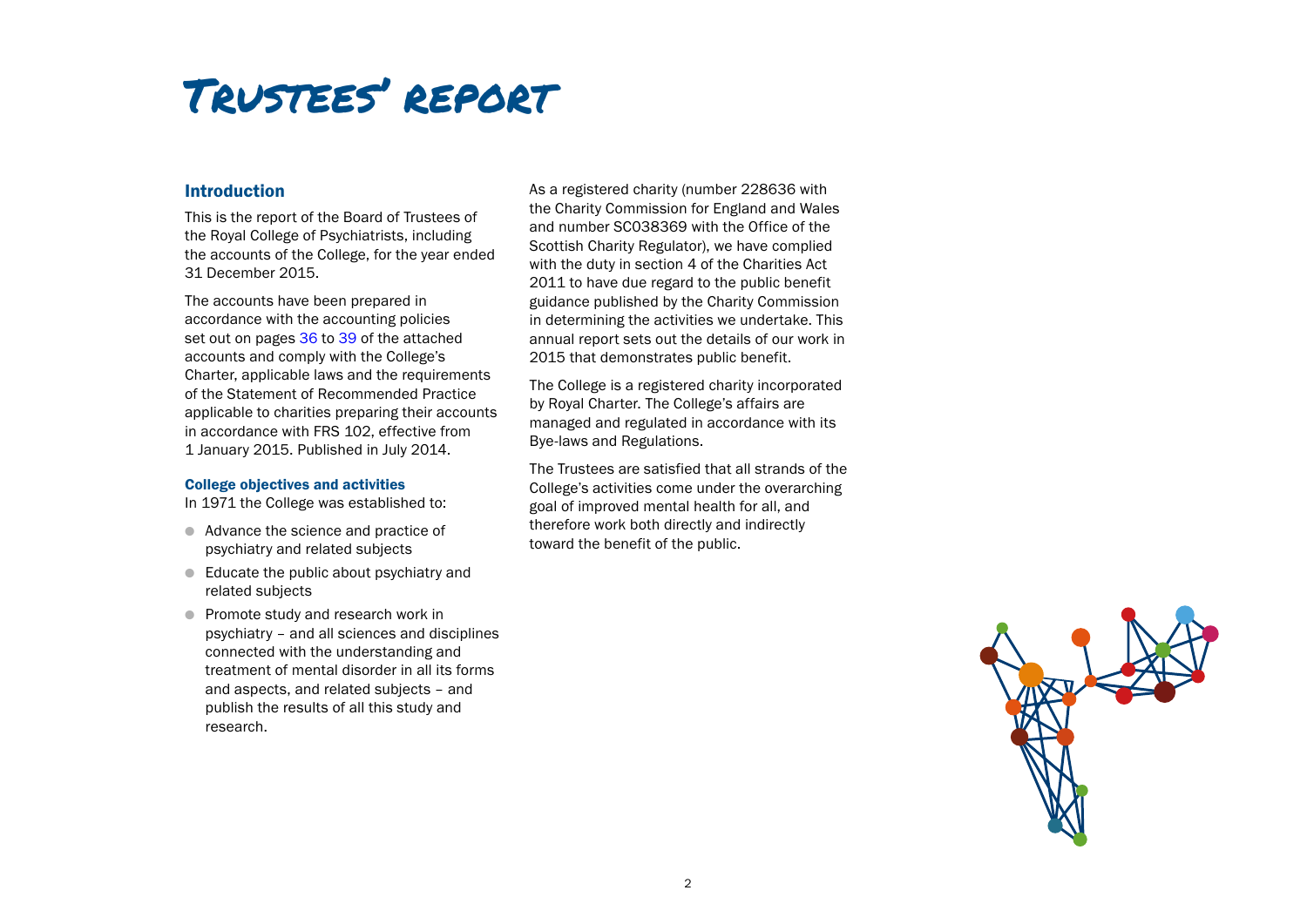## <span id="page-4-0"></span>President's message

The Royal College of Psychiatrists is committed to improving the lives of people with mental illness. In 2015 Council and the Board of Trustees agreed a strategic plan based on the top three priorities for the next three years:

- Set standards leading to excellence for individual practice and services
- **In Workforce: recruitment, development,** and retention
- **Communication: internal and external**

We must build on our past work to improve understanding of how mental and physical health are affected by the social and cultural context in which people live. An important part of our strategic plan is to take psychiatry forward by setting and achieving the highest standards, through education, training and research. We lead the way in developing excellence in the profession and promoting best practice in mental health services, and we will continue to do so.

The College actively promotes psychiatry as a medical career. College structures provide dedicated support to our members and associates. Nationally and internationally, the College has a vital role in representing

the expertise of the psychiatric profession to governments and other agencies. This is a key part of promoting best practice in mental health and increasing funding for research.

To act on our priorities we will focus on removing the stigma that is still associated with mental illness, and work towards a 'parity of esteem' – where society values mental health equally with physical health. To do this we will keep influencing the public to remove any stigma associated with psychiatry and mental illness, and will work with key players in the mental health field. We will continue to call for essential improvements in the quality of mental healthcare throughout all sectors of society and an increase in funding.

There were major changes to the governance structure of the College in 2014. The College has introduced a new Board of Trustees, which is our governance body. This is the first collaborative strategic plan of council and the new board. The objectives and strategies in this plan will be supported by regular reports from the Chief Executive and management to the board.

Professor Sir Simon Wessely President

## How the College meets the legal requirements of the Charities' Act Trustees are satisfied that:

- $\bullet$  the College's activities come under the College's main goal of improving the lives of people with mental illness through patient-centred care
- $\bullet$  we meet our duty under Section 4 of the Charities Act 2011 to make sure that what we do is 'for the public benefit'

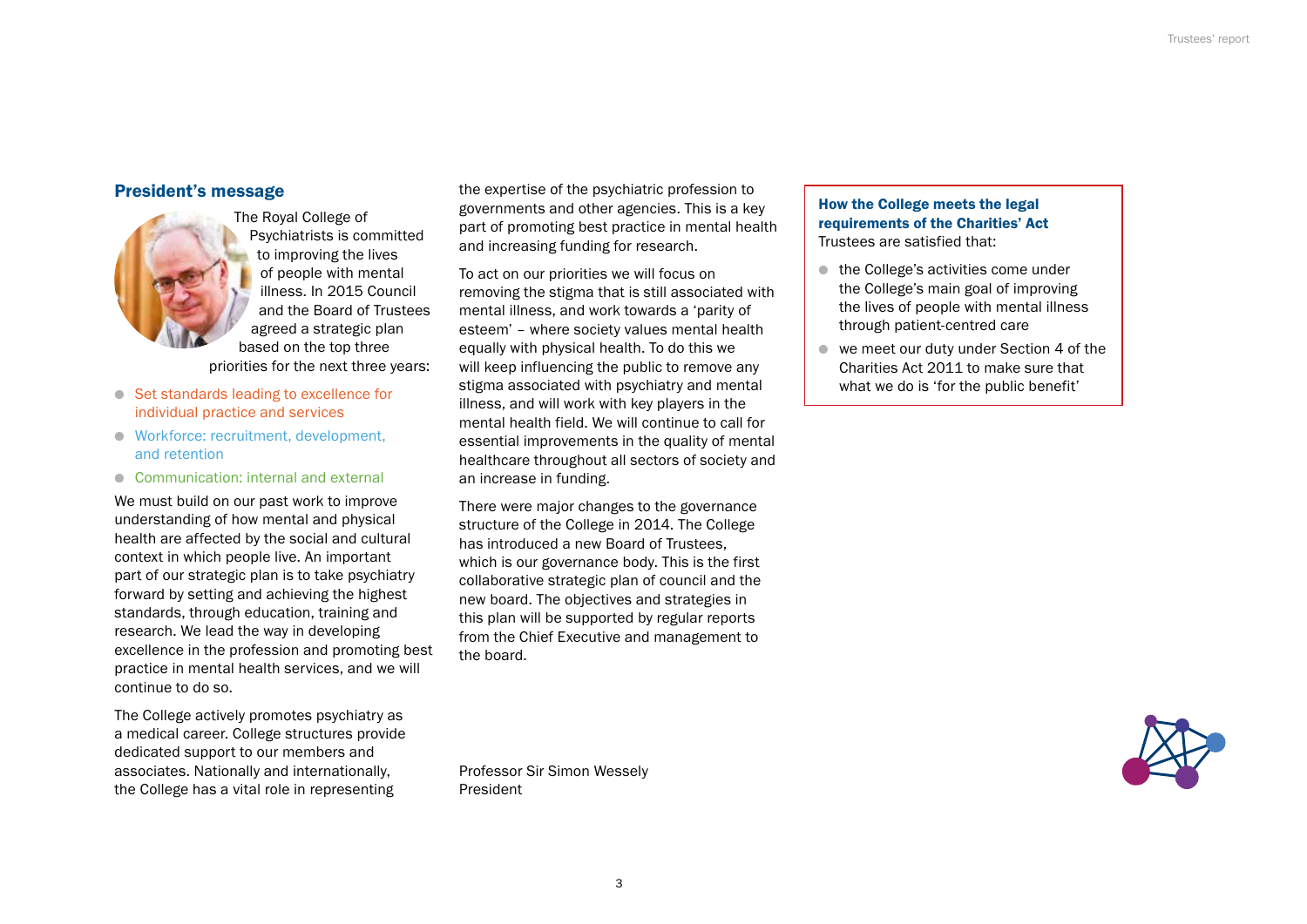## <span id="page-5-0"></span>Message from our Chief Executive



During 2015 our Trustees, in partnership with Council, have further developed and approved the key aims and objectives of our Strategic Plan 2015–2018.

The associated Operational Plan 2015–2018 has been fine-tuned with input from members of staff, members of the College and Council, patient and carer representatives, and Trustees. It sets measurable objectives that are designed to achieve the College's vision, which is 'to improve the lives of people with mental illness through patient-centred care'. This vision underpins all we do.

The refocused Operational Plan 2015–2018 necessitated restructuring within the College to enable us to deliver our objectives. This process started in 2014, was followed by an external review of our communications activities in 2015, and culminated in the establishment of a new Department of Strategic Communications, which will be up and running in 2016.

Trustees have also agreed to an external review of the College's publications to enable a strategic overview of the scope and extent of College publications; we must be sure that as a membership society we are serving our members, providing value for money, are serving the wider community in a costeffective manner.

The first reporting year of the Operational Plan 2015–2018's outcomes will be 2016 and so next year's report will more closely reflect this. This year, we have focused upon highlighting a few of the wide ranging activities we undertake to achieve our key objectives.

Vanessa Cameron Chief Executive

## Our key objectives

## Set standards of excellence for individual practice and services

To set and achieve, for the benefit of patients, the highest standards of psychiatric care through education, training and research

## Workforce: recruitment, retention and development

To grow the profession through leadership and support, providing high-quality training to allow psychiatrists to deliver safe care of the highest standard at all stages of their career

### Communication: internal and external

To develop standards, improve services and remove stigma by involving and working with people affected by mental illness, our members, the wider health team, partners and key audiences

RCPsych Strategic Plan 2015–2018

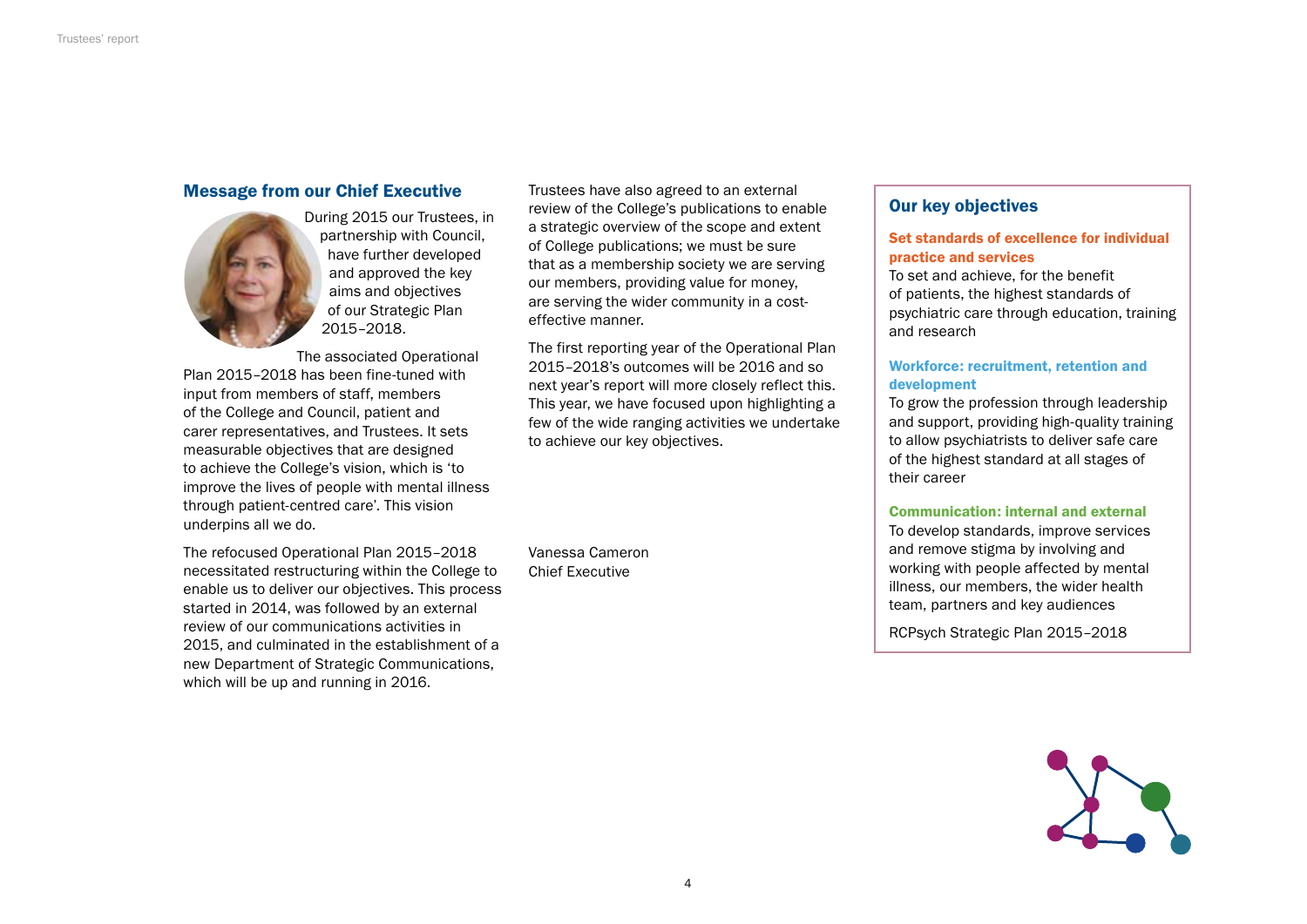# <span id="page-6-0"></span>Achievements and activities: highlights

The highlights we have focused upon are set out on the following pages in the order of our three key strategic objectives.

## Set standards of excellence for individual practice and services

To set and achieve, for the benefit of patients, the highest standards of psychiatric care through education, training and research

The College aims to ensure that the standards it sets, across all of its activities, are coordinated, kept up to date and accessible. Our objectives include defining models of care, identifying excellent services, promoting parity of esteem and influencing NICE guidance.

A key role of the College is to set standards for psychiatrists, through Good Psychiatric Practice and its associated guidance documents, and College Reports. But our standard setting and implementation activities are very much broader and more complex than that. For example, they include:

- The National Collaborating Centre for Mental Health (NCCMH): a partnership between the Royal College of Psychiatrists and the British Psychological Society specialises in producing evidence-based guidance for practice
- The College Centre for Quality Improvement (CCQI) sets standards for services
- $\bullet$  Commissioning guidance developed by the Joint Commissioning Panel for Mental Health sets standards for commissioners
- **■** The College's Invited Review mechanism assesses individuals and services.

## The National Collaborating Centre for Mental Health (NCCMH)

The NCCMH has been successful in attracting a significant programme of work to be funded by NICE and NHS England over the next five years: Achieving Better Access to Mental Health Services, also known as the Access and Waiting Time (AWT) Project. The immediate work programme for 2015/2016 covers:

- Eating Disorders in Child and Adolescent Mental Health Services
- Early Intervention in Psychosis services
- **•** Perinatal mental health
- Crisis care (with six subgroups)
- **Dementia**

Work for 2016-2017 is likely to concern school refusal, self-harm and, later, ADHD.

The contract from NICE will amount to approximately £1m to £1.4m per year for four years. Professor Pilling and Professor Kendall will remain as Directors of NCCMH.

The NCCMH continues to deliver robust and up-to-date evidence-based guidelines and quality standards, which underpin the value of research and make current research more accessible to clinicians. In addition to its current publications, in 2015 it published guidelines on Management and Prevention of Violence and Aggression, Challenging Behaviour and Learning Disability, and Children's Attachment Problems.

While we were disappointed that our tender to the National Institute for Health and Care Excellence (NICE) for Guideline Development Centre 2 was unsuccessful and the Royal College of Obstetricians and Gynaecologists (RCOG) awarded the contract, there are unlikely to be major negative financial implications associated with the unsuccessful tender bid. We will continue to work with the RCOG in the development of NICE guidelines. It is anticipated that, during 2016, the NCCMH will start work on a further programme of work funded by NHS England to produce guidelines for 'Safe, Compassionate Care'.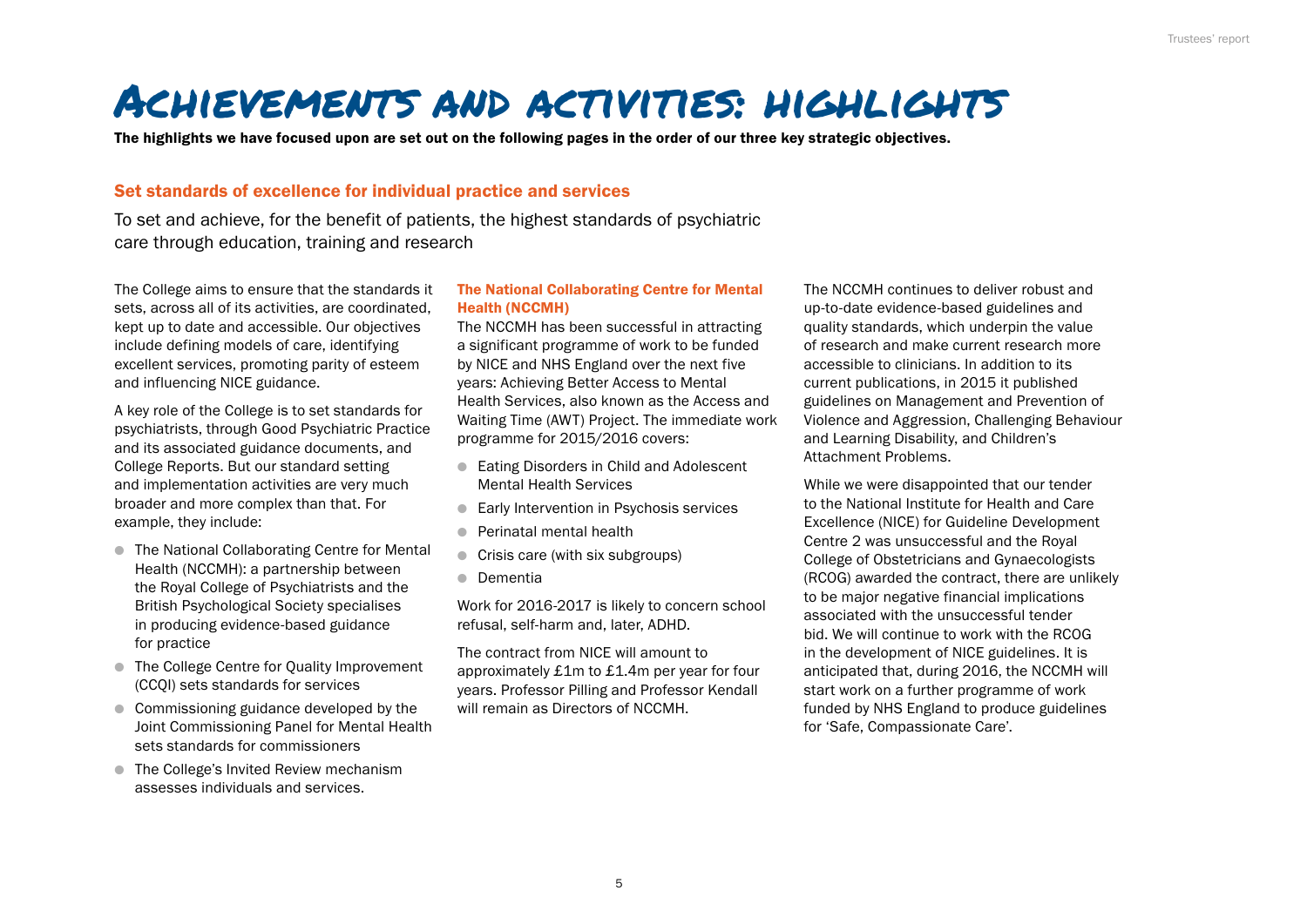### College Centre for Quality Improvement (CCQI)

In collaboration with the British Standards Institute, core standards for inpatient and community services for people with mental health conditions were revised in early 2015. These core standards will be made publicly available and will be integrated into the peernetworks and accreditation programmes provided by the College.

Standards for Community Mental Health Teams and Prison Mental Health Services have been published. Further, funding of approximately £1.25 million has been secured for a further three years, beginning in January 2015, for the National Audit of Dementia.

## The Joint Commissioning Panel for Mental Health (JCPMH)

The Joint Commissioning Panel for Mental Health (JCPMH) is co-chaired by the Royal College of Psychiatrists and the Royal College of General Practitioners. It is a collaboration between seventeen leading organisations, inspiring commissioners to improve mental health and wellbeing, using a values based commissioning model.

Over the past 18 months, the JCPMH has developed practical guidance on what good services for mental illness, dementia and learning disabilities should look like, plus guidance on public mental health and valuesbased commissioning. The JCPMH marks its

fourth anniversary in March 2015 and, to date, it has published 18 guides.

The JCPMH has now joined forces with the Strategic Health Authority Mental Health Leads Group to design tools to help commissioners.

The JCPMH:

- $\bullet$  publishes briefings on the key values and principles for effective mental health commissioning
- **provides practical guidance and a framework** for mental health commissioning
- $\bullet$  supports commissioners in commissioning mental health care that delivers the best possible outcomes for health and wellbeing
- $\bullet$  develops guidance for best practice commissioning in areas where disparities in outcomes exist
- $\bullet$  brings together patients, service users, clinicians, commissioners, managers and others to deliver the best possible commissioning for mental health and wellbeing

All of the Joint Commissioning Panel's publications can be downloaded from [www.jcpmh.info](http://www.jcpmh.info)

### Invited Review Service (IRS)

Over the past two years the IRS has become far busier: there have been 14 reviews completed in two years compared with 11 reviews in the preceding 11 years. It has introduced a number of measures to ensure consistent and rigorous reviews that generate useful recommendations:

- $\bullet$  The IRS holds an annual two-day meeting for the service reviewers, to use the peer group to set shared standards and to take a position on dilemmas and difficult problems. The meetings so far have been very successful and another is planned in March 2016. This has been an important step forward in identifying standards and their practical application.
- The IRS has focused on building links with the CCQI and external bodies, including the General Medical Council. Feedback has been sought from commissioning bodies
- The IRS has contributed to the guidelines for external reviews which are being developed by the Academy of Medical Royal Colleges (AoMRC) (England).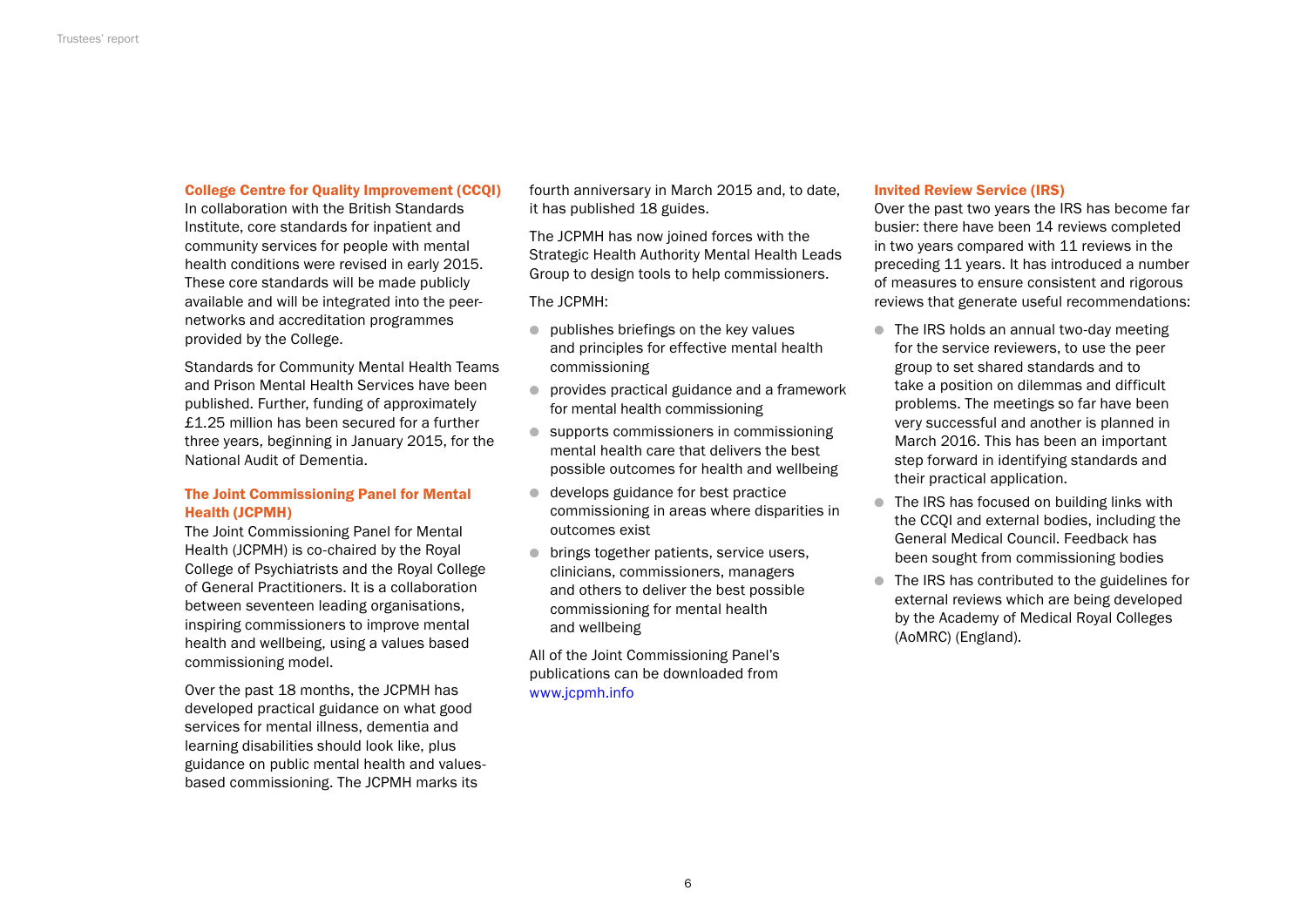### Involving patients and carers in setting standards

All standards are developed in collaboration with patients and carers. For example:

- Patients and carers were fully represented on the groups that oversaw the development of standards for Community Mental Health Teams and Prison Mental Health Services.
- All JCPMH guide expert advisory groups have a patient and a carer representative.
- $\bullet$  All working groups developing policy and standards for good practice as part of the College Report programme include patient and carer representatives, and work with external patient and carer groups and other organisations as required by the work. In 2016, the Policy Unit will review how this is working in practice, and will review the guidance to Chairs of College Report working groups to assess whether it requires updating.

## Greener mental health: Sustainability

Sustainability for healthcare focuses on economic, environmental and social factors that could affect health in the future.

As part of its commitment to greener mental health care, the College funded a two-year fellowship to improve the sustainability of mental health services. Dr Daniel Maughan was appointed Sustainability Fellow in 2013 and his key achievements were reported in 2015. Dr Maughan has:

- **•** Defined sustainability in mental health settings
- **•** Developed a highly visible profile for our College, the only Royal College to have a sustainability fellow
- **Demonstrated and then harnessed interest** in sustainability amongst our members (formed a network, organised a summit and writes a regular blog)
- $\bullet$  Pioneered sustainability analysis of clinical interventions in mental health; this will underpin future transformation in clinical practice (making it more sustainable and offering better patient care)

Commenting on Dr Maughan's achievements Dr David Pencheon, Director, Sustainable Development Unit, NHS England and Public Health England said: *"It is worth noting that this particular College, which places a high value on the mental and spiritual welfare of the public, has taken a lead on what we need to do now to ensure the future mental and physical health of people and communities."*

In 2016 it is anticipated that the College will appoint an Associate Registrar for Sustainability who will lead on this work.



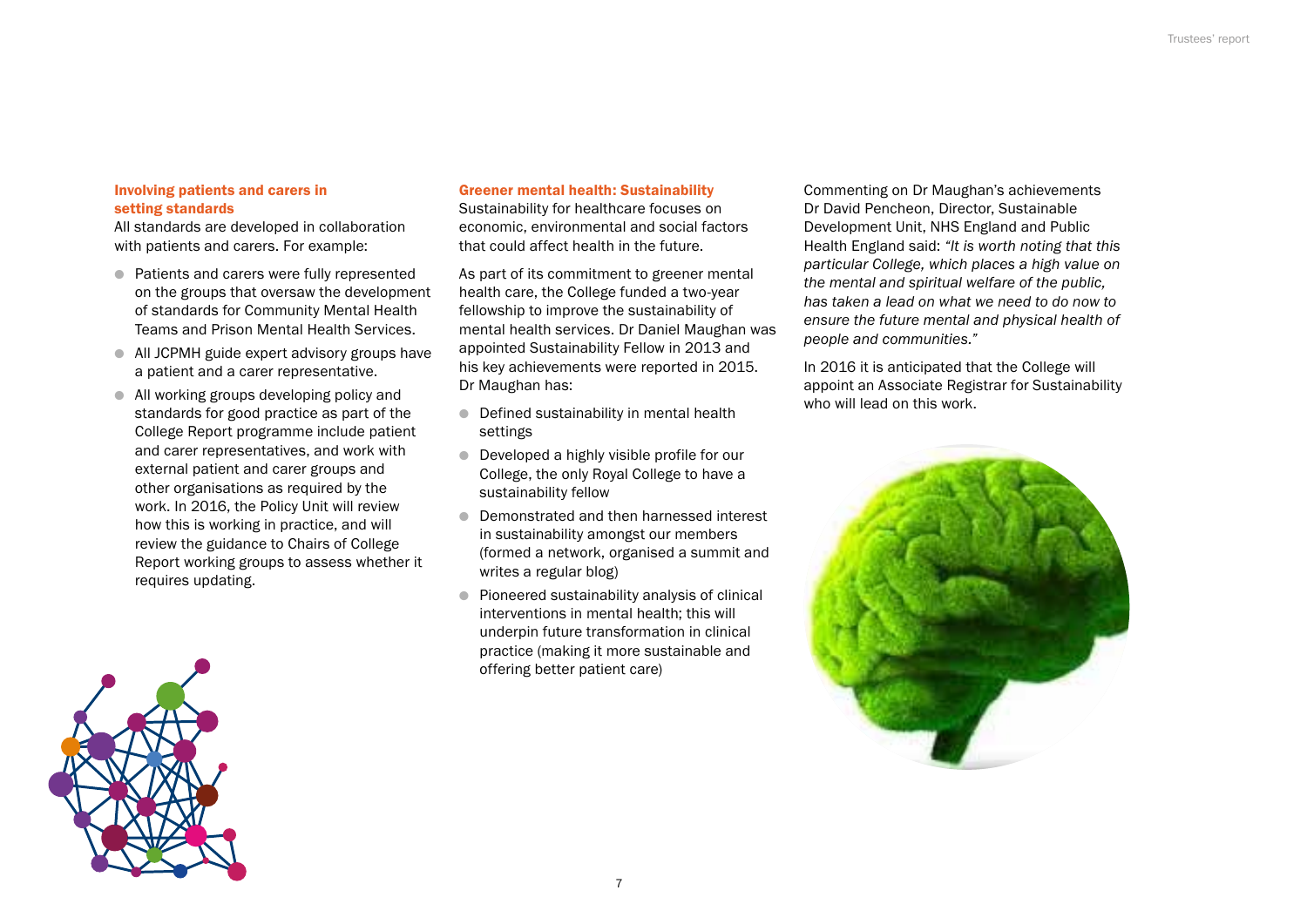

## Workforce: recruitment, retention and development

To grow the profession through leadership and support, providing high-quality training to allow psychiatrists to deliver safe care of the highest standard at all stages of their career

### **Recruitment**

Recruitment remains a challenge and is a priority for the College and Higher Education England (HEE).

The College is working on a variety of initiatives through the expansion of the Foundation Programme, Promoting Recruitment into Psychiatry (PRIP) Committee, the Psychiatric Trainees' Committee (PTC) and Workforce Committee as well as working closely with HEE to improve recruitment, retention and improved medical workforce planning.

### Promoting recruitment into psychiatry

The College's Promoting Recruitment into Psychiatry (PRIP) campaign is four years into its five year plan; during this time recruitment into psychiatry has remained constant. In a challenging environment where the recruitment levels of many other medical specialties have diminished this is, of itself, relatively good news. In a bid to do better, the College plans to extend the campaign from 2016; amongst other things an Associate Dean for recruitment will be appointed to lead the next phase of activity and Divisional Chairs will be invited to review recruitment promotion activities in their Divisions.

### The Foundation Year

Proposals aimed at developing a strategy for foundation training separate to PRIP are being developed. During 2016 feedback will be sought on an associated action plan identifying objectives and progress.

### **Workforce**

The Workforce Committee seeks to influence and inform workforce planning; its activities during 2015 were aimed at gathering evidence and information. In particular, psychiatrists working locally with HR departments have been asked to complete the College's workforce survey.

### Medical Training Initiative

The Medical Training Initiative (MTI) is designed to enable a small number of International Medical and Dental Graduates to enter the UK to experience training in the NHS for up to two years before returning to their home country. Under the scheme, training capacity not required for planned UK/EEA training numbers is made available for overseas doctors and dentists who meet the required eligibility criteria.

The paid posts are approved by Deaneries and Local Education Training Boards; the Academy of Medical Royal Colleges (AoMRC) acts as the UK sponsor to enable participants to apply for the appropriate visa with the UK Borders Agency.

The current arrangements ensure that the UK continues clinical links around the world, promoting UK healthcare and education. The Tier 5 visa and the MTI Scheme contribute to the UK's global health agenda, and to the World Health Organization (WHO) code of practice on international recruitment of health personnel with its aim to *"...protect and strengthen the health systems of developing countries."*

### Pathfinder fellowships

This is a popular initiative and the College has just appointed its fourth cohort of Fellows for a three-year programme worth £5,000 per person. This amount enables them to fund their electives and to access continuing professional development materials through the College and our website. We had nearly 100 applicants for our 10 places for 2016–2019 and as on previous occasions the standard was exceptionally high. A number of Fellows also presented at the 2015 International Congress and there will be an opportunity for them to do so again in 2016.

The members of our first cohort of Pathfinders have just "graduated" from the scheme and are now in year two of their foundation year. We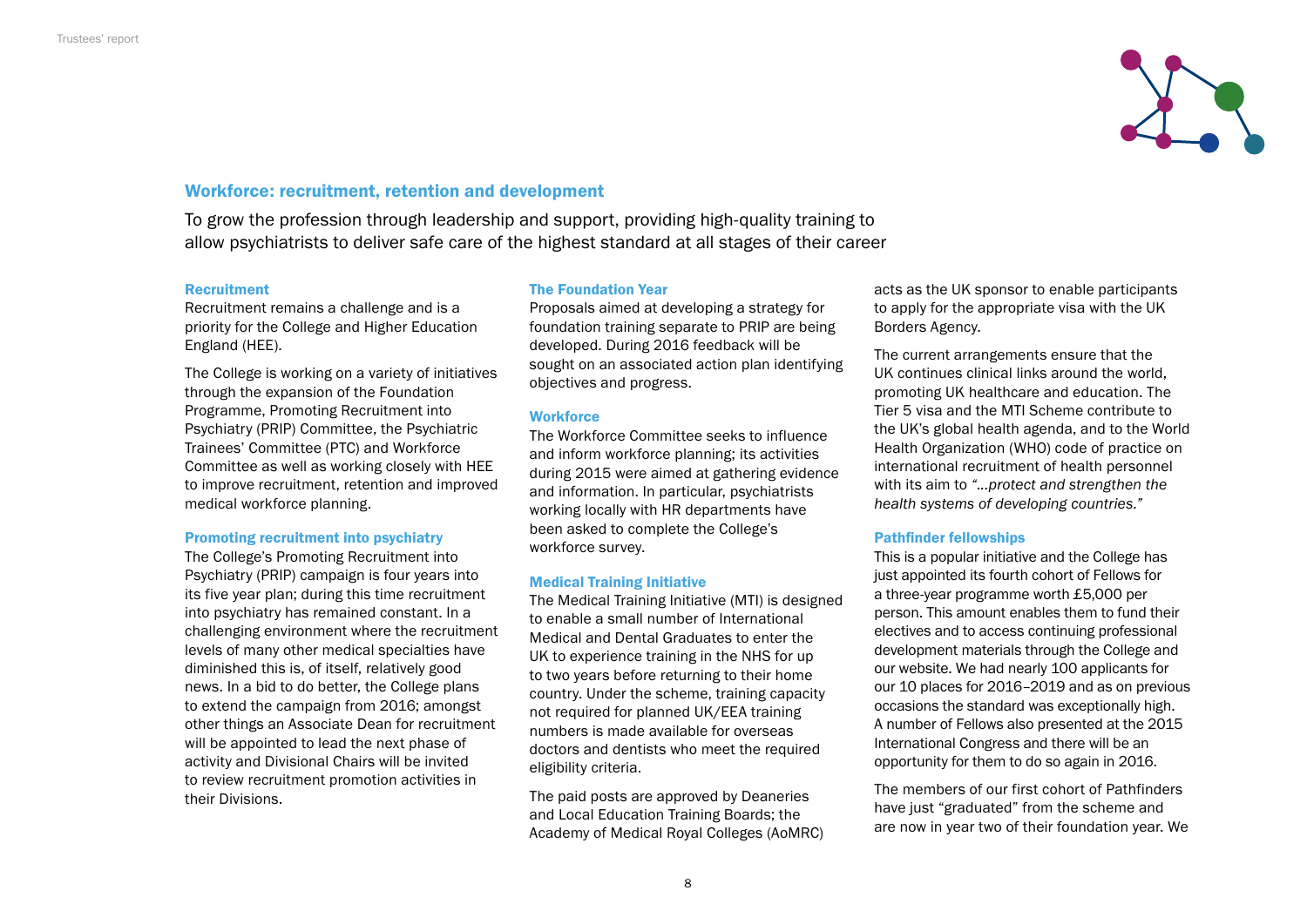conducted an exit survey at the end of 2015, which we are currently analysing; themes and learning points will be published on the website. Nearly all Pathfinders remain committed to a career in psychiatry (mostly academic) though not necessarily immediately following their Foundation Programme.

The Pathfinder Fellowship project was launched in 2012 to encourage the brightest medical students to consider mental health and psychiatry and, ultimately, to choose to make their careers within the profession.

The Pathfinder Fellows undertake to spread the influence of the College by being ambassadors at their medical schools, writing blogs and papers and participating as fully as possible in many psychiatry activities.

### Trainees Online (TrOn)

TrOn is an online learning resource designed to support Core Trainees as they prepare to take the College Membership Exams. TrOn offers Core Trainees in psychiatry a free and qualitycontrolled website, verified by the College. It provides interactive learning modules, to support trainee psychiatrists in preparing for the MRCPsych exams.

All modules are peer-reviewed by experts, checked by the College's Examinations Panel for relevance to the MRCPsych syllabus and are supported by the College's Psychiatric Trainees' Committee (PTC).

Module topics are drawn from the basic sciences of the MRCPsych curriculum. Each one will take around 1–1½ hours to complete and it is intended that, in conjunction with the specific 'Key Reading' list, an examination-level understanding of a given topic can be expected. In time, around 70 learning modules will be built.

#### **Startwell**

Startwell, the College's initiative for new consultants and locum consultants, continues to grow. Events have been held at Division level, particularly in South West and South Eastern and an informal networking lunch is again planned for Congress 2016. Another day event with workshops is being planned for autumn 2016/spring 2017.

### Spreading information about best practice

Faculties and divisions hold regular residential and academic meetings where College members can hear lectures from national and international experts, and debate current developments. Our special interest groups allow members to debate and learn about an even wider range of areas within the field of psychiatry. Meetings on subjects such as mentoring and coaching skills offer a mix of teaching-based and experiencebased learning so members can pass on the information they have gained. All these meetings help to make sure that information about best practice is widely shared.

#### Mentoring and coaching

Mentoring and coaching is central to developing and supporting doctors, and underpins many aspects of medical leadership. It seeks to help achieve one's full potential and applies to all

doctors, irrespective of where they are on their career pathway.

The College has published generic guidance on mentoring, and plans to have mentoring leads within each division to act as 'champions' to oversee progress in mentoring and coaching. Further plans include to:

- $\bullet$  build up a list of mentoring and coaching resources in each division
- $\bullet$  conduct a national survey of mentoring provision for psychiatrists
- $\bullet$  roll out training nationally
- **update the College Occasional Paper on** Coaching and Mentoring (OP66)
- $\bullet$  review and publish the evidence for the benefits of mentoring in the medical profession

### Leadership and Management

The Leadership and Management Committee (LMC) has established a network for Medical Directors and further work has been undertaken during 2015 to develop more networks based on the CCQI Quality Network model. The LMC plans to expand the network to include all doctors in formal management roles.

A further network for psychiatry trainees who have an interest in leadership and management will be developed, together with a module on leadership and management for trainees online.

A Clinical Fellow in Leadership and Management (under the National Medical Director's Scheme) has been appointed to assist in the implementation of this work.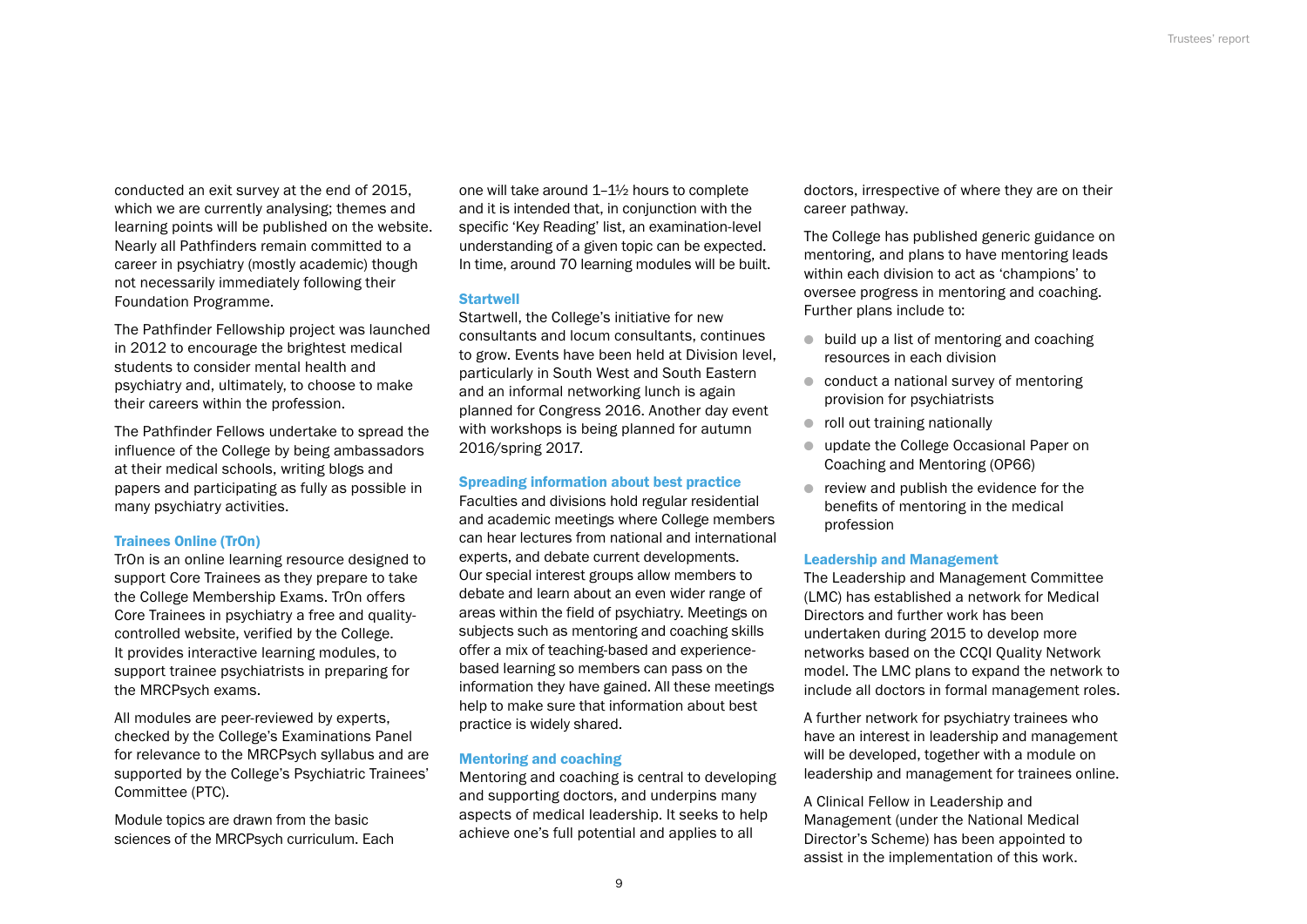## Communication: internal and external

To develop standards, improve services and remove stigma by involving and working with people affected by mental illness, our members, the wider health team, partners and key audiences

### Mental Health Taskforce

The Mental Health Taskforce, launched in March 2015, has been responsible for creating and publishing a new five-year, all-age national strategy for mental health to 2020, aligned to NHS England's Five Year Forward View.

Prof Sir Simon Wessely, President of RCPsych and Dr Adrian James, Registrar, with the support of our policy unit, have played a key role in its development, working alongside the Chair, Paul Farmer, Co-chair, Jacqui Dyer and other members of the Taskforce.

The Taskforce's approach has been one of co-production, involving people with lived experience of mental health problems, carers, professionals, providers, voluntary organisations and the component parts of the NHS throughout the process. The policy unit has made sure that the views of people working across all psychiatric specialties were incorporated.

The Taskforce is expected to publish the next strategy for mental health in February 2016. We look forward to this report; it marks the first shared national ambition for mental health in

the NHS for the arms-length bodies, across the life course, with each recommendation being designed to help deliver the Five Year Forward View.

The findings will have implications for service users, carers and families as well as the NHS workforce, NHS providers and commissioners. The Taskforce recommendations will also be relevant to the policy unit's existing and forthcoming projects, including, but not limited to, our work on the New Care Models programme and the Commission on Acute Adult Psychiatric Care, chaired by Lord Crisp.

## The Commission to Review the Provision of Acute Inpatient Psychiatric Care for Adults

The Commission on Acute Adult Psychiatric Care was set up in 2015 by the College in response to widespread concerns about the provision of acute inpatient psychiatric beds and alternatives to admission available for patients.

There is evidence – some quantified, some anecdotal – of difficulties in admissions, variable services for patients in the community, long distance transfers of patients, high

occupancy rates and high stress levels amongst patients, their families, carers and staff.

The Commission is independent of RCPsych and is being chaired by Lord Nigel Crisp, former Chief Executive of the NHS in England and Permanent Secretary of the UK Department of Health between 2000 and 2006. It has been asked to review the situation, examine the causes of these pressures and make recommendations for improvement.

The Commission's remit covers England and Northern Ireland and it will seek to identify and respond to similarities and differences between, and within, these administrations.

Scotland is excluded from the Commission scope as it is undertaking its own programme of work to review psychiatric beds and the decision was taken in May 2015 that organisations from Wales would no longer participate in the Commission.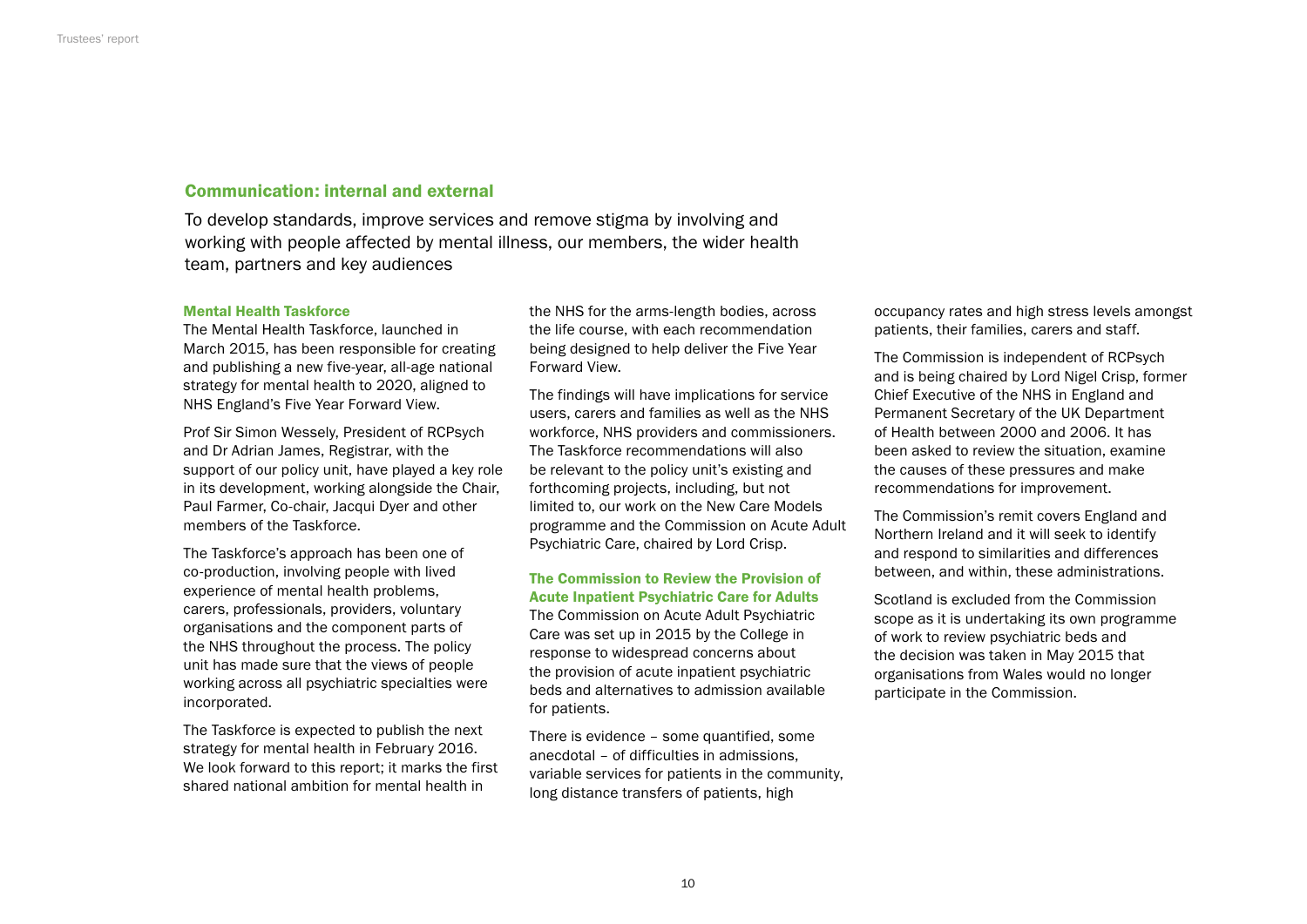The Commission published a report of its interim findings for England in July 2015.

Key findings from the report were that:

- The so-called bed or admission crisis in adult mental health is very significantly a problem of discharges and alternatives to admission that can only be addressed through changes in services and management of the whole system.
- A Commission survey of acute adult psychiatric wards found that 92% of wards surveyed are treating patients who could have been treated by other services if they had been available. In practice, this applies to approximately three patients per ward (16%).
- $\bullet$  The survey also found that approximately three patients per ward (16%) are clinically well enough to be discharged from inpatient care, but cannot be because of other factors.

A consultation on the interim findings has been conducted and it is expected that the Commission will published its findings, and recommendations, in February 2016.



### Media activities

The President provided the voice of the psychiatric community in March, as the College conveyed much needed sensible and knowledgeable comment to the world's media in the aftermath of the *Germanwings* air crash.

Working with our expert media spokespersons, we have provided comment on numerous other mental health topics to the national media – in print, online, on radio, via the internet and on television, and have played an important role in the development and delivery of reports and guidelines which will shape the future of mental health care.

Providing a round-the-clock service, the Communications Department has worked closely with its peers at the Department of Health, NHS England and the other Medical Royal Colleges. We have worked collaboratively to disseminate information and College responses to the press, our members and the public on important issues affecting mental health provision, such as the proposed junior doctors' contract, the Government's spending review and the Southern Health Trust report.

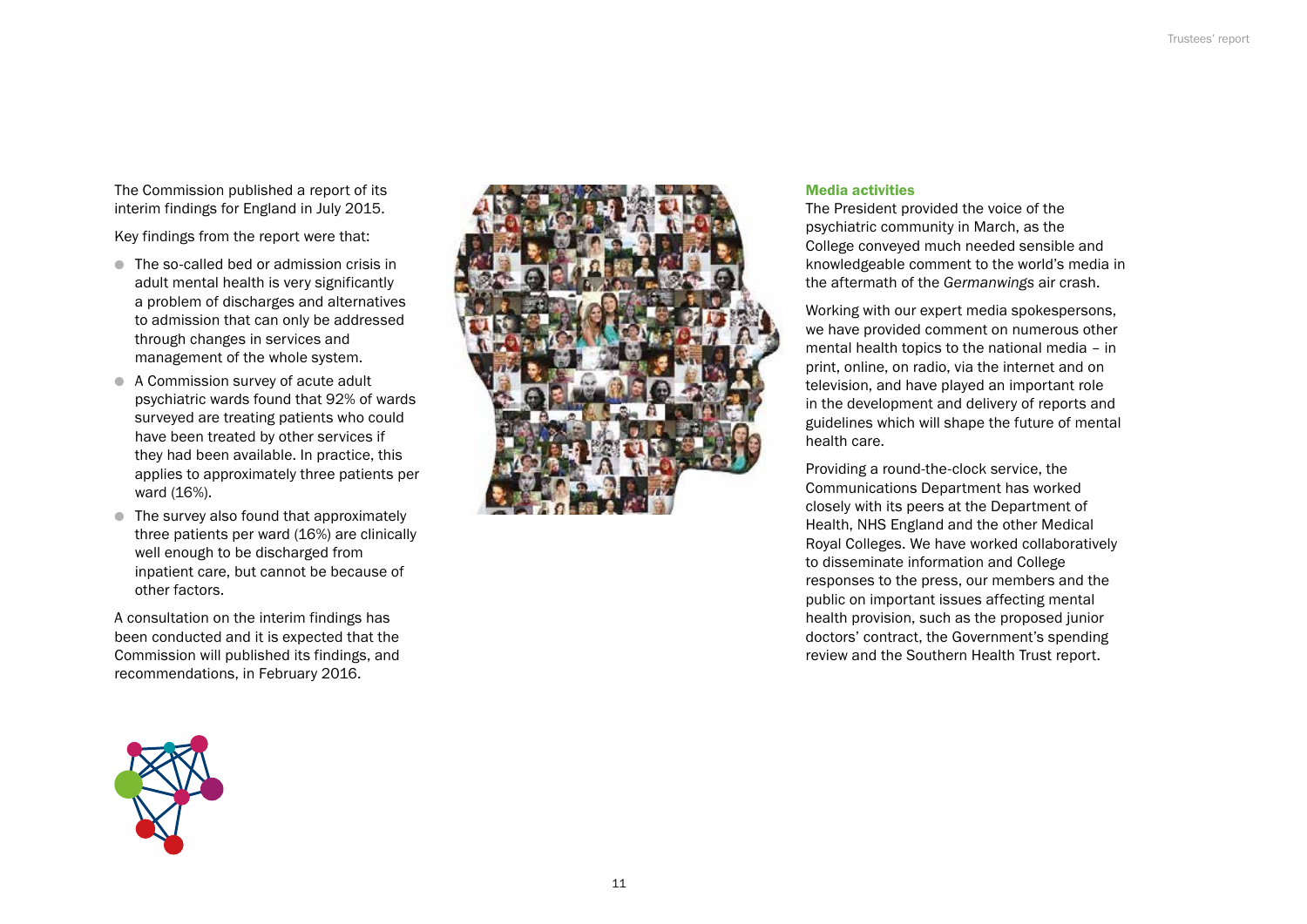## Bringing about change: parliamentary activities

We aim to make sure that when politicians make laws they have the expertise of our members to make evidence-based policy. We have briefed MPs and Peers on a wide variety of subjects including the use of police cells to detain people in mental health crisis, the impact of welfare reforms on people with mental health problems and out of area mental health services.

We have also a successfully lobbied to ensure that parity of esteem for mental health did not drop out of the new NHS Mandate. We also supported MPs to use a private members Bill to raise the issue of perinatal mental health in Parliament and made sure that it is pushed up the political agenda.

## Parity of esteem

Achieving parity of esteem has been a key objective for the College for some years and is likely to remain a priority for years to come; it is integral to the College's Strategy.

 $\blacksquare$  It is estimated that one in four people in the UK are affected by mental health problems. Despite this, the quality of mental health services and the resources available to them, continues to lag behind physical health. Mental health problems account for 23% of the total impact of ill health in the UK. However, only 13% of the NHS budget is allocated to mental health."

Parity in Progress, APPG on Mental Health, March 2015

In April 2012, the Royal College of Psychiatrists was asked by the then Minister of State for Care Services, Paul Burstow – in partnership with the Department of Health and the NHS Commissioning Board Authority – to develop a definition and vision for 'parity of esteem'. In April 2013 the College published a report *Whole person care: From Rhetoric to Reality* which defined parity of esteem as meaning that, when compared with physical healthcare, mental healthcare has

- $\bullet$  equal access to the most effective and safest care and treatment
- $\bullet$  equal efforts to improve the quality of care
- $\bullet$  the allocation of time, effort and resources on a basis commensurate with need
- $\bullet$  equal status within healthcare education and practice
- $\bullet$  equally high aspirations for service users; and
- $\bullet$  equal status in the measurement of health outcomes\*

## All Party Parliamentary Group on Mental Health (APPG)

One example of our work to bring parity of esteem to the attention of government policymakers is our contribution to the APPG on Mental Health. The APPG is chaired by James Morris MP and is a group of MPs and Peers from all political parties who are interested in mental health.

\* Royal College of Psychiatrists Whole Person Care: From Rhetoric to Reality. Occasional paper 88, (Royal College of Psychiatrists, 2013)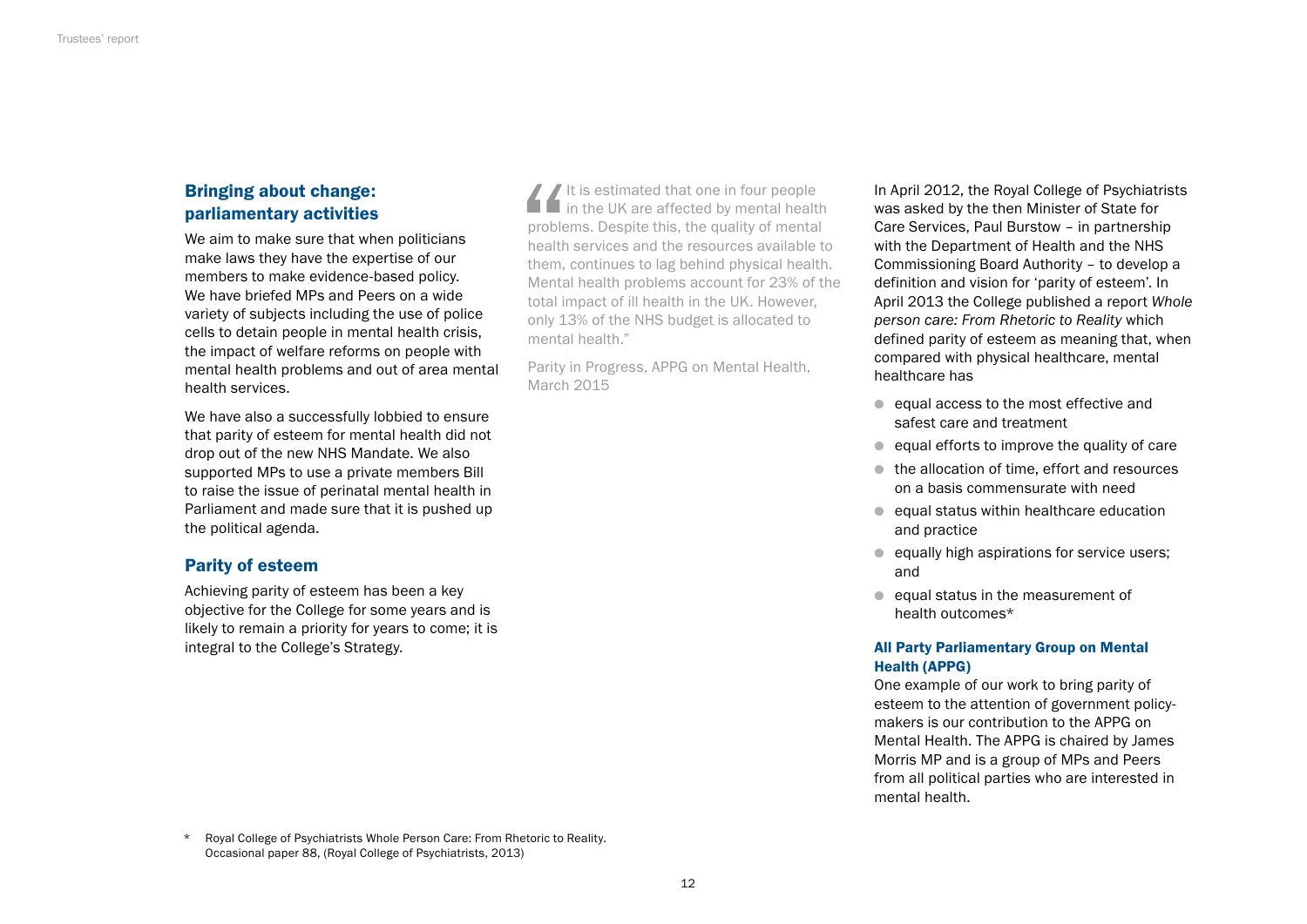The APPG regularly calls on Government Ministers, NHS organisations, health professionals, research bodies and people with experience of mental illness to give evidence at their meetings.

### Inquiry into Parity of Esteem 2014/15

The APPG on Mental Health launched an inquiry into parity of esteem, to assess how effectively the Government is meeting its objective to give mental health equal priority to physical health.

The APPG inquiry assessed the Government's efforts to deliver parity of esteem and identified recommendations that would help deliver tangible improvements in mental health outcomes. The inquiry conducted three oral evidence sessions and the final report, *Parity in Progress?* Was published in March 2015 and can be found [here](http://www.rcpsych.ac.uk/pdf/APPG on Mental Health- Parity in Progress.pdf).

The APPG on Mental Health's key recommendations are for government to:

- $\bullet$  Reduce premature mortality for people with mental health problems
- $\blacksquare$  Improve the quality of mental health emergency care
- $\bullet$  Ensure mental health is a public health priority
- $\bullet$  Address the institutional bias against mental health

Rethink Mental Illness, Mind and the Royal College of Psychiatrists provide the secretariat for the APPG, and help shape the group's agenda and organise meetings.

## Working with young people

### Christmas debate

The Public Engagement Committee (PEC) includes children and young people as one of its key audiences. We have organised events throughout the country to engage with young people, improving understanding and reducing stigma about mental health issues. Our Christmas Debate for Young People 2015 attracted an audience of 600 young people aged 14–18, who debated the motion 'This house believes that we are too concerned with how we look'. The debate provoked lively discussion from the audience, both here at the College in London, and via social media via Twitter and Instagram, and there was impressive take-up of the careers materials by the audience. RCPsych in Wales hosted a Christmas Debate for Young People in Cardiff and debated the motion 'This house believes that social media makes us antisocial.' The feedback from schools following both debates was universally positive.

## Working with patients, service users, carers and their organisations

The College continues its long history of patient and carer involvement. The Service Users' Forum and the Carers' Forum (the working titles attributed to the two groups constituting the Patients and Carers Committee) act as channels of communication between the College and psychiatric patients and carers respectively, ensuring that the College is informed of the views of patients and carers and that patients' and carers' organisations are kept informed of College policy.

Patients, service users and carers are integral to the work of the College and are involved in many aspects of its work; they are experts by experience and they contribute their experience and understanding of mental health issues through:

- **Providing representation across all relevant** College committees, working groups and projects
- **Working with members of the College to** commission, write, edit, revise and maintain all of the College's mental health information resources
- Participating at all stages of the development of all College policy documents and activities
- **In Hosting a cycle of regular meetings to** support service user and carer engagement
- Reflecting and revising: 2015 has been a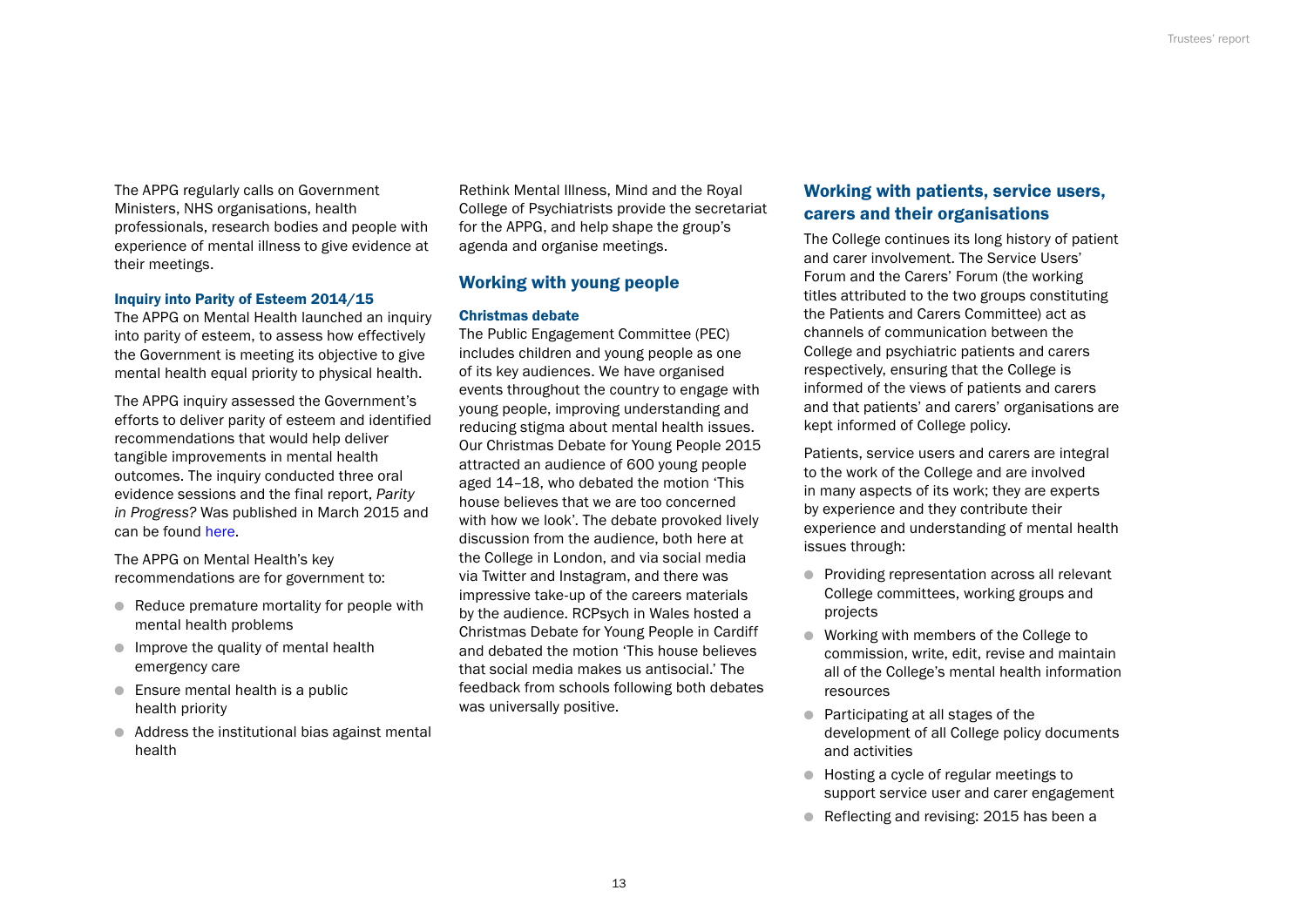year for the Fora to reflect, and to revise to improve how they engage with the College, and to ensure that service user and carer engagement is consistent and genuine.

## Public information

We publish several hundred public information leaflets on topics from adolescence and how to survive it, gambling, depression, tiredness to worries about weight and eating, in 25 languages from Arabic to Welsh, including British Sign Language.

We have retained, for all our mental health information leaflets, our certified membership of the Information Standard which covers health and social care information.

All our public information leaflets, and translations, are available from the College web site as follows:

- **Problems and Disorders Information on** Bipolar disorder, Depression, Schizophrenia and more
- Parents and Youth Info provides information for young people, parents, teachers and carers about mental health.
- **•** Treatments and Wellbeing Information on Cognitive Behavioural Therapy, complementary and alternative medicines, exercise and mental health.
- Find out how the Mental Health Services work – including information on mental capacity and the law, being sectioned and what to expect with psychiatrists.
- $\blacksquare$  Translations Translations are available in many languages; including translations in British Sign Language (BSL).
- $\bullet$  Podcasts Listen to people talking about their experiences of living with depression, bipolar and many other psychiatric and mental health problems.

## New products

A series of seven animations were commissioned by the College and produced by Damn Fine Media to both enhance the health information on the College's webpages, and to use on social media channels such as YouTube, Facebook and Twitter. The animations were: Dementia, Coping with Physical Illness, Bipolar Disorder, Anxiety, Depression, Coming off Antidepressants, and Schizophrenia. They have been well received.

In order to comply with the information accreditation, all materials are regularly revised and updated to reflect the current evidence base. This has continued in 2015.

The Child and Adolescent Family Public Education Editorial Board (CAFPEB) have been in the process of revising all of the mental health and growing up factsheets for young people, parents and teachers.

The public information portfolio has increased with a number of new leaflets for 2015, including: Hoarding, Problem Gambling, and Club Drugs (Recreational Drugs).

The new RCPsych Key Facts App which was in development in 2015 aims to give instant access to the College's mental health information leaflets, animations and podcasts.

 Patients, carers, mental health professionals and students can have a wealth of information and support at the touch of a button.

## **Publications**

In 2015 we launched *BJPsych Open*, which is a high-quality, new, online-only open access journal for the publication of methodologically sound research in psychiatry, and disciplines related to mental health.

A welcome and significant addition to the [Royal College of Psychiatrists' existing family of](http://www.rcpsych.ac.uk/usefulresources/publications/journals.aspx)  [journals](http://www.rcpsych.ac.uk/usefulresources/publications/journals.aspx), *BJPsych Open* maintains the highest scientific, peer-review, and ethical standards of *[The British Journal of Psychiatry](http://www.rcpsych.ac.uk/usefulresources/publications/journals/bjpsychinfo.aspx)*. *BJPsych Open* provides a more flexible format, free from the page limits and space restrictions of a printed journal, so it benefits from being able to publish a wider range of article types.

The College is committed to high scientific quality as well as public education and engagement and BJPsych Open maximises dissemination and sharing of research, at no cost to the reader.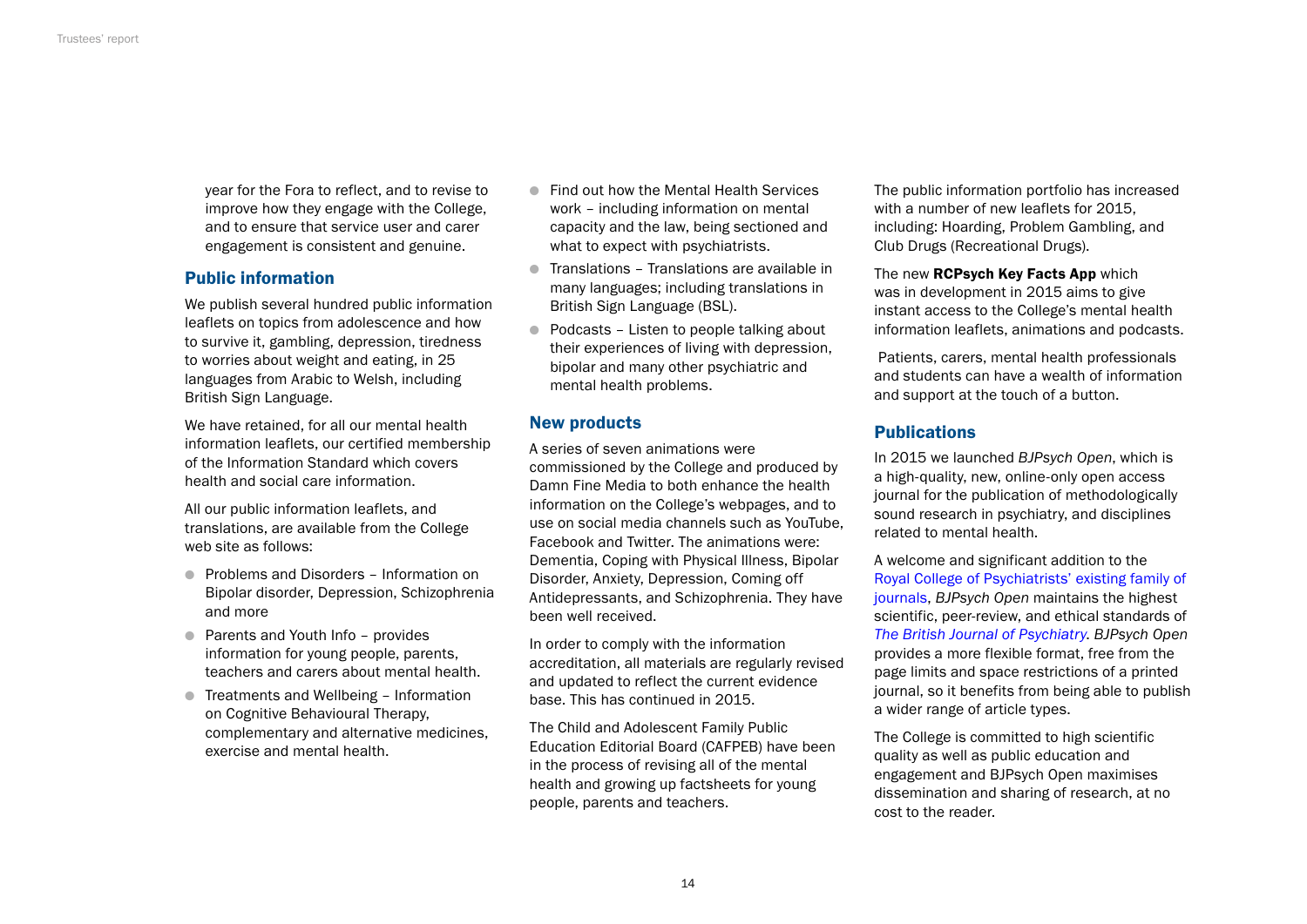- **BJPsych Open was launched in June 2015,** during the College's 2015 International Congress.
- **BJPsych Open will publish the most exciting** and progressive research in all fields of psychiatry and allied disciplines.
- **In due course,** *BJPsych Open* will publish themed issues to highlight more specialist areas of practice and research from all around the world.
- Papers are published continuously all year round, with online 'issues' assembled quarterly.
- **I** Upon acceptance, authors will be charged a one-time publication fee (APC) of £1250. This covers the costs of publication and ensures your article will be freely available.
- There are reduced charges for authors based in low and middle-income countries.

## Regular features in *BJPsych Open* may include:

- $\bullet$  Editorials
- Opinion pieces (both analysis and debate)
- **Original research papers**
- Short reports
- $\bullet$  Review articles (including narrative, systematic and realist reviews)
- Research protocols for commissioned research
- Policy and analysis of topical practice and research findings
- Case reports (impacting clinical practice)
- **E-letters sections**

## Continuing Professional Development (CPD) Online

CPD Online is an interactive e-learning website, from the Publications and eLearning department of the Royal College of Psychiatrists, which provides learning modules using a range of multimedia techniques. Learning modules are all peer-reviewed and provide a dynamic and rich information source to improve members' knowledge, help them to acquire new skills quickly, and enable them to keep up to date with new research and best practice in psychiatry. There are currently over 180 modules and 90 podcasts to choose from and new ones are being developed all the time.

## Books, reports and leaflets

The College continues to publish a very broad range of books, reports and leaflets both for people working in mental health care and for more general readership.

Five new titles were published:

- $\bullet$  Clinical topics in disorders of intellectual development
- Handbook of secure care
- Enabling recovery
- $\bullet$  A clinicians brief guide to the Mental Capacity Act
- **Emergency Psychiatry**

## College Reports

College reports have been formally approved by a meeting of the Policy and Public Affairs Committee of the Royal College of Psychiatrists, and constitute official College policy until revised or withdrawn.

- **Psychiatric reports: preparation and use in** cases involving asylum, removal from the UK or immigration detention (CR199 Oct 2015)
- **Guidance for the use of audio-visual** recording in child psychiatric practice (CR198 Jul 2015)
- Perinatal mental health services: Recommendations for the provision of services for childbearing women (CR197 Jul 2015)
- $\bullet$  Dementia and people with learning disabilities (CR196 Apr 2015)

Most College Reports and Position Statements are available as free downloads from the College website [www.rcpsych.ac.uk](http://www.rcpsych.ac.uk).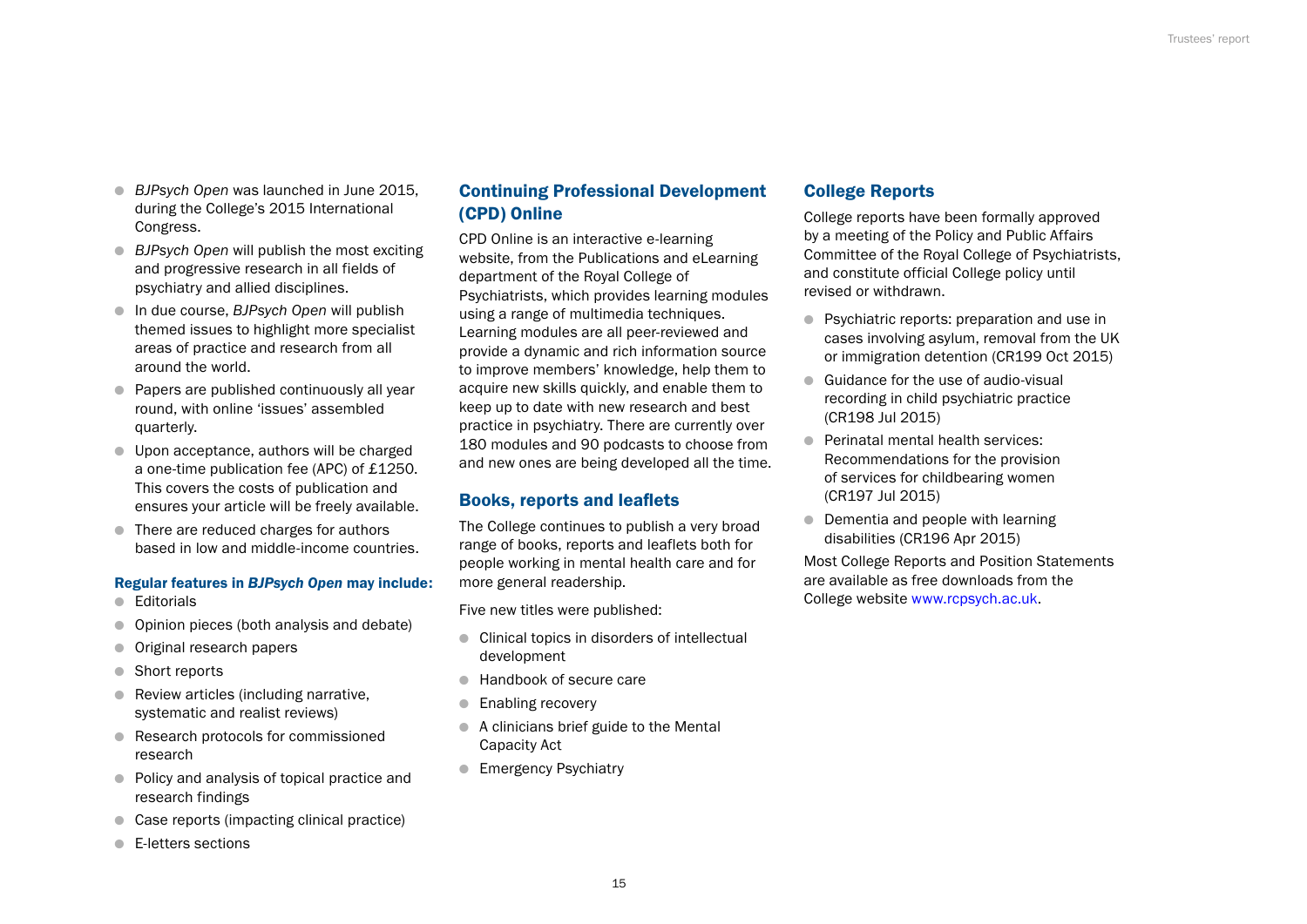## College policy: an A–Z of public statements

In 2015 the College launched a website index of public statements made by the College relating to health, social care, and other areas of policy i.e. *What does the College think?* and contained within:

- College Reports
- **Position Statements**
- **Press Statements**
- Selected Consultation Responses
- Selected Faculty Reports
- Selected Occasional Papers.

## Acknowledging excellence

### Honours awarded to College members

The continuing dedication and excellence shown by people working to improve mental health was recognised this year by a number of awards.

### New Year Honours

A CBE was awarded to Dr Geraldine Mary Strathdee, OBE, National Clinical Director for Mental Health, NHS England, for services to mental health.

### President's medals

These medals are awarded to individuals (whether or not psychiatrists) who have made significant contributions to improve the lives of people with mental illness. In 2015, the College awarded President's medals to:

### ● David Aaronovitch

David Aaronovitch is a writer, broadcaster and commentator on international politics and the media. He has written with great insight of his experiences of a post-operative psychosis and is advising on a new trial of prevention of this disorder.

### ● Professor Stuart Carney

Professor Carney has a distinguished track record in medical school leadership and is recognised as an expert in the field of medical education; he has extensive experience as a clinical teacher, examiner and curriculum developer.

### **• Dr Irene Cormac**

Dr Cormac has been actively involved in the work of the College for many years. For example, the Psychiatrists Support Service, College publications, the production of mental health information leaflets and the Partners in Care Programme.

Most recently Dr Cormac is leading the preparation of the final report of the Intercollegiate Group for Improving the Physical Health of People with Severe Mental Illness.

### ● Dr Paul Litchfield

Dr Litchfield is the architect of BT's acclaimed Work Fit health promotion programme. The programme, which seeks to improve health by effecting behavioural change, harnesses the power of modern communications technology to inform, educate and influence employees. Dr Litchfield was also appointed as Chair of the What Works Centre for Wellbeing in 2015, which aims to improve the wellbeing of people in the UK by bringing together the best evidence, making it easy to use and easier to make.

### **Co. Dr Morris Nitsun**

Dr Nitsun's work spans individual and group psychotherapy. He is actively involved in the development of group psychotherapy training, both as a training analyst at the Institute of Group Analysis (IGA) and a senior trainer and supervisor in the NHS.

### **• Dr Jonathan Richardson**

Dr Richardson is actively involved in the development of mental health clinical informatics nationally, regionally and locally. He has made a major contribution on outcome measures, leading crucially important work for the Department of Health, NHS England and of course ourselves, here at the College.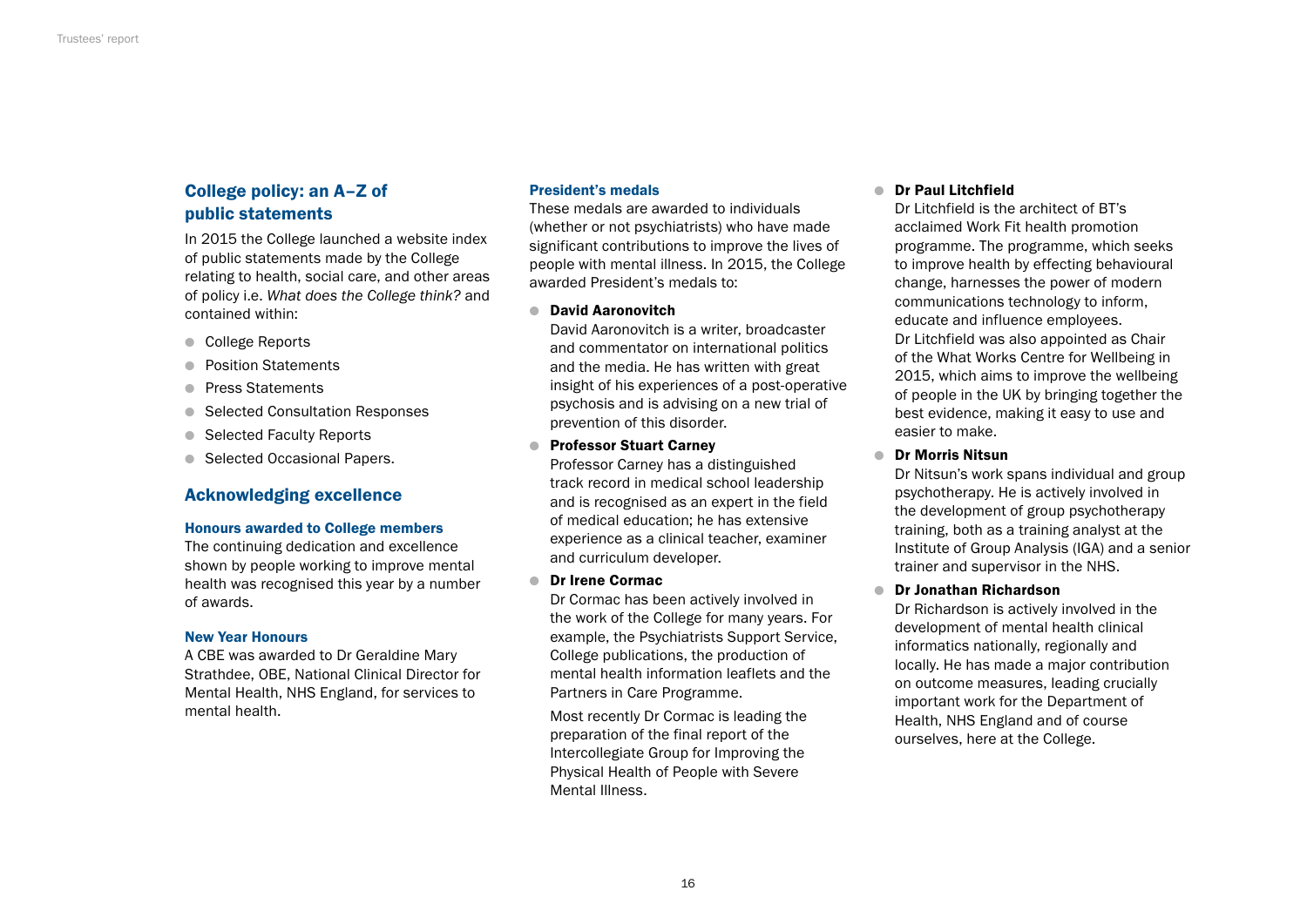## <span id="page-18-0"></span>RCPsych awards

The winners of this year's Royal College of Psychiatrists' Awards were announced on 10 November. The college hosted the ceremony – now in its seventh year – at its own home in Prescot Street. Some 300 guests working in psychiatry and mental health attended – the largest guest list to date.

The RCPsych Awards recognise and reward the most talented teams and individuals working in psychiatry and mental health. Musician, journalist and Church of England priest Columnist and presenter, The Reverend Richard Coles, who hosted the awards described the event as "inspiring".

For 2015 there are 17 award categories, including for psychiatrists of all grades, as well as for medical students, foundation doctors, psychiatrists working as volunteers, and five awards to recognise the work being done by teams working in mental health care. This year's awards attracted the biggest number of entries yet, and the judges were hugely impressed with their quality.

Summing up the spirit of the occasion, Professor Sir Simon Wessely, President of the Royal College of Psychiatrists congratulated the shortlisted individuals and teams before the proceedings began. He said: *"These awards ceremonies grow every year. It is so important to recognise and acknowledge the impact people make to the profession and to those people they help, and to remind ourselves of the fact that we do provide excellent psychiatric care."*

## Trustees' responsibilities statement in relation to the accounts

The members of Board of Trustees are responsible for preparing the Annual Report and Accounts in accordance with applicable law and United Kingdom Accounting Standards (United Kingdom Generally Accepted Accounting Practice).

Membership of Board of Trustees normally constitute Trustees of the College for the purposes of charity legislation and have a general responsibility for taking such steps as are reasonably open to them to safeguard the assets of the College and to prevent and detect fraud and other irregularities. They also have a general statutory responsibility to prepare annual accounts.

Under the terms of the constitution of the College's Supplemental Charter and Bye-Laws, the Treasurer is required to present accounts of the College for each financial year. Such accounts are prepared to give a true and fair view of the state of affairs of the College as at the financial year end and of the incoming resources and application of resources for the financial year. In preparing the attached accounts the Treasurer is required to:

- $\bullet$  Select suitable accounting policies and then apply them consistently;
- Observe the methods and principles in the Statement of Recommended Practice (Accounting and Reporting by Charities) the Charities' SORP (FRS 102);
- Make judgements and estimates that are reasonable and prudent;
- State whether applicable United Kingdom Accounting Standards have been followed, subject to any material departures disclosed and explained in the accounts; and
- **Prepare the accounts on the going concern** basis unless it is inappropriate to presume that the College will continue in operation.

The Treasurer also has responsibility for keeping accounting records that disclose with reasonable accuracy at any time the financial position of the College and enable members of Board of Trustees to ensure that the accounts comply with the provisions of the Supplemental Charter and Bye-Laws, the Charities Act 2011, the Charity (Accounts and Reports) Regulations 2008, the Charities and Trustee Investment (Scotland) Act 2005, the Charities Accounts (Scotland) Regulations 2006.

Members of Board of Trustees confirm that so far as they are aware, there is no relevant audit information of which the College's auditors are unaware. They have taken all the steps that they ought to have taken as members of the Board of Trustees in order to make themselves aware of any relevant audit information and to establish that the College's auditors are aware of that information.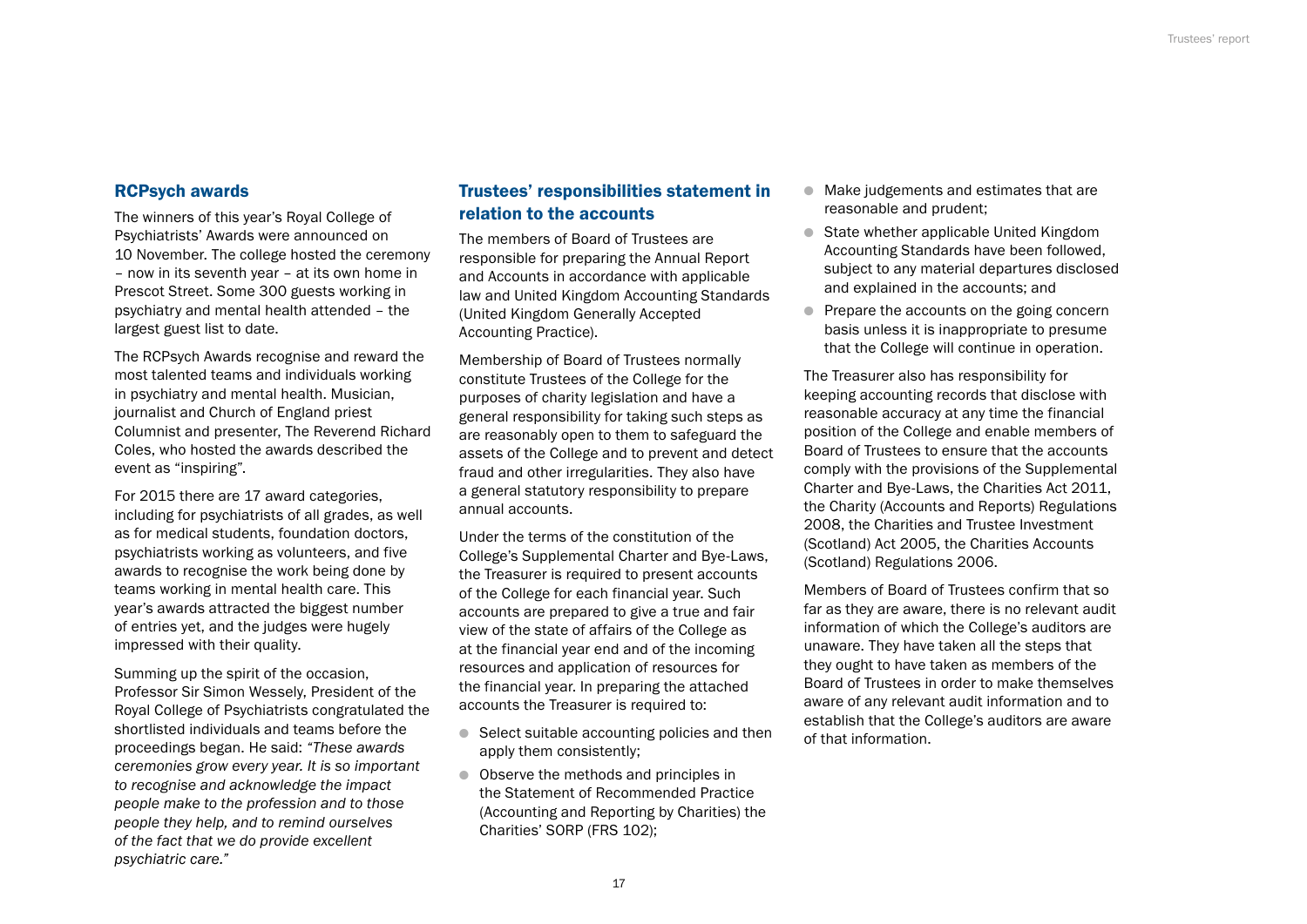# <span id="page-19-0"></span>Treasurer's Report and Financial Review

It is with a mixture of pleasure and some regret that I present my fifth and final annual report as Honorary Treasurer of the Royal College of Psychiatrists. Whilst the financial climate remains challenging, the past 12 months has again shown a resilient financial performance by the College. Our efficiency, transparency and accountability are all improving. Looking ahead, we need to build up our reserves and develop new income streams that will provide a financial resilience that is less dependent upon membership income and the NHS.

## Increasing value for money and accountability to College members

The College continues to recognise that members face major financial challenges and we are taking that into account when setting fees. The annual membership fee for 2016 was held at the same rate as the previous year. The registration fees for the International Congress was frozen for 2015 and this was rewarded by high registration figures of over 2,400 delegates.

Across the College, we are continuing to take actions to reduce costs, focus activities on those of highest priority, deliver better value to members, and develop additional income sources. A new financial model was developed during 2015 that is more transparent and consistent in allocating costs across all College activities. This will come into effect for the next financial year and will aid decision-making and improve accountability to College members.

## 2015 financial overview

The College's income amounted to £18,954k (2014: £17,173k) with expenditure totalling £17,675k (2014: £16,750k).

We concluded the year with a surplus of £1,149k (2014: £596k) after loss on investments of £138k (2014: gain £173k) and unrealised gain on heritage assets of £8k (2014: nil) were included. It is important to understand that the majority of the surplus is designated for specific projects and not available for general funds.

## 21 Prescot Street

After taking professional advice, the College had continued to pursue a dilapidations claim against the former tenants of 21 Prescot Street. During 2016 a settlement had been agreed. [See note 28.](#page-63-0)

## Replacement of the College membership database

As part of the College's ongoing investment in technology to improve efficiency and effectiveness, it is replacing its ageing membership database with IntegraNG, a membership and exams management solution from Advanced NFP (the supplier). During 2016 IntegraNG will become the College's centralised data platform to manage all membership services, including examinations, continuing professional development (CPD), marketing, events and training.

## **Bequests**

The College is grateful to Trustees of the Dr Donald Dean estate who bequeathed £400k towards a research fellowship. The Donald Dean Research Fellowship was set up to undertake academic clinical research in an area related to Occupational Psychiatry. This bequest has been restricted towards this project for the next 4 years.

The College is grateful to late Margery Helen Taylor who bequeathed £81k and Miss Patricia Webb £51k during 2015.

Legacies left to the College enable us to fund additional projects, so we are always most grateful to receive these bequests.

## Fundraising

The Development Office, responsible for fundraising, has been seeking to attract more donations and legacies and several initiatives have been instigated during 2015. These include a further cohort of Pathfinder Fellowships for medical students interested in a career in psychiatry and also the establishment of a Research Fellowship Fund which will support research Fellowships in specific academic topics. The College is grateful to The Welton Foundation for donating £50k towards the Pathfinders project.

The Values Based CAMHS Commission was established during 2015. Using a values based approach the commission will explore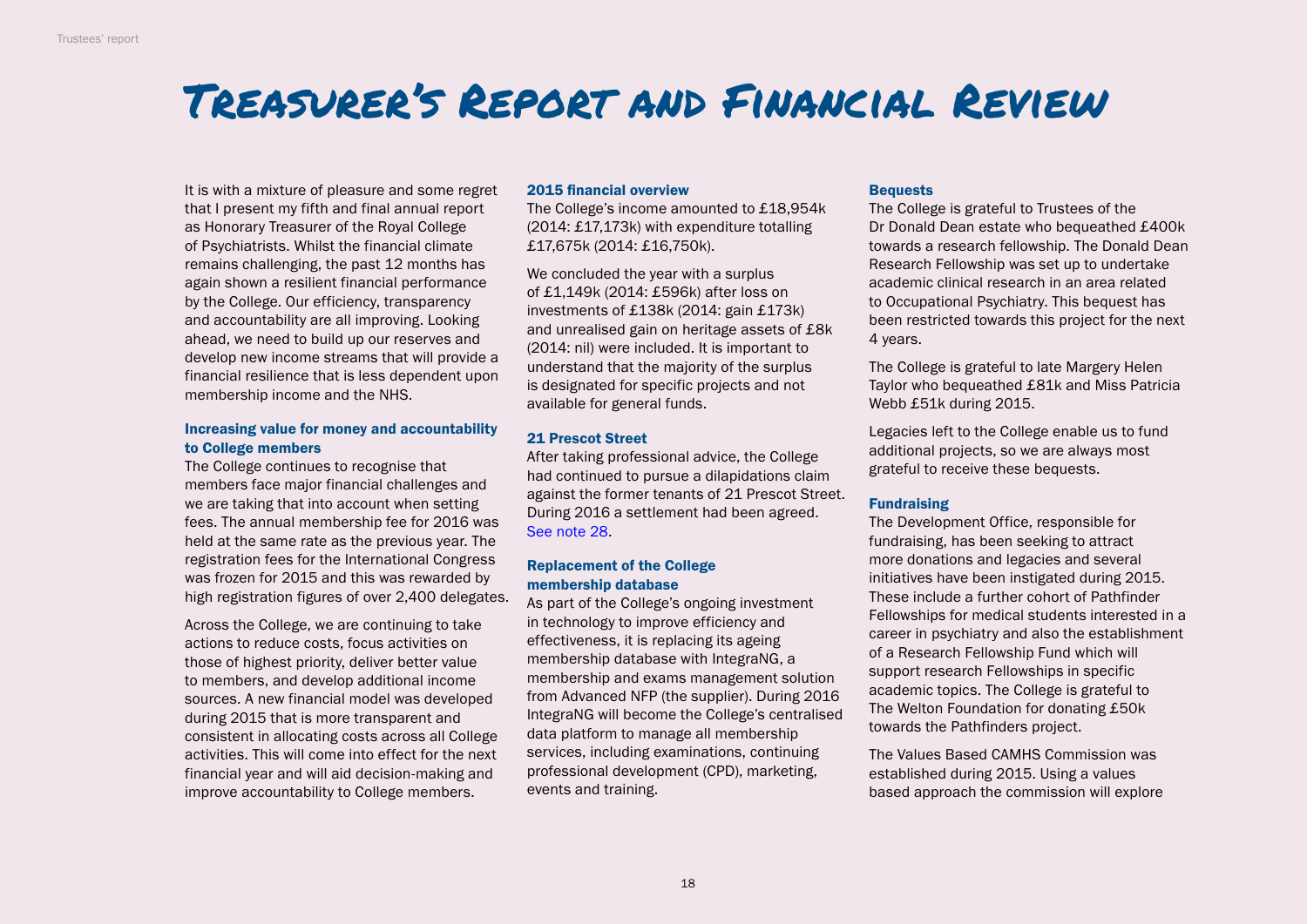the different expectations of the various constituents of the CAMH system, seek examples of how providers and commissioners meaningfully involve all constituents, and develop training and commissioning guides to promote values based practice and commissioning in the CAMH system. Funding has been received from The Dinwoodie Trust to support the running of the commission and to enable a research fellow to be appointed and to fund a youth researcher.

## Internal audit to challenge procedures and seek improvements

During the year the firm of internal auditors, Crowe Clark Whitehill LLP, undertook audits of Business Continuity, Information Governance and Human Resources. All recommendations have been or are being implemented.

### Growth in membership of the College

Overall membership of the College has grown at a rate of 1% (2014: 3%) increasing to 17,730 (2014: 17,509). The total number of members includes 2,382 (2014: 2,291) from overseas, across grades.

## Membership numbers **Income**





Income from membership subscriptions of £5,650k (2014: £5,539k) has increased by £111k (2014: £254k) due to the growth in membership numbers and the 0.75% increase in membership fees.





Total income generated from Examinations was £1,900k (2014: £2,011k). The net surplus from examinations (after contribution to the overheads and development fund) was £105k (6% of income generated from Examinations) which was in line with the College's aim that any surplus from examinations should be less than 10% of the overall income from examinations.

## 19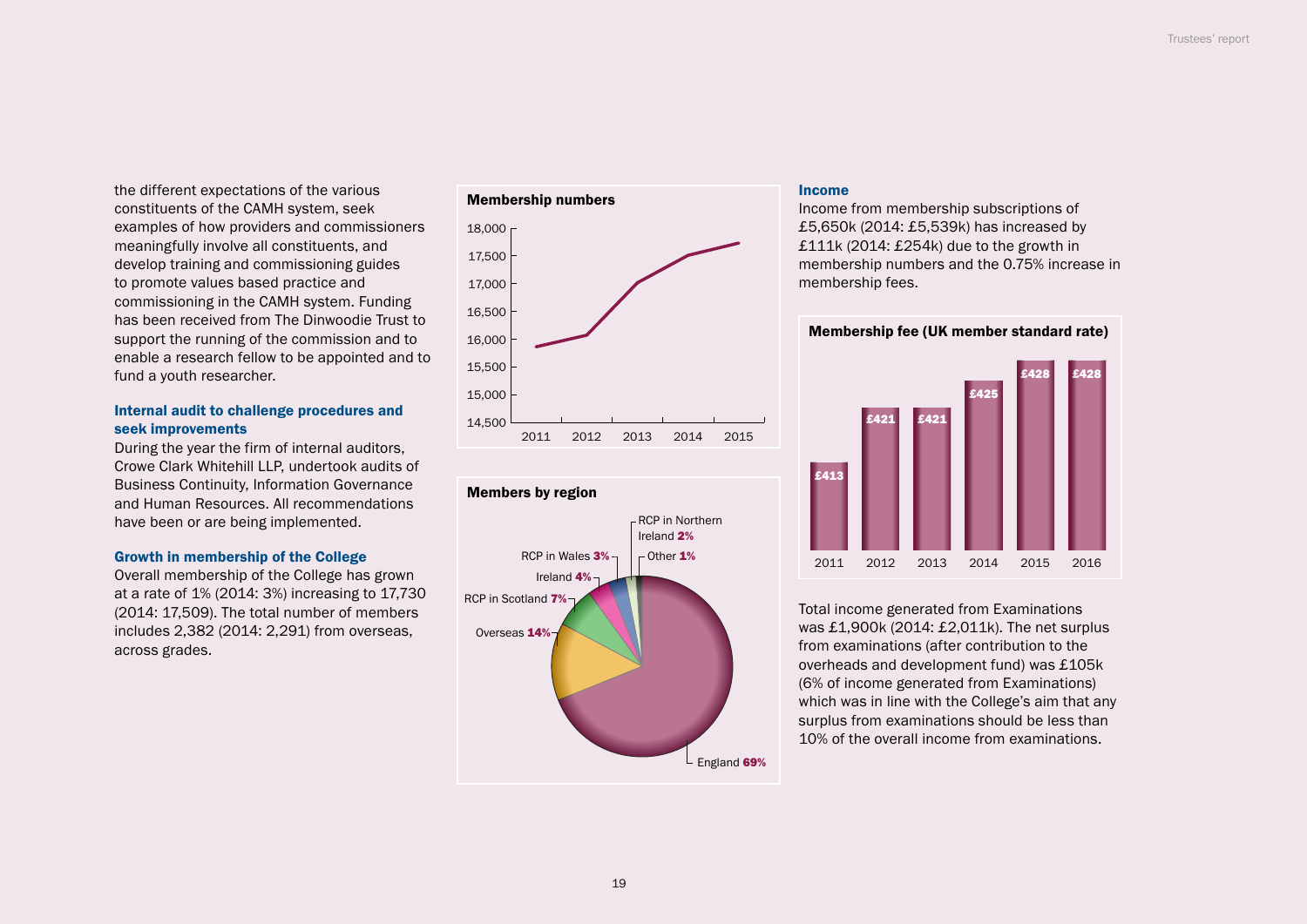

The National Collaborating Centre on Mental Health (NCCMH) continued to operate under challenging circumstances with its funder, the National Institute for Health and Clinical Excellence (NICE) continuing to seek greater productivity in the production of Guidelines. Total funds received towards the development of guidelines amounted to £1,103k (2014: £1,219k). The reduction in funding of £116k is due to the decrease in the number of guidelines from 5 to 4 in October 2014. The College was unsuccessful in securing the contract for the new Development Centre (DC2) that will be awarded future contracts for developing NICE guidelines. The current contract to NCCMH for NICE guideline development ends at the end of March 2016. The guidelines team of approximately 10 staff will be moving

to the Royal College of Obstetricians and Gynaecologists (the hosts of DC2) on 31 March 2016. In 2015 NHS England via NICE commissioned NCCMH to take responsibility for the preparation of standards for access and waiting times throughout mental health. A number of staff members are to remain in the NCCMH to continue work on Access & Waiting Times. The funding has been confirmed until 31 March 2017, and a contract to continue the work until 31 March 2020 is under negotiation.

Total funds received by NCCMH during 2015 amounted to £2,329k (2014: £1,219k). The increase in funding by £1,110k is due to the two additional projects from NICE (Access & Waiting Times £1,066k and Dual Diagnosis £160k) and a reduction in guidelines funding by £116k. NCCMH has generated a net surplus of £547k (2014: deficit £152k) after contribution to College overheads. This surplus is the result of grant funds coming during the year for work to be undertaken in the next financial year and so the financial report for next year will reflect the expenditure of these funds.

Faculties, Divisions and Special Interest Groups (FDSIGs) have continued to contribute to income generation. The total income generated was £1,211k (2014: £1,056k). Though most FDSIGs contribute successfully to income generation, Faculty and Division conferences continue to receive significant (in many cases the major) support through membership fees and other general funds, in the form of the

direct costs of the Centre for Advanced Learning and Conferences (CALC) and the regional Divisions' offices.

The International Congress in Birmingham performed exceptionally well, with a record number of delegates (2,433 compared with 2,396 delegates in 2014) and generated a net surplus of £45k (2014 net deficit: £1k), after contributing to College overheads and the central Development Fund. The College continued to provide increased benefit to members through competitively priced registration fees, including a discounted "early bird" registration option and bursaries for trainees and students.

The Centre for Advanced Learning and Conferences (CALC) generated a net deficit of £276k (2014: deficit £276k) after contributing to College overheads and the central Development fund. The development of new courses has been slower than expected. Initiatives are in place to take advantage of the excellent opportunities for CALC to develop academic and training events in line with the College's charitable aims. Performance will be monitored closely.

The College Centre for Quality Improvement (CCQI) aims to raise the standard of care that people with mental health needs receive by helping providers, users and commissioners of services assess and increase the quality of care they provide. In 2015 all existing accreditation and quality networks expanded their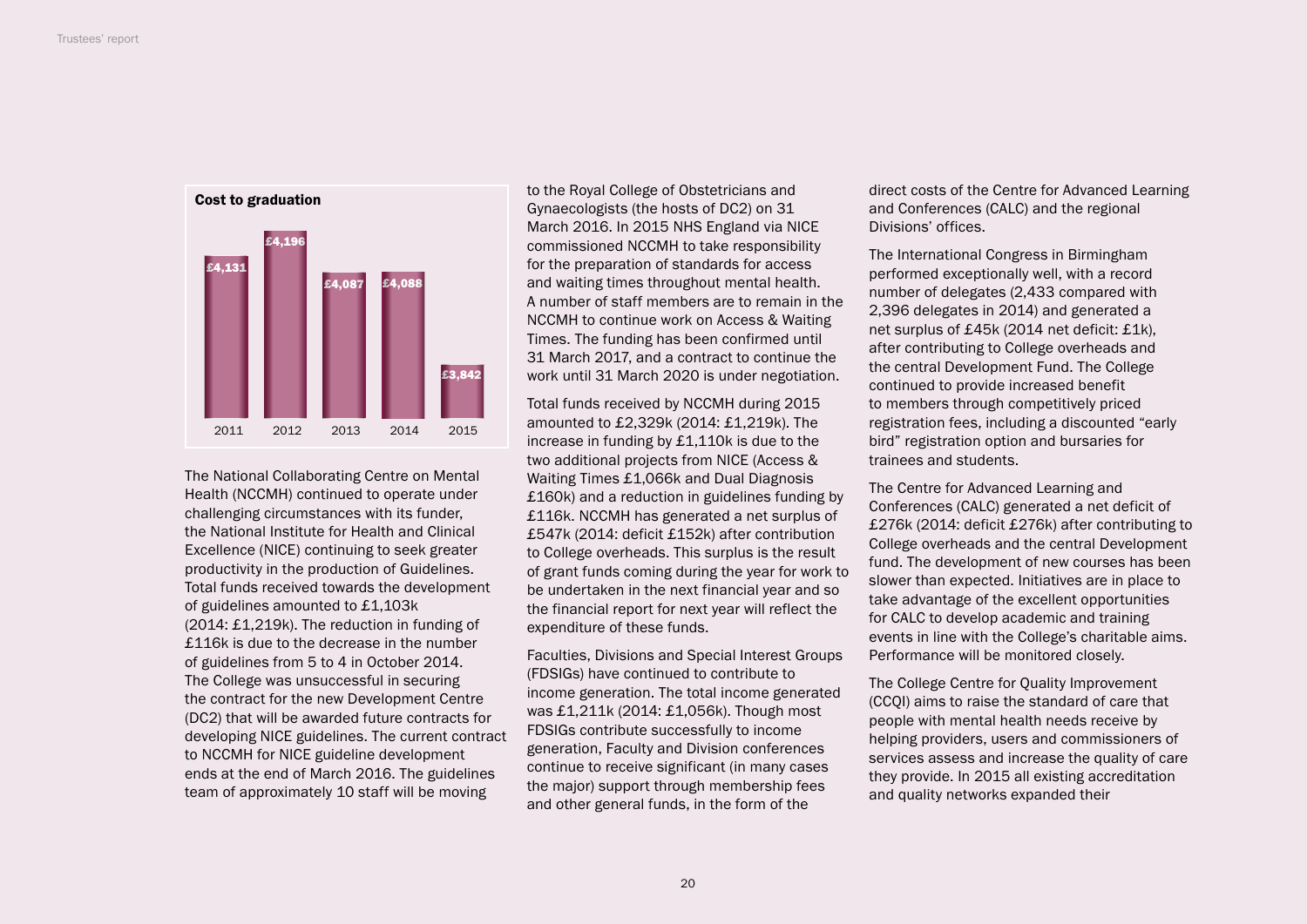membership and new accreditation schemes and quality networks were established for prison mental health services and community mental health teams for adults. This brings the total number of accreditation schemes and quality networks to 21 – more than any other professional body. Core standards were produced with The British Standards Institution for in-patient and community-based mental health services. In addition NHS England offered continued funding for the National Enabling Environments in Prisons Project. In 2015 CCQI again generated a net surplus after College overheads of £201k (2014: £173k). As always, some of this is the result of grant funds coming during the year for work to be undertaken in future years so the financial reports for future years will reflect the expenditure of these funds.

#### Incoming resources 2005: £18,954k



#### **Expenditure**

The major expenditure was staff costs which amounted to £8,711k (2014: £8,081k). The average number of staff was 208 (2014: 201).

There were changes to the College's organisation structure during 2015 as a result of the review carried out by Wandering Bear. The Communications and Policy Department ceased to exist and Department of Strategic Communications had been created. The Membership Relations department ceased to exist and their staff had been moved to Finance & Operations Department and Professional Standards. The Publications and Website department ceased to exist and Publications and eLearning Department was established. The Website content staff members have moved to the Department of Strategic Communications and the Website development staff had been moved into eTechnology Unit within the Finance and Operations Department. The consultation process with the staff members affected by the changes had been completed and the new organisation structure was introduced from 1 January 2016.

#### Resources expended 2015: £17,675k

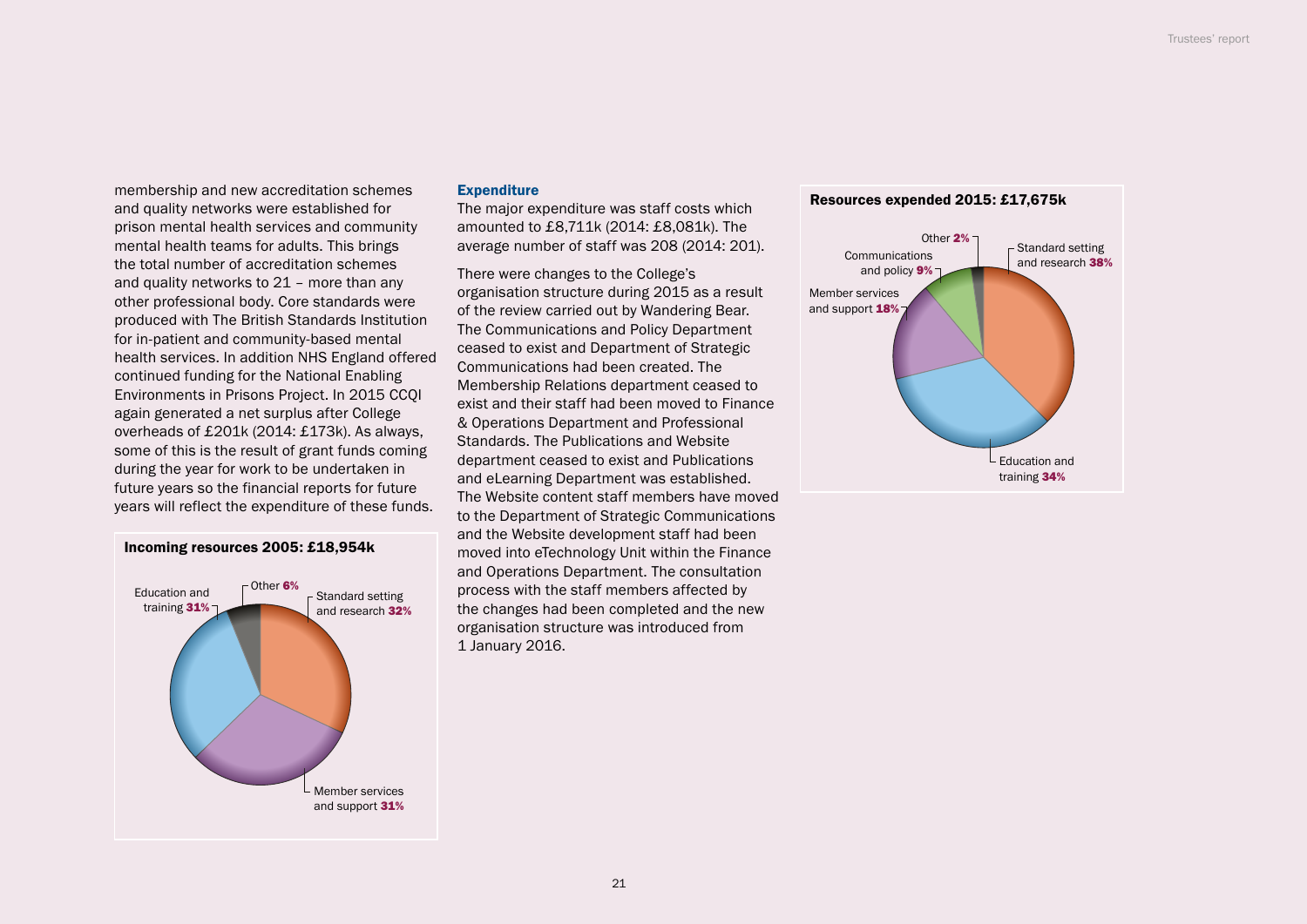### **Reserves**

At 31 December 2015, the balance on the General fund was £4,142k (2014: £4,189k). The College is aiming to hold free reserves equivalent to at least six months operating expenditure (approximately £7,431k (2014: £7,386k). It is anticipated that this will be achieved within the next five years.

### Income streams

Currently the College is very dependent upon two main sources for income in relation to its various activities, membership fees and the NHS. It is important that alternative income streams are established in order to spread risk and improve the College's financial resilience in an ever-changing financial environment.

### **Governance**

The College Treasurer would like to express his heartfelt and warm thanks to Mr Malcolm Basing and Drs Jan Falkowski, Rafey Faruqui and Professor Rob Poole for their continued dedicated and insightful contributions as members of the Finance Management Committee. Their contribution is invaluable and the Treasurer is very grateful to them indeed for their wise counsel.

### College investment portfolio

The College's investment portfolio is split between Barclay's Wealth and C. Hoare & Co. At the end of December the College's investment portfolio had a value of £7,895k (2014: £5,052k). During April 2015 the College had transferred £1.5m into each investment portfolio from cash reserves. Trustees will keep investments under review to ensure optimal spread of risk and return for the College.



### Treasurer's summary of financial report and review

2015 has been another successful year. College Trustees and staff will continue to work towards controlling spending, enhancing income, striving for better value for money and seeking to ensure that activities and resources are focused on those areas of highest priority. Major tasks for the future are building up our reserves and increasing the College's financial resilience by developing new income streams that reduce dependency on membership income and the NHS.

Finally, I would like to express my gratitude to Vanessa Cameron (Chief Executive), Paddy Padmanathan (Director of Finance and Operations) and the Finance team, particularly Mehmet Salaheddin (Head of Finance), for their counsel, expertise and dedication to the College. I am grateful to my Fellow College Officer and Trustees for their support and advice. It has been a privilege to be the Honorary Treasurer and I wish the College well for the future.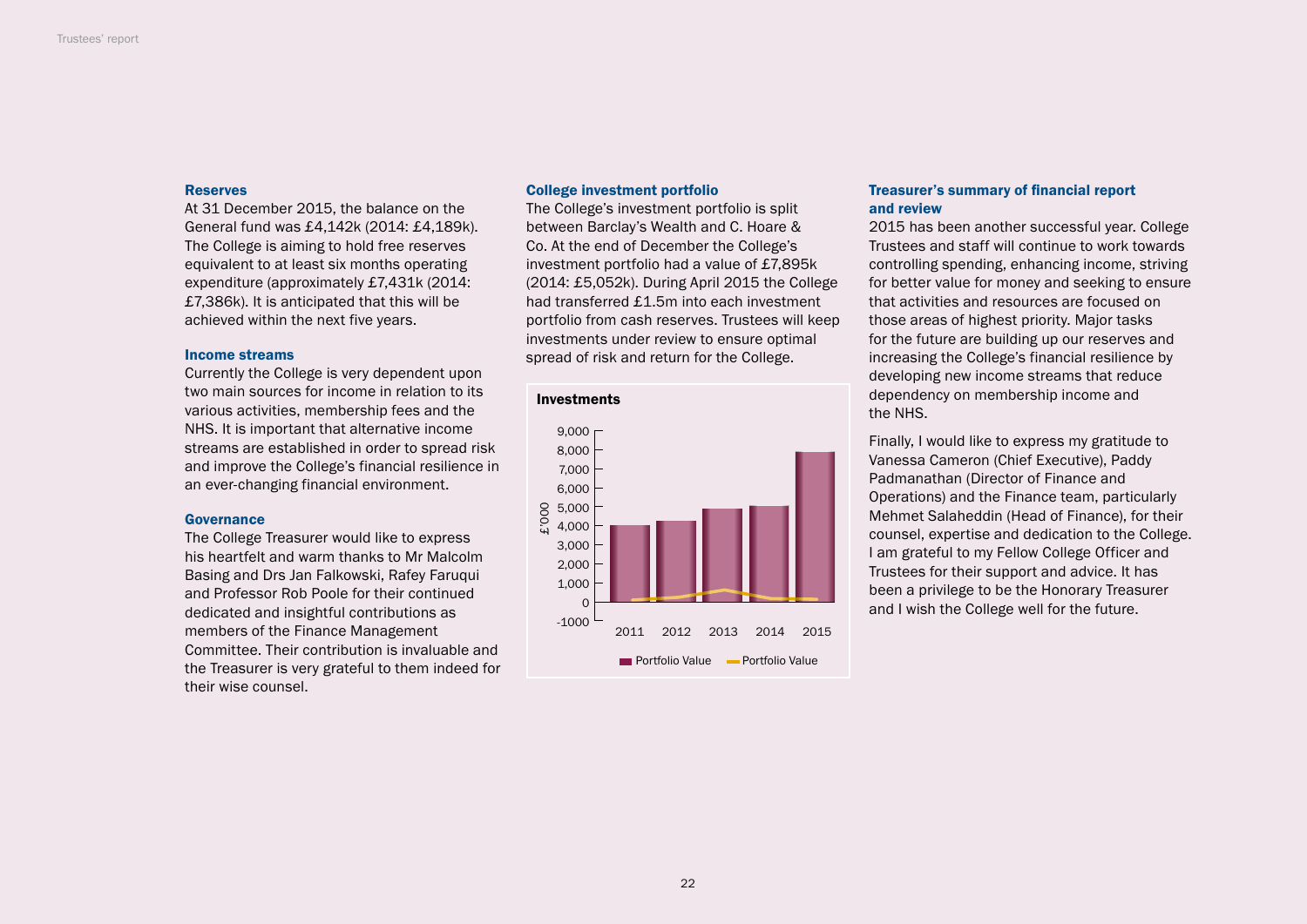

### Investment policy

The College has a portfolio of investments with a market value at 31 December 2015 of £7,895k (2014: £5,052k).

Management of the College's investments has been delegated, on a discretionary fund management basis, to Barclays Wealth Management Limited and C. Hoare & Co, its investment managers.

Within a broad remit that permits investment in both equities and fixed interest securities, Council operates an ethical investment policy which excludes investment in companies involved in armament manufacture, tobacco, gambling, alcohol and pornography. On 2 December 2011 Council approved a limited investment in pharmaceutical companies not more than 5% of the portfolio value in any one company, and not more than 25% of the portfolio value in the sector.

The overall investment policy is to maximise total return through a diversified portfolio, with a view to ensuring that capital appreciation exceeds inflation over any five year period by 3.5% after charges.

During 2015 the capital value of the Barclays Wealth portfolio has decreased by 2.2% against a benchmark of 1% (2014: increased by 4.58%) due to the equity markets performance and C Hoare & Co. have increased by 5.36% against a total benchmark return of 2.68% for the year.

During April 2015 the College had transferred £1.5m into each investment portfolio from cash reserves.

2015 was the definition of a game of two halves. Strengthening economic growth, consumer confidence and falling unemployment in much of the developed world set the tone, with US and European equity markets performing particularly strongly. Political risk around the UK election was avoided and Central Banks were confident enough to signal the beginning of monetary normalization in most major economies. The fall in the oil price was seen as a supportive tailwind to consumption which would drive growth and returns later in the year. This largely constructive backdrop for equity markets was disrupted in the early summer by developments in China. Two badly executed policy interventions in the Chinese stock market and to its currency regime, left investors questioning the omniscience of Chinese policy-makers and assuming the most pessimistic scenarios. Market sentiment was shattered and the beneficial aspects of the oil price decline, volte-faced into fears that the oversupplied oil markets were a warning sign of economic malaise or worse. Commodities, especially energy and materials companies have been the crucible of investor concerns.

Barclays Wealth portfolio has ended below the benchmark. This is mainly due to 65.1% of Barclays Wealth portfolio being made up

of equities, to which the market performance return over the last 12 months of 2015 have declined.

C Hoares & Co. portfolio has performed above the benchmark. The positioning has been key to portfolio outperformance. C Hoares & Co. gradually repositioned and de-risked the portfolio throughout the year in anticipation of a slowdown in Chinese growth. There was no direct exposure to Chinese or emerging market equities and deliberately set out to minimise the exposure to resources and commodities – notably oil. As a result, it avoided the worst performing areas of the market and have managed to preserve and grow the capital quite effectively by concentrating in developed market consumer orientated equities and US treasury bonds.

2016 is likely to be another year of divergence between emerging and developed economies. Investment managers believe global growth will be low, supported by developed economies which need to see improvements in business spending alongside higher wage growth for their momentum to continue. Emerging economies continue to try to rebalance from commoditylinked trade to more domestic drivers for economic stability. This may be helped by increased demand for consumer goods from developed economies. However, emerging economies remain burdened by rising debts, with China being of particular concern.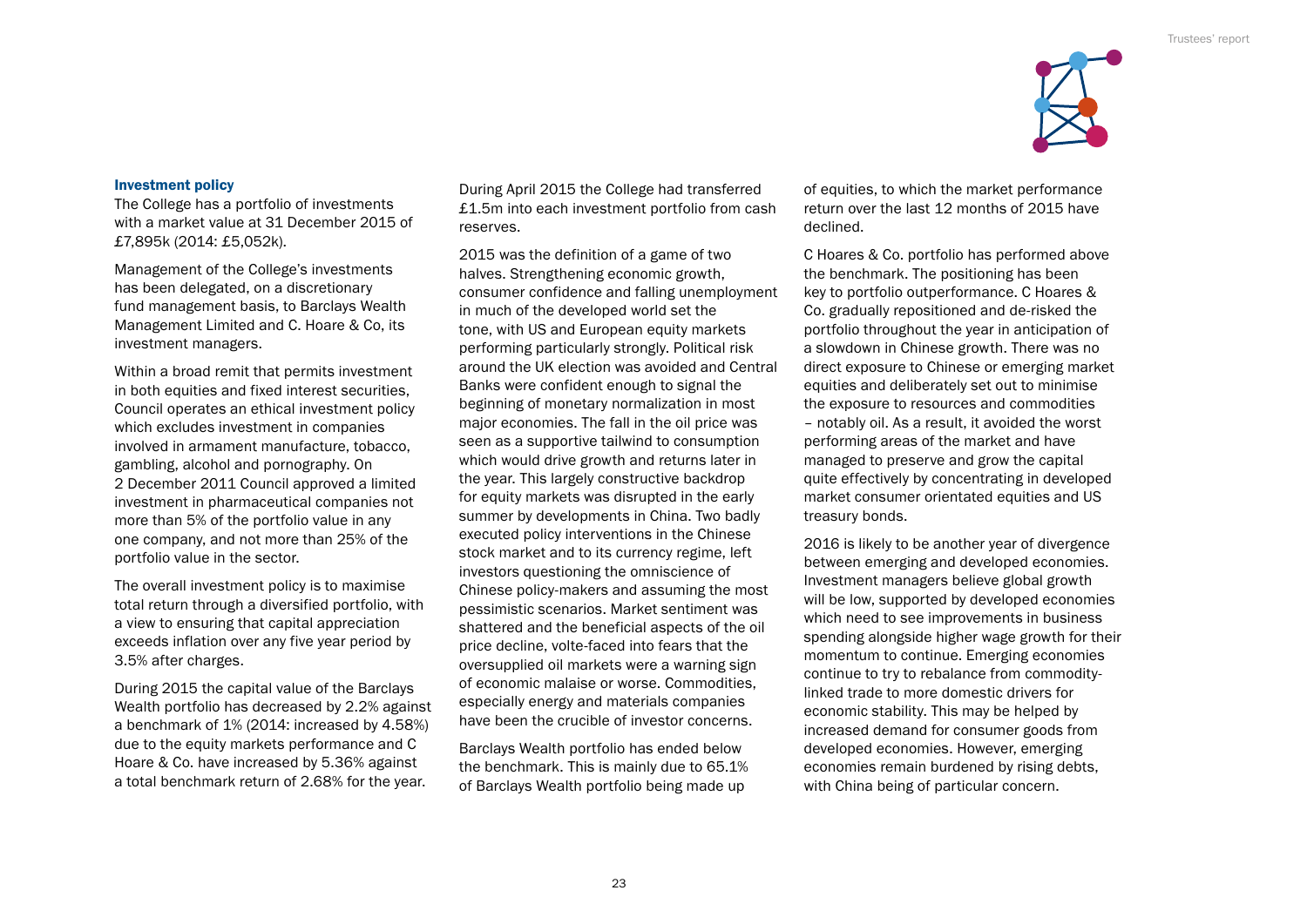

### Reserves policy

Having considered the diverse income streams of the College and their risk profile, the degree of commitment to expenditure in order to meet its charitable obligations, the day to day working capital requirements and the risk environment that the College operates in, the Trustees consider that free reserves (funds that are freely available for the College's general purposes) equivalent to at least six months operating expenditure (approximately £7,431k (2014: £7,386k) should be held in the General fund. During 2015 a new financial model was developed and approved by the Board of Trustees with effect from 1 January 2016. The main purpose is to address a number of anomalies in the College accounting approaches. This includes abolishing the development fund, improving cost allocation and improving transparency by having a specific model for allocating membership income. The Board of Trustees approved the reserves relating to CCQI and FDS to be formally designated as at end of 31 December 2015 and should be restricted to no more than 6 months of their operating expenditure. At 31 December 2015, the balance on the General fund was £4,142k (2014: £4,189k). Surpluses generated in subsequent years will be used to accrue reserves in line with current policy. It is anticipated that this will be achieved within the next five years. Reserves will continue to be monitored regularly by the Trustee Board.

The balance sheet shows total reserves of £27,030k (2014: £25,881k). This includes a permanent endowment fund of £262k (2014: £262k). Whilst the income from this fund must be used for specific purposes and therefore is credited to restricted funds, the endowment fund balance itself is 'capital' and must be held indefinitely by the charity. Full details of this fund can be found in note 20 to the accounts.

Included in total reserves is an amount of £1,872k (2014: £976k) which is restricted. These monies have either been raised for, and their use restricted to, specific purposes, or they comprise donations subject to donor imposed conditions. Full details of these restricted funds can be found in note 21 to the accounts together with an analysis of movements in the year.

Funds totalling £20,754k (2014: £20,454k) have been designated, or set aside, by the Trustees for specific purposes. These purposes and an analysis of the movements on the funds are set out in note 24 to the accounts.

The fixed asset fund represents the net book value of the College's tangible fixed assets and heritage assets £18,026k (2014: £18,045k).

The Trainee fund was established in 2012 and represents amounts set aside from the excess of examination surplus to be spent towards trainees. During 2015 £203k (2014: £333k) had been transferred into the general fund to provide for the development of an eLearning package aimed specifically for trainees and

a free seminar for International Medical Graduates on 'A Career in Psychiatry, Supporting IMGs and Promoting Excellence in Patient Care'.

The Development fund was established to finance future general developments within the College. This has been done by means of a 15% contribution from specified income generating activities. In 2015 the Board of Trustees approved the balance of the Development fund to be released into the general fund of £1,879k (new designation made in 2014: £967k).

Also included within designated funds is the Repairs provision for the purpose of financing exceptional repairs and maintenance of the College buildings. In 2015, £232k had been transferred into this fund (2014: £54k). In future, the College aims to designate in excess of £200k each year.

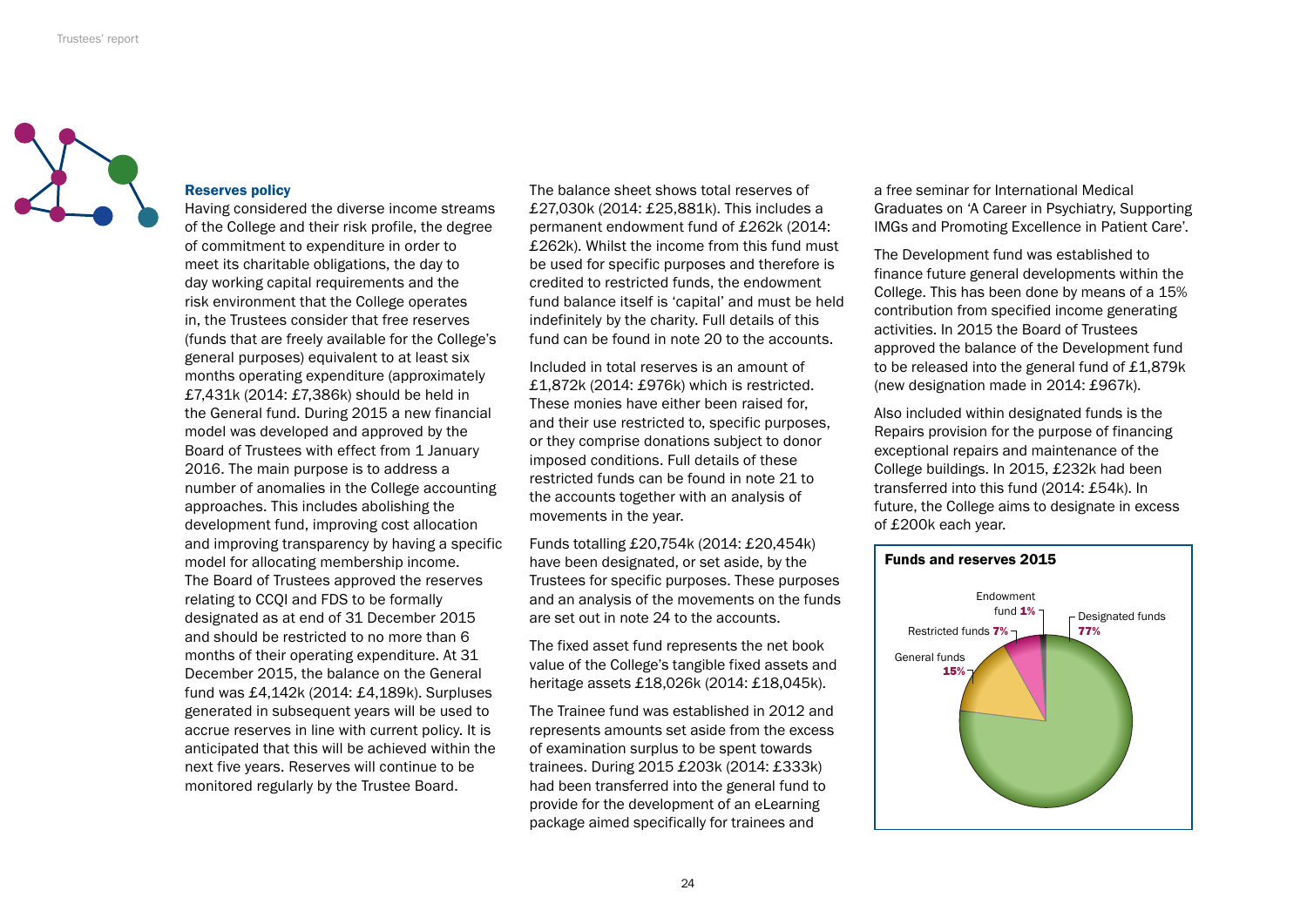### Risk Management

The Trustees assess annually the major risks to which the College is exposed, in particular those relating to the specific operational areas of the College, its investments and its finances. The Board of Trustees believes that by monitoring reserve levels, by ensuring controls exist over key financial systems and by examining the operational and business risks faced by the College, they have established effective systems to mitigate those risks. In the Board of Trustees meeting held on 30 October 2015 the members of the Board of Trustees were satisfied that systems and internal controls are in place to manage exposure to major risks.



## Pay and remuneration of the charity's key management personnel

The Trustees consider the Board of Trustees, the Chief Executive Officer and the Director of Finance and Operations as comprising the key management personnel of the charity in charge of directing and controlling the charity and running and operating the charity on a day to day basis.

All Trustees give of their time freely and no trustee remuneration was paid in the year. Details of trustee expenses are disclosed in note 11 to the accounts.

The pay of the Chief Executive is reviewed annually and normally increased in accordance with average earnings. Every two years from 2012, the Hay Group is commissioned to carry out a benchmarking of the College's salaries, where roles across all grades are compared to sector specific salary trends across key industries.

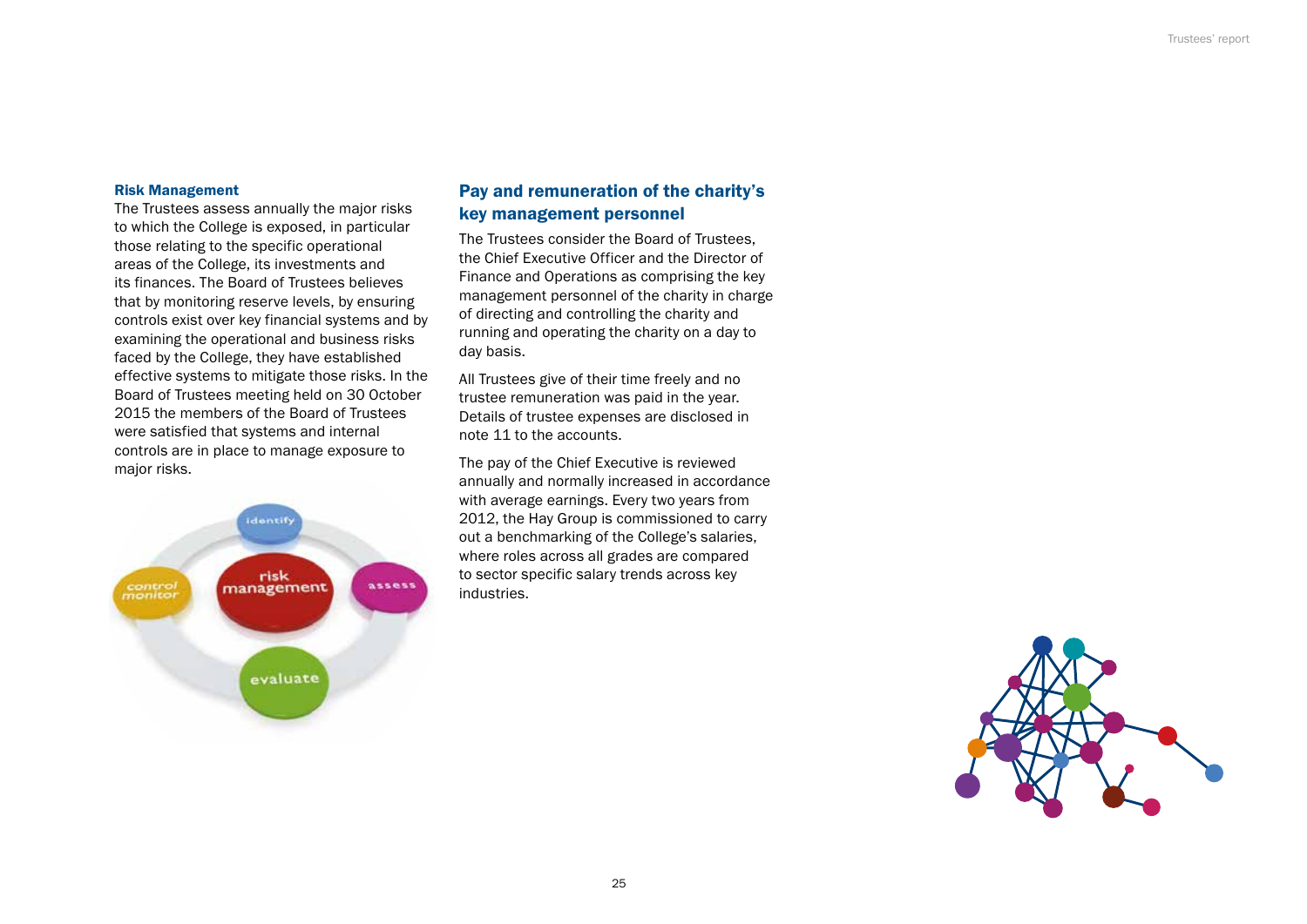# <span id="page-27-0"></span>Plans for the future

## Our strategy 2015–2018

## How we will put this plan into action?

Our Strategic Plan 2015–2018 is supported by an associated Operational Plan 2015–2018, available as a free download from the College website [www.rcpsych.ac.uk,](http://www.rcpsych.ac.uk) which sets out what we need to do to put our strategy into action. We will monitor our progress and report it to the Board of Trustees regularly as part of our normal business practice. We will make sure that our work plans are designed to achieve the aims of our strategic plan.

## Set standards of excellence for individual practice and services

We will work to make sure that:

- 1. all standards are developed, whenever possible, by working with patients, carers and colleagues from other professions
- 2. standards are co-ordinated, up to date and accessible to members
- 3. we define models of excellence for each major diagnostic group
- 4. we identify and publicise services that provide excellent care
- 5. 'parity of esteem' means tangible benefits for patients in terms of funding of services, research and removal of stigma
- 6. there is integration between physical and mental healthcare across all ages
- 7. the sustainability of mental healthcare is improved to achieve carbon efficient services
- 8. promote the importance of research into mental illness and learning disability.

## Workforce: recruitment, retention and development

We will work to make sure that:

- 9. we collaborate with other medical royal Colleges and with patients, families and carers to develop training
- 10. foundation doctors can have high-quality and stimulating training, and we will develop training materials
- 11. the value of continuity of care for patients is emphasised
- 12. we work across the different specialties in psychiatry, building on *The Shape of Training* and equipping doctors with broader, high-quality training
- 13. the importance of science is emphasised in underpinning psychiatric practice
- 14. there is continuous improvement in the relationship with trainees so that they become advocates of the profession
- 15. when they finish their training, psychiatrists have jobs which allow them to deliver safe, high-quality care.

## Communication and engagement

We will work to make sure that:

- 16. we communicate positive, consistent and clear messages about psychiatry and mental health issues
- 17. our website contains key information in an easily accessible format
- 18. we improve our use of electronic media for users both outside and inside the College
- 19. we improve the image of psychiatry and psychiatrists and campaign actively to raise awareness of mental health issues
- 20. we collaborate effectively with patients, carers, the third sector and other healthcare organisations.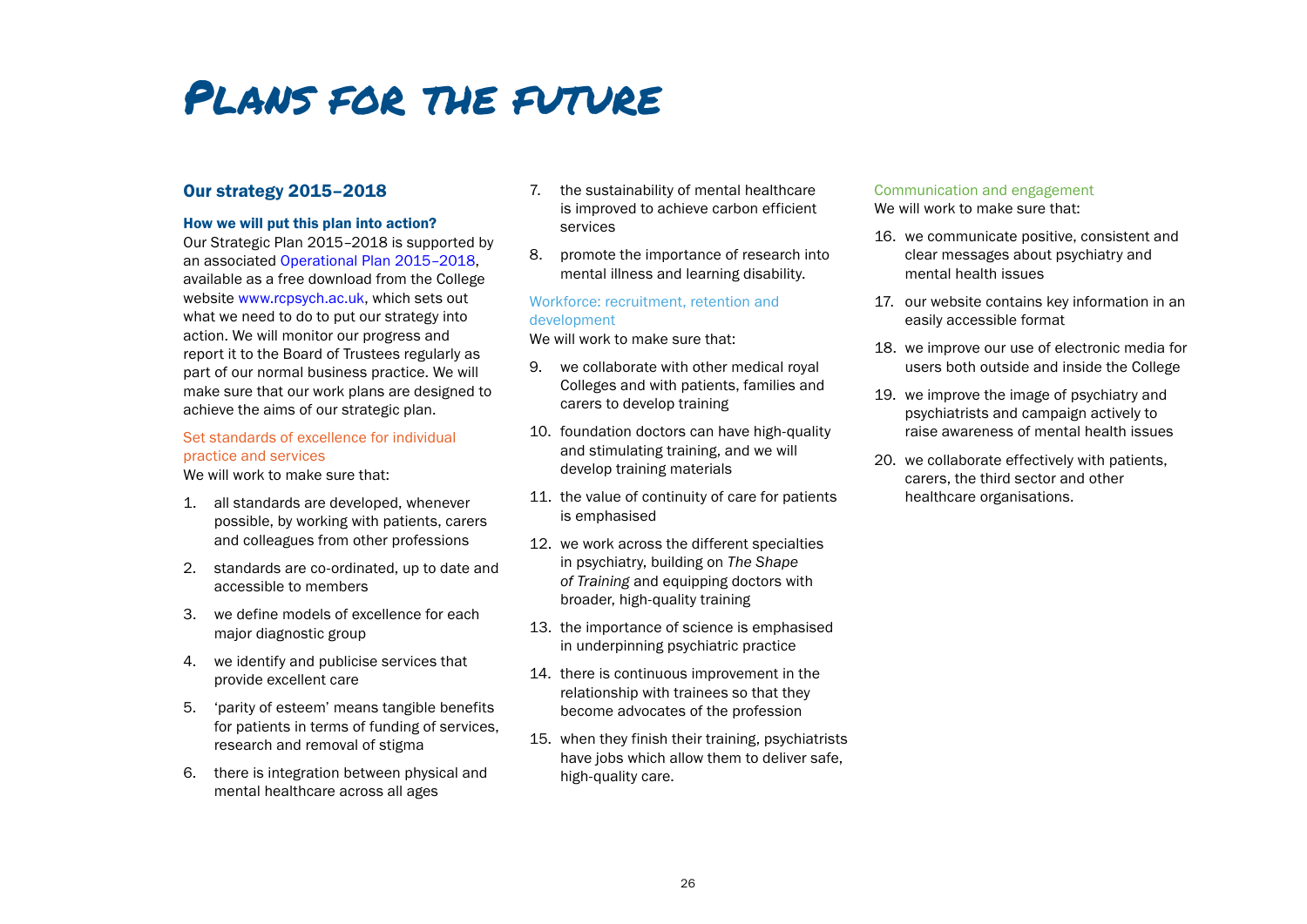## Working with our partners and key audiences

Our collaborative work, much of which is explained above, reflects the diverse nature of our stakeholders. Our Strategic Plan 2015–2018 explains it in a diagram:

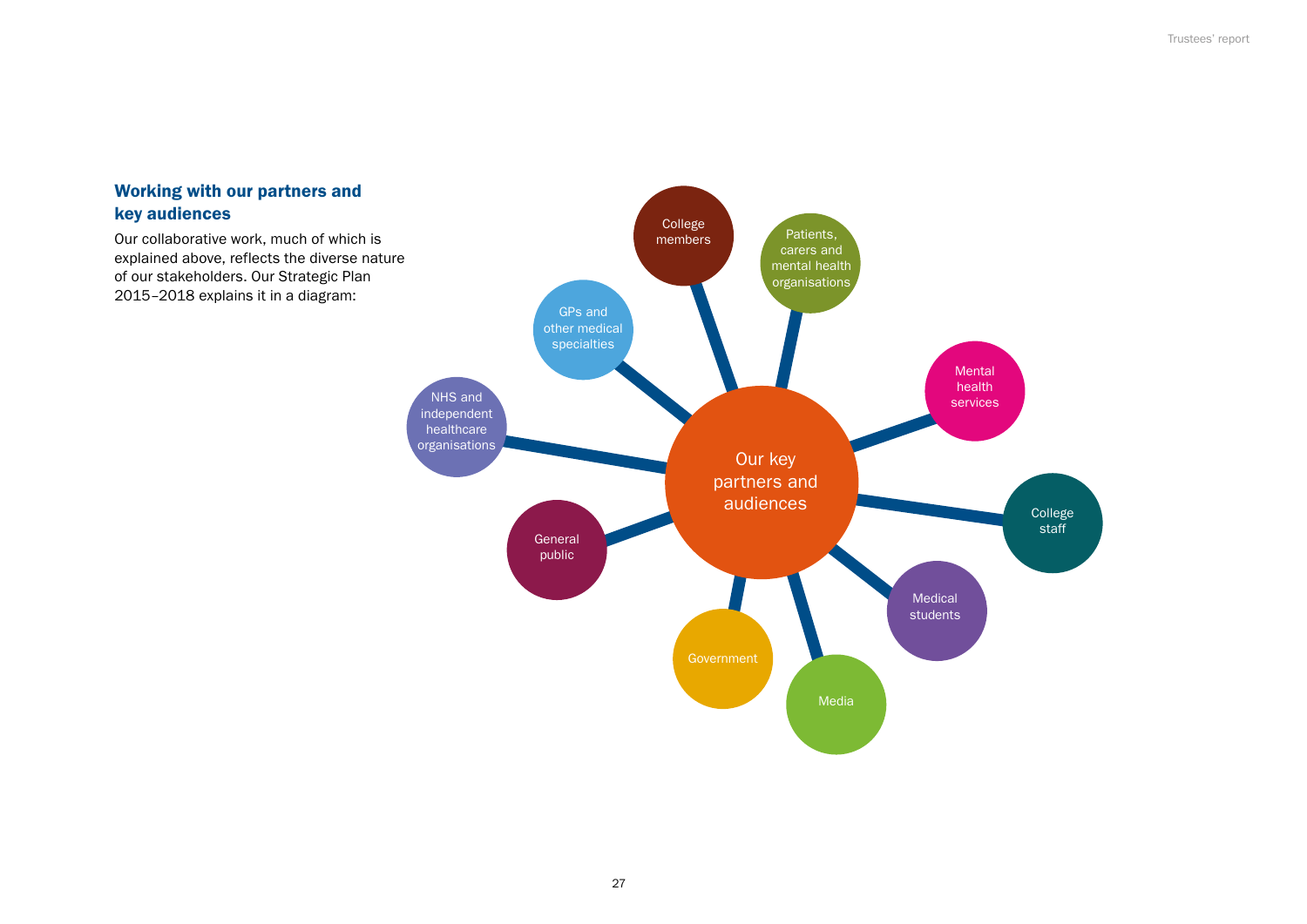## <span id="page-29-0"></span>Structure, governance and management

## The Board of Trustees

The College's Board of Trustees is the principal governance body within the College. The remit of the Board of Trustees is set out in Section XVIII of the Bye-Laws. The Board of Trustees has full management and control of the College (including its property and affairs) and of the administration thereof (other than those affairs which are designated as the responsibility of the Council under the Charter or the Bye-Laws).

Amongst the tasks of the Board are:

- All matters relating to governance, including good corporate governance, use of resources, Privileges of Membership (on Council recommendation), disciplinary issues and complaints
- The constitution of Faculties (on Council recommendation)
- **The Board may make, amend, or rescind** Regulations (but not those which other committees may deal with)
- **Other powers as set out in Regulations.** including the appointment of Officers (apart from Honorary Officers) and salaried staff

The Board may delegate responsibility to its committees and/or the Chief Executive (or other senior member of staff details for which can be found in the 'About Us' appendix). Any resolutions by those committees must be endorsed by the Board.

The committees of the Board of Trustees are:

- **Finance Management**
- **•** Disciplinary and Complaints

The membership of the Board of Trustees is:

- **President (ex officio), Chair**
- **Registrar (ex officio)**
- **Dean (ex officio)**
- **Treasurer (ex officio)**
- $\bullet$  One Division Chair (ex officio selected by Division Chairs from all UK/Ireland Division Chairs)
- One UK/Ireland Faculty Chair\*\* (ex officio – selected by Faculty Chairs from all UK/ Ireland Faculty Chairs)
- One College Member (elected by full College membership)
- **Three Lay Trustees (appointed)**

The relevant qualifications and expertise for the Lay Trustees include, but are not limited to, the fields of finance, business management, mental health strategy and development, work with patients and carers, charity law and organisation. Potential Lay Trustees are sought by advertisement and are interviewed and appointed by a panel that comprises (one or more of): the President, Registrar, Dean and **Treasurer.** 

The Board meets four times a year, usually two weeks after a meeting of Council. Trustees are required to attend an annual training day, where their responsibilities are explained, and they receive a copy of the College's Constitution and Strategic Plan, policies and procedures, and a job description.

Board members are required to declare competing interests, in writing, annually; these are kept on record and are available from the Chief Executive upon written request.

## Council

The remit of Council (set out in Section XIX of the Bye-Laws) is now

- $\bullet$  To elect persons to Fellowship and Membership
- Education, policy, professional practice, professional standards, public engagement, quality, research, training in psychiatry
- **Considering/approving Pre-Membership** Psychiatric Trainees (PMPT), Affiliate, Mental Health Associate, Specialist Associate, International Associate membership applications
- $\bullet$  To make recommendations to the Board of Trustees for new Faculties
- To make recommendations to the Board of Trustees about the nature, scope and extent of privileges of Membership, including changes

<sup>\*\*</sup> As part of the changes to the College structure in 2014, existing Sections have now all been re-constituted as Faculties. No further Sections will be created.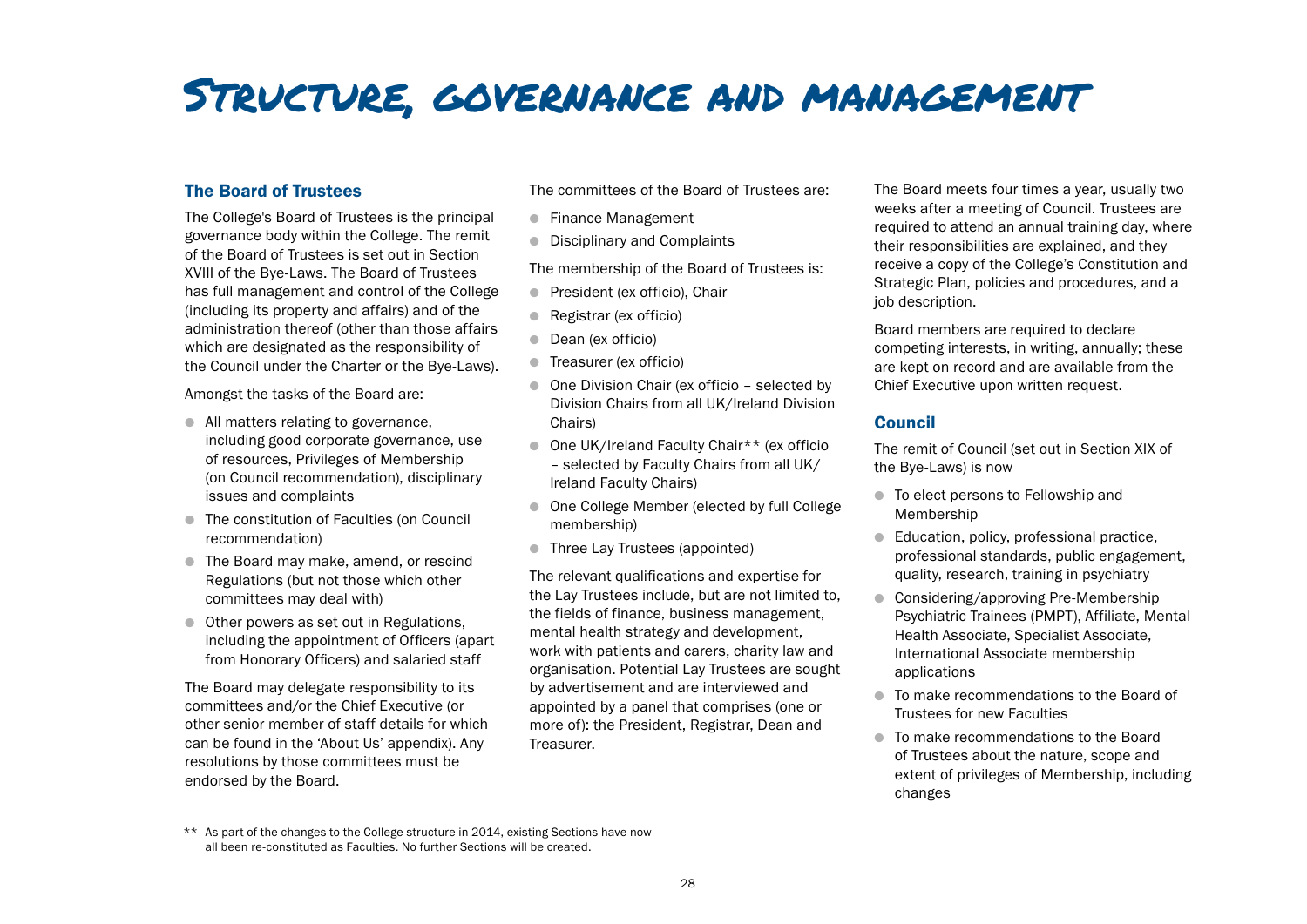● Making/changing/rescinding Regulations about the Examinations. (The Council has no power to make other Regulations but may make recommendations to the Board of Trustees.)

The membership of Council is:

- **•** President (ex officio), Chair
- Registrar (ex officio)
- **Dean (ex officio)**
- **Treasurer (ex officio)**
- **All UK/Ireland Division Chairs**
- All UK/Ireland Faculty Chairs
- Four elected members
- All Council Committee Chairs
- **One Patient representative**
- **One Carer representative**
- **ID Up to five Co-opted members**

Members of Council who were in office at 31 December 2015 and who served throughout the year can be found in the 'About Us' appendix.

The Council is supported by Committees, Faculties and Divisions, details of which can be found in the 'About Us' appendix.

## Board of Trustees

(established on 28 April 2014)

President Professor Sir S Wessely

**Treasurer** Professor N Craddock

Dean Dr W Burn

## Registrar

Dr L M Mynors-Wallis (to 01/07/15) Dr A J B James (from 01/07/15)

### Elected members

Dr C Fear (to 30/10/15) Vacancy (30/10/15–31/12/15) Dr P A Hindley Dr G M J Adshead

### Lay Trustees

Mr M Basing Mr N Jones Ms R Thompson

Principal registered office 21 Prescot Street London E1 8BB

Telephone 020 7235 2351 Facsimile 020 3701 2761 Website [www.rcpsych.ac.uk](http://www.rcpsych.ac.uk) 

Charity Commission for England and Wales Registration number 228636

Office of the Scottish Charity Regulator Registration number SC038369

## Statutory Auditor

RSM UK Audit LLP 25 Farringdon Street London EC4A 4AB

### Internal Auditor

Crowe Clark Whitehill LLP St Bride's House 10 Salisbury Square London EC4Y 8EH

Principal bankers Barclays Bank plc 1 Churchill Place London E14 5HP

### **Solicitors**

Payne Hicks Beach 10 New Square Lincoln's Inn London WC2A 3QG

#### Investment managers

Barclays Wealth Management Limited 1 Churchill Place London E14 5HP

C. Hoare & Co 37 Fleet Street London EC4P 4DQ

## Signed on behalf of the Board of Trustees

Professor Sir Simon Wessely

Chair of Trustee Board

Approved by the Board of Trustees on 29 April 2016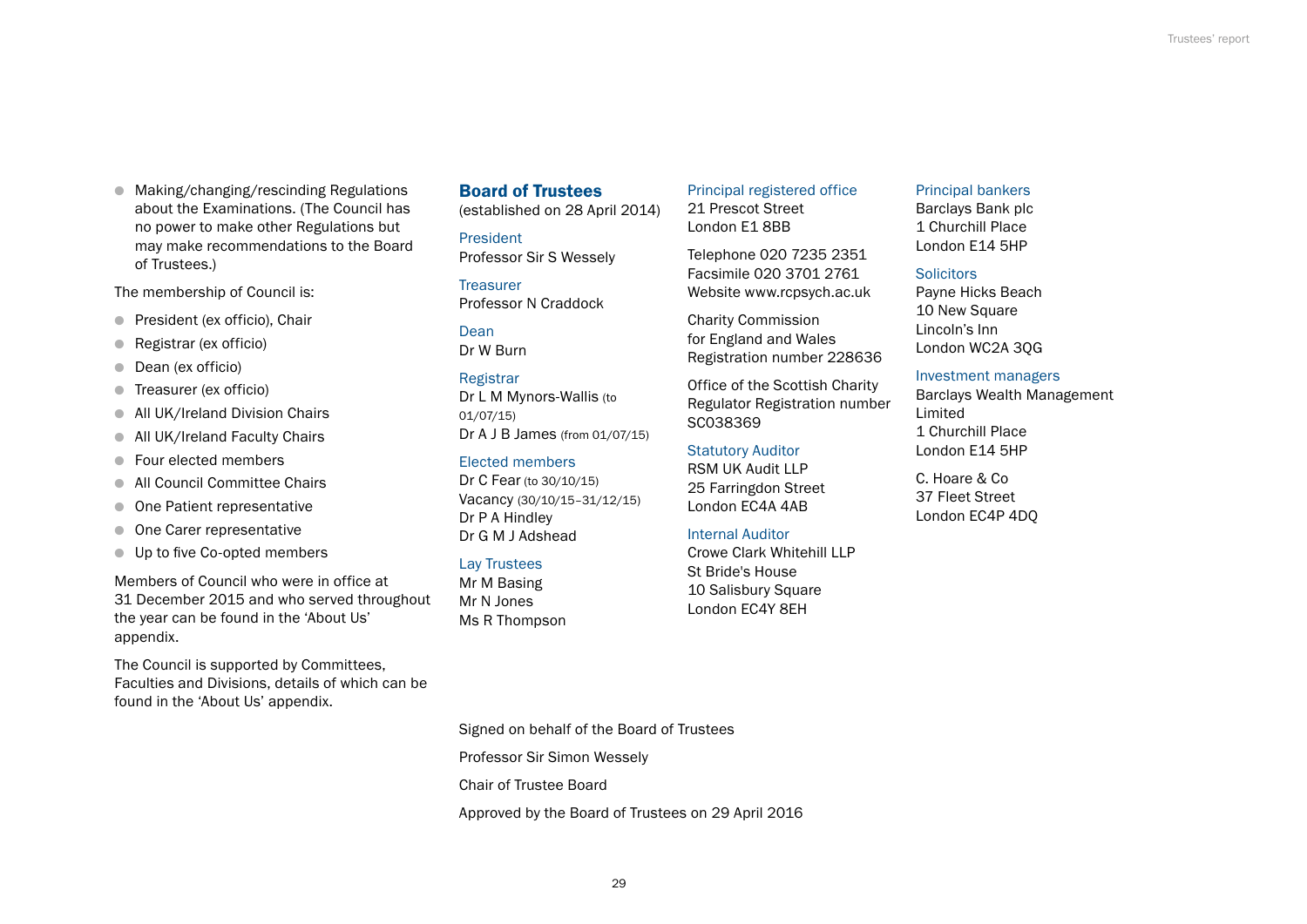# <span id="page-31-0"></span>Independent auditor's report

We have audited the financial statements of The Royal College of Psychiatrists for the year ended 31 December 2015 on pages [32](#page-33-0) to [62.](#page-63-1) The financial reporting framework that has been applied in their preparation is applicable law and United Kingdom Accounting Standards (United Kingdom Generally Accepted Accounting Practice), including FRS 102 "The Financial Reporting Standard applicable in the UK and Republic of Ireland".

This report is made solely to the charity's Trustees, as a body, in accordance with section 44(1)(c) of the Charities and Trustee Investment (Scotland) Act 2005, and regulation 10 of the Charities Accounts (Scotland) Regulations 2006 (as amended) and the Charities Act 2011. Our audit work has been undertaken so that we might state to the charity's Trustees those matters we are required to state to them in an auditor's report and for no other purpose. To the fullest extent permitted by law, we do not accept or assume responsibility to anyone other than the charity and its Trustees as a body, for our audit work, for this report, or for the opinions we have formed.

## Respective responsibilities of Trustees and auditor

As explained more fully in the Statement of Trustees' responsibilities set out on page [17](#page-18-0) the Trustees are responsible for the preparation of the financial statements and for being satisfied that they give a true and fair view.

We have been appointed auditors under section 44(1)(c) of the Charities and Trustee Investment (Scotland) Act 2005 and under section 144 of the Charities Act 2011 and report in accordance with regulations made under those Acts. Our responsibility is to audit and express an opinion on the financial statements in accordance with applicable law and International Standards on Auditing (UK and Ireland). Those standards require us to comply with the Auditing Practices Board's (APB's) Ethical Standards for Auditors.

### Scope of the audit of the financial statements

A description of the scope of an audit of financial statements is provided on the Financial Reporting Council's website at [www.frc.org.uk/auditscopeukprivate](http://www.frc.org.uk/auditscopeukprivate)

### Opinion on financial statements

In our opinion the financial statements:

- $\bullet$  give a true and fair view of the state of the charity's affairs as at 31 December 2015 and of its incoming resources and application of resources for the year then ended;
- $\bullet$  have been properly prepared in accordance with United Kingdom Generally Accepted Accounting Practice; and
- $\bullet$  have been prepared in accordance with the requirements of the Charities and Trustee Investment (Scotland) Act 2005, regulation 8 of the Charities Accounts (Scotland) Regulations 2006 (as amended) and the Charities Act 2011.

### Emphasis of Matter

In forming our opinion, which is not modified, we have considered the disclosure on page [45](#page-46-0) concerning the charity's adoption of the Charities SORP (FRS 102) issued in July 2014, rather than applying the Charities 2005 SORP which has been withdrawn but is still referred to in the extant Charities (Accounts and Reports) Regulations 2008. This departure has been necessary for the financial statements to show a true and fair view in accordance with United Kingdom Generally Accepted Accounting Practice effective for accounting periods beginning on or after 1 January 2015.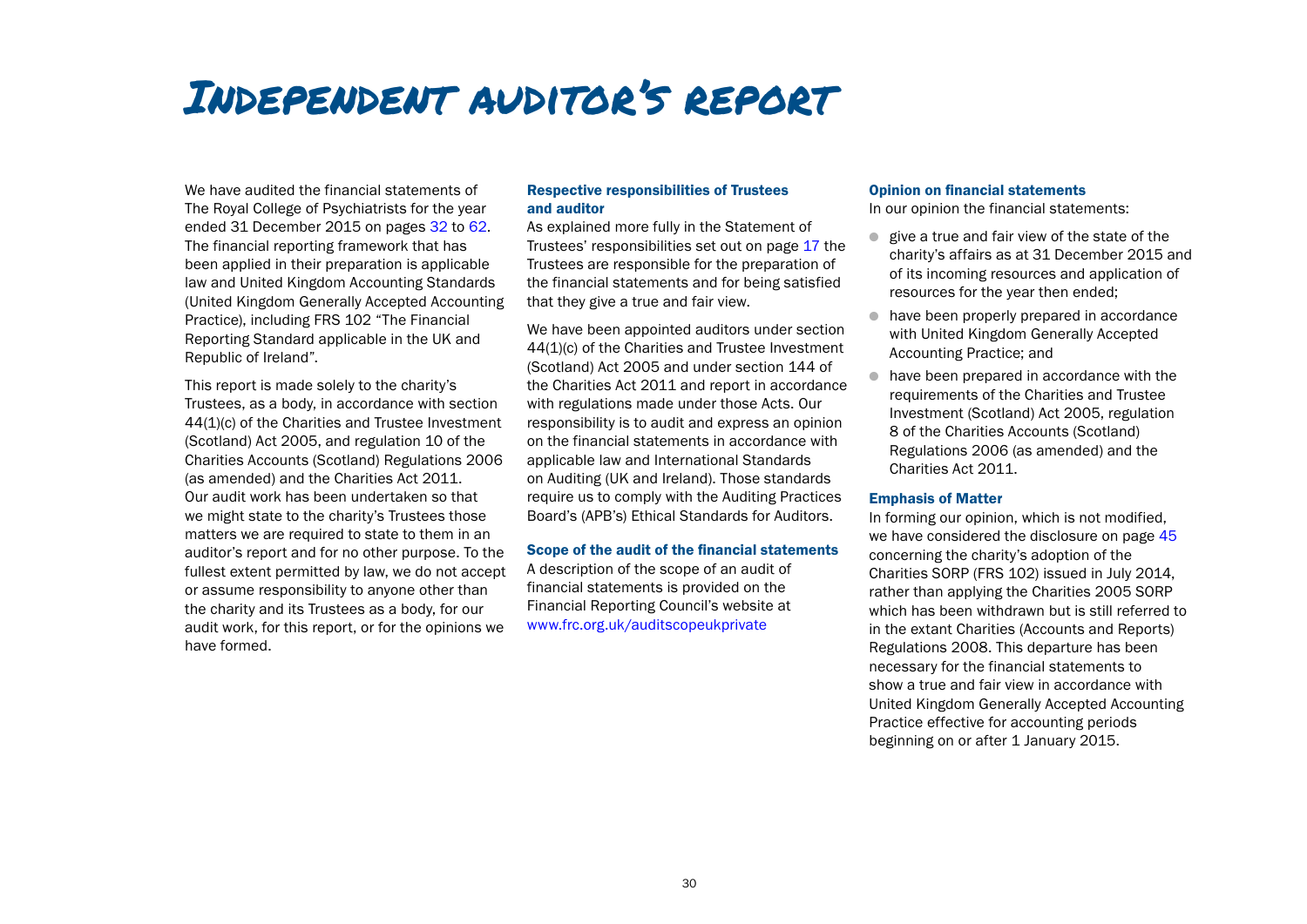## <span id="page-32-0"></span>Matters on which we are required to report by exception

We have nothing to report in respect of the following matters where the Charities Accounts (Scotland) Regulations 2006 (as amended) and the Charities Act 2011 requires us to report to you if, in our opinion:

- $\bullet$  the information given in the Trustees' Report is not consistent with the financial statements; or
- $\bullet$  the charity has not kept proper and sufficient accounting records; or
- $\bullet$  the financial statements are not in agreement with the accounting records and returns; or
- $\bullet$  we have not received all the information and explanations we require for our audit.

## RSM UK Audit LLP

Statutory Auditor 25 Faringdon Street London EC4A 4AB

24 May 2016

RSM UK Audit LLP is eligible to act as an auditor in terms of section 1212 of the Companies Act 2006

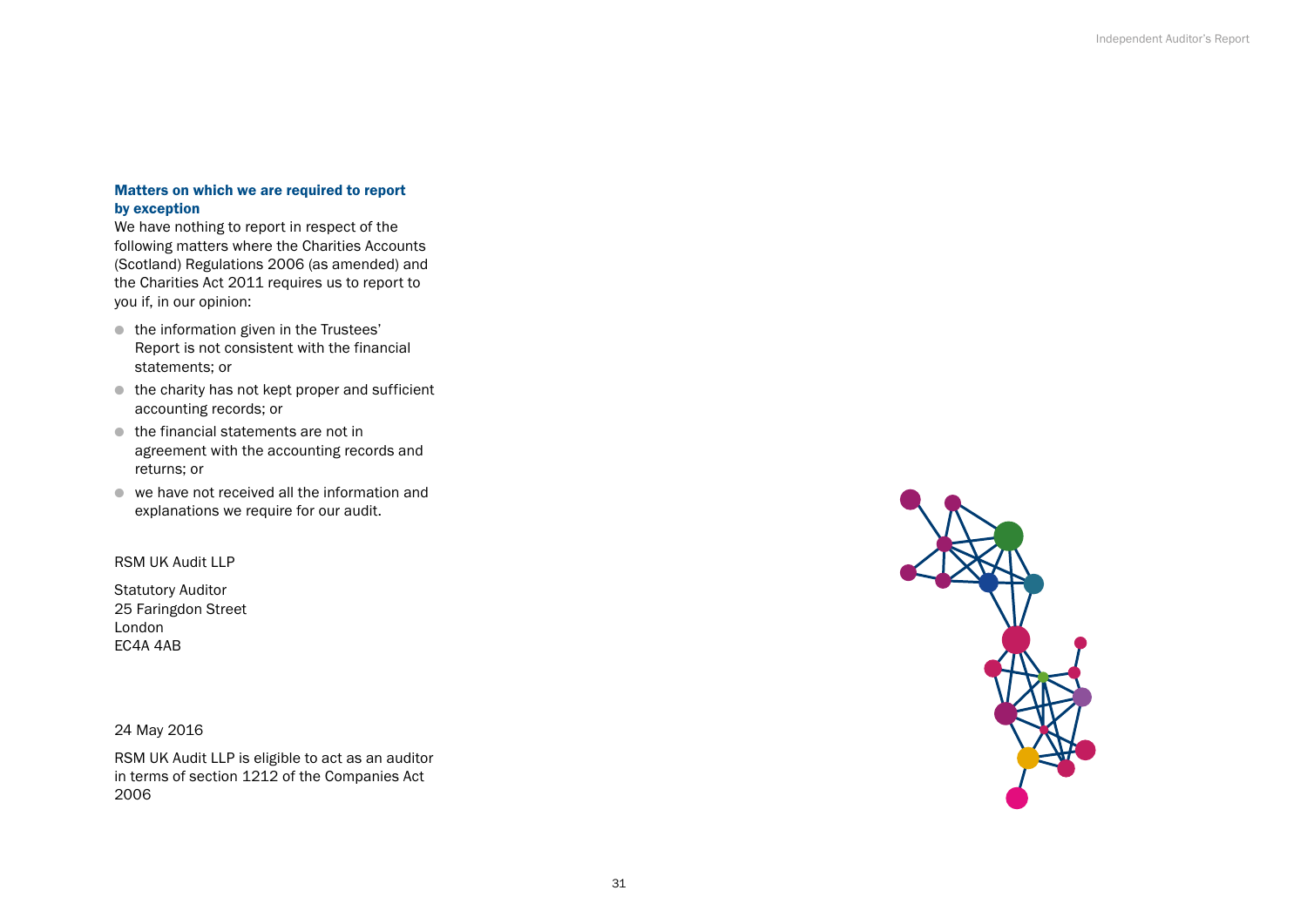# <span id="page-33-0"></span>Financial statements

## Statement of financial activities for the year ended 31 December 2015

|                                              | <b>Notes</b>   | <b>Unrestricted Funds</b> | <b>Restricted Funds</b> | <b>Endowment Funds</b>   | <b>Total Funds 2015</b> | Total Funds 2014 |
|----------------------------------------------|----------------|---------------------------|-------------------------|--------------------------|-------------------------|------------------|
|                                              | (pages 41-62)  | £'000                     | £'000                   | £'000                    | £'000                   | £'000            |
| Income and endowments from:                  |                |                           |                         |                          |                         |                  |
| <b>Donations and legacies</b>                |                |                           |                         |                          |                         |                  |
| - Donations and gifts                        | 1              | 141                       | 457                     | $\overline{\phantom{a}}$ | 598                     | 441              |
| <b>Charitable activities:</b>                |                |                           |                         |                          |                         |                  |
| - Standard setting and research              | $\overline{2}$ | 2.887                     | 3.145                   | $\overline{\phantom{a}}$ | 6.032                   | 4,873            |
| Education and training                       | 3              | 5.880                     | 102                     | $\overline{\phantom{a}}$ | 5.982                   | 6,030            |
| - Member services and support                | $\overline{4}$ | 5,855                     | Ξ.                      | $\overline{\phantom{m}}$ | 5.855                   | 5,658            |
| - Communications and Policy                  | 5              | 30                        | $\overline{2}$          |                          | 32                      | 41               |
| Investment                                   | $\mathbf{1}$   | 137                       | $\equiv$                | 3                        | 140                     | 130              |
| <b>Rental income</b>                         |                | 315                       | $\equiv$                | $\equiv$                 | 315                     |                  |
| <b>Total</b>                                 |                | 15,245                    | 3.706                   | 3                        | 18,954                  | 17,173           |
| <b>Expenditure:</b>                          |                |                           |                         |                          |                         |                  |
| <b>Cost of raising funds</b>                 | $\mathbf{1}$   | 246                       | $\equiv$                | $\overline{\phantom{m}}$ | 246                     | 234              |
| <b>Expenditure on charitable activities:</b> |                |                           |                         |                          |                         |                  |
| - Standard setting and research              | $\overline{2}$ | 4.066                     | 2.638                   | $\overline{\phantom{a}}$ | 6.704                   | 6.255            |
| - Education and training                     | 3              | 5,887                     | 151                     | $\overline{\phantom{a}}$ | 6,038                   | 6,086            |
| - Member services and support                | $\overline{4}$ | 3,156                     | $\qquad \qquad -$       | $\overline{\phantom{m}}$ | 3,156                   | 2,920            |
| - Communications and Policy                  | 5              | 1.507                     | 4                       | $\overline{\phantom{m}}$ | 1,511                   | 1.241            |
| - Prize funds                                | 22             |                           | 20                      | $\overline{\phantom{a}}$ | 20                      | 14               |
| <b>Total</b>                                 |                | 14,862                    | 2,813                   | $\equiv$                 | 17,675                  | 16,750           |
| (Loss)/gains on investment                   | 15             | (138)                     |                         | $\overline{\phantom{a}}$ | (138)                   | 173              |
| <b>Net income</b>                            |                | 245                       | 893                     | 3                        | 1,141                   | 596              |
| <b>Transfer between funds</b>                | 20             | $\overline{\phantom{a}}$  | 3                       | (3)                      |                         |                  |
| Net income before other recognised gains     |                | 245                       | 896                     | $\overline{\phantom{a}}$ | 1.141                   | 596              |
| Other recognised gains                       |                |                           |                         |                          |                         |                  |
| Gains on heritage assets                     | 13             | 8                         | $\equiv$                | $\equiv$                 | 8                       |                  |
| Net movement in funds                        |                | 253                       | 896                     |                          | 1,149                   | 596              |
| <b>Reconciliation of funds</b>               |                |                           |                         |                          |                         |                  |
| Total funds brought forward                  |                | 24.643                    | 976                     | 262                      | 25.881                  | 25,285           |
| <b>Total funds carried forward</b>           |                | 24.896                    | 1.872                   | 262                      | 27.030                  | 25.881           |

All of the College's activities above are in respect of continuing operations.

The College has no recognised gains and losses other than those shown above and therefore no separate statement of total recognised gains and losses has been presented.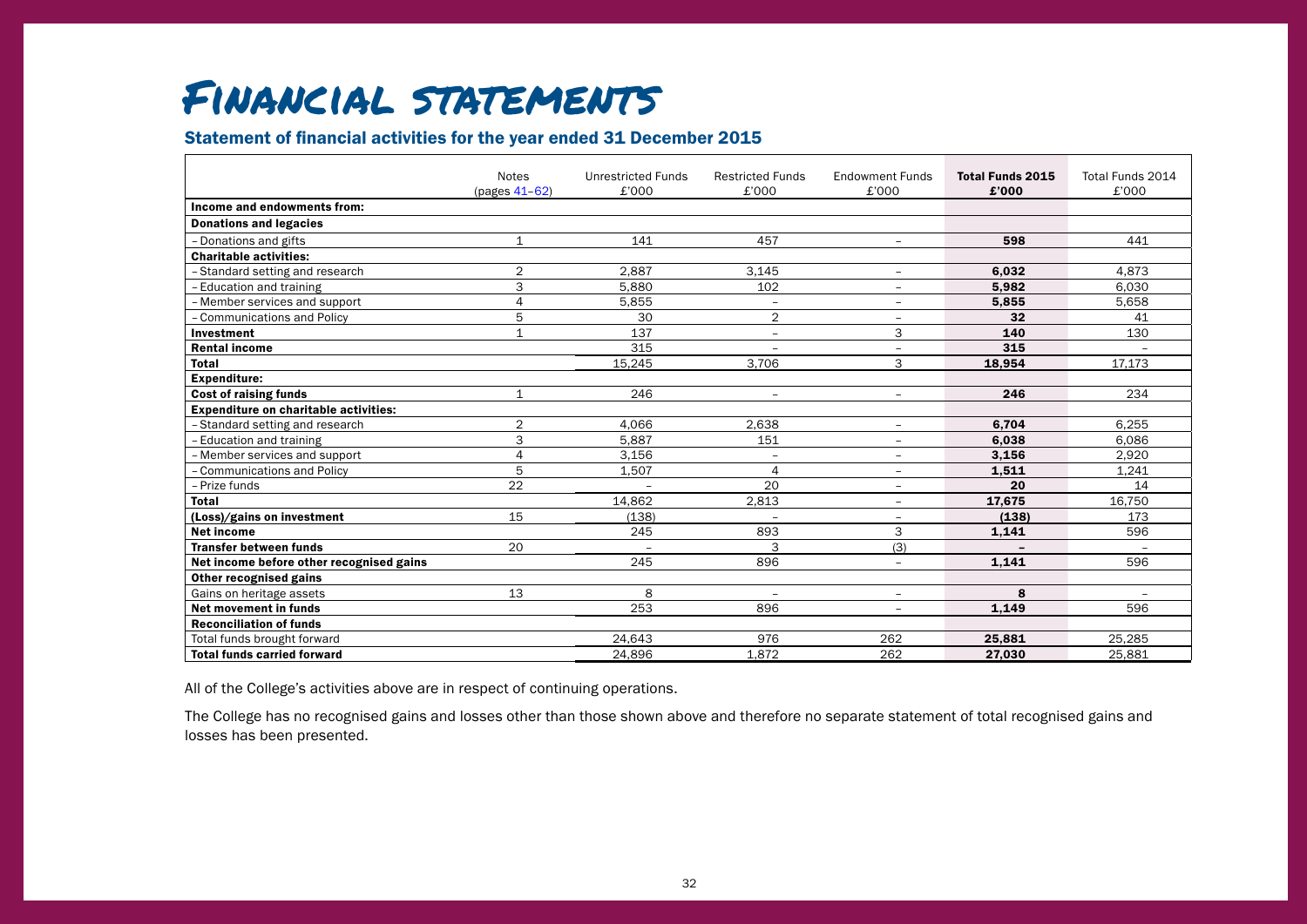## <span id="page-34-0"></span>Balance sheet as at 31 December 2015

|                                                         | <b>Notes</b>  | 2015   | 2014   |
|---------------------------------------------------------|---------------|--------|--------|
|                                                         | (pages 41-62) | £'000  | £'000  |
| <b>Fixed assets</b>                                     |               |        |        |
| Tangible assets                                         | 13            | 17,811 | 17.844 |
| Heritage assets                                         | 13            | 215    | 201    |
| Listed investments                                      | 15            | 7,895  | 5,052  |
|                                                         |               | 25,921 | 23,097 |
| <b>Current assets</b>                                   |               |        |        |
| <b>Stocks</b>                                           | 16            | 63     | 56     |
| Debtors                                                 | 17            | 3,305  | 1,620  |
| Investments                                             |               | 1,100  | 2,000  |
| Cash at bank and in hand                                |               | 1,747  | 4,063  |
|                                                         |               | 6,215  | 7.739  |
| <b>Creditors:</b> amounts falling due within one year   | 18            | 4,606  | 4,476  |
| <b>Net current assets</b>                               |               | 1,609  | 3,263  |
| <b>Total assets less current liabilities</b>            |               | 27,530 | 26,360 |
| Creditors: amounts falling due after more than one year | 19            | 500    | 479    |
| <b>Total net assets</b>                                 |               | 27,030 | 25,881 |
| Represented by:                                         |               |        |        |
| <b>Fund and reserves</b>                                |               |        |        |
| Capital funds                                           |               |        |        |
| Endowment fund                                          | 20            | 262    | 262    |
| Income funds                                            |               |        |        |
| <b>Restricted funds</b>                                 | 21            | 1,872  | 976    |
| Unrestricted funds                                      |               |        |        |
| Designated funds                                        | 23            | 20,754 | 20,454 |
| General funds                                           | 23            | 4,142  | 4,189  |
| <b>Total unrestricted funds</b>                         |               | 24,896 | 24,643 |
| <b>Total charity funds</b>                              |               | 27.030 | 25,881 |

The financial statements on pages [31](#page-32-0)-[61](#page-62-0) were approved and authorised for issue on behalf of the Board of Trustees and signed on its behalf by:

Professor Sir Simon Wessely, Chair of the Board of Trustees Professor Nick Craddock, Treasurer

Approved on 29 April 2016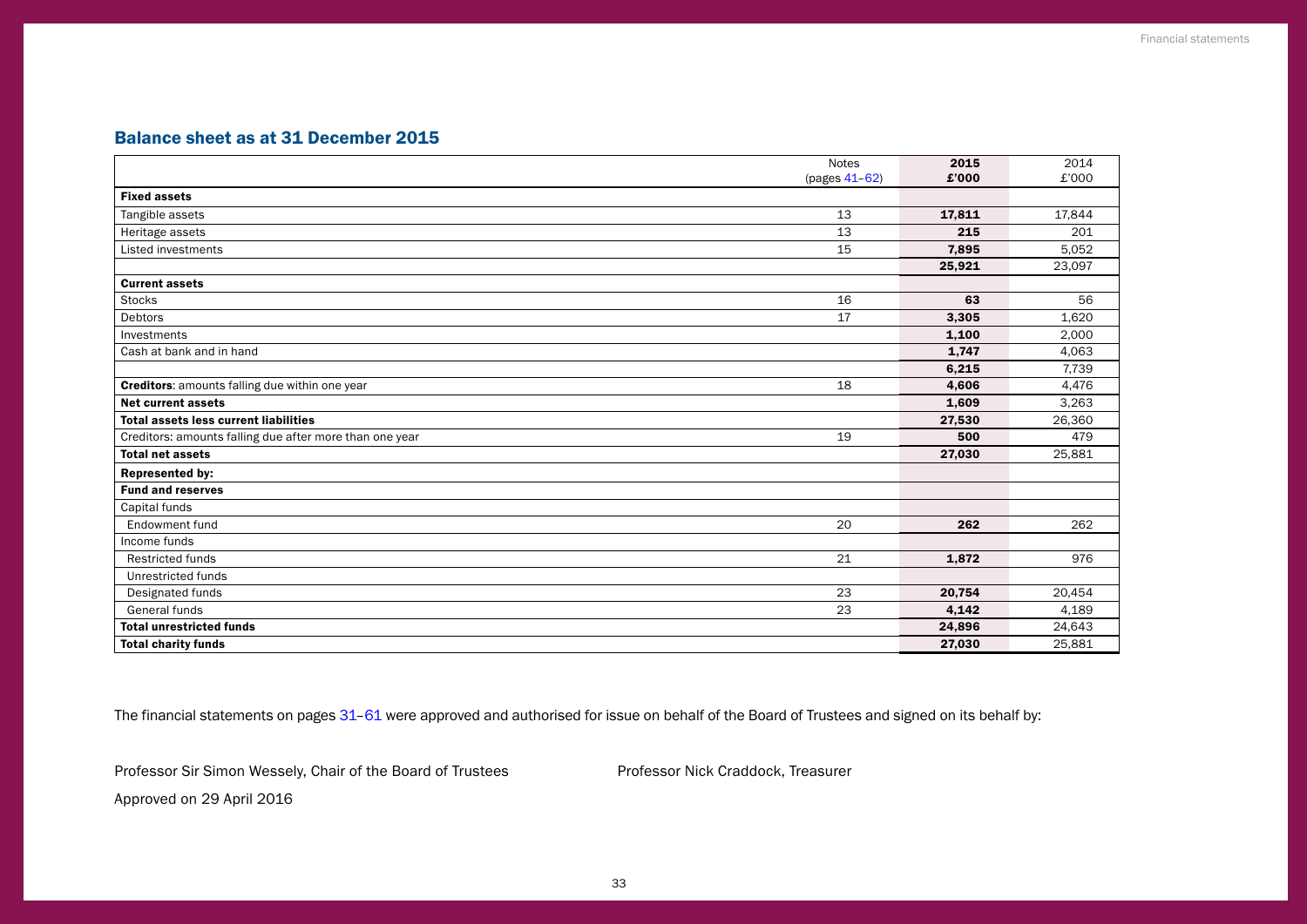## <span id="page-35-0"></span>Statement of cash flows for the year ended 31 December 2015

|                                                 | <b>Notes</b>    | 2015    | 2014    |
|-------------------------------------------------|-----------------|---------|---------|
|                                                 | $(pages 34-35)$ | £'000   | £'000   |
| Cash (outflow)/inflow from operating activities |                 | (11)    | 1,389   |
| Cash flows from investing activities            | B               | 130     | 117     |
| Cash flows from financing activities            | B               | (3,041) | (407)   |
|                                                 |                 | (2,922) | 1,099   |
|                                                 |                 |         |         |
| <b>Financing</b>                                | B               | (72)    | (78)    |
| <b>Management of liquid resources</b>           | B               | 900     | (2,000) |
| Decrease in cash                                |                 | (2,094) | (979)   |

## Notes to the cash flow statement for the year to 31 December 2015.

## A Cash (outflow)/inflow from operating activities

|                                                             | 2015    | 2014  |
|-------------------------------------------------------------|---------|-------|
|                                                             | £'000   | £'000 |
| Net incoming resources                                      | 1,141   | 596   |
| Depreciation charge                                         | 315     | 355   |
| Losses/(gains) on investment                                | 138     | (173) |
| Investment income and bank interest receivable              | (140)   | (130) |
| Interest payable                                            | 11      | 11    |
| (Increase)/decrease in stocks                               | (7)     | 6     |
| (Increase)/decrease in debtors                              | (1,685) | 148   |
| Increase/(decrease) in creditors (excluding finance leases) | 216     | 576   |
| Net cash (outflow)/inflow from operating activities         | (11)    | 1,389 |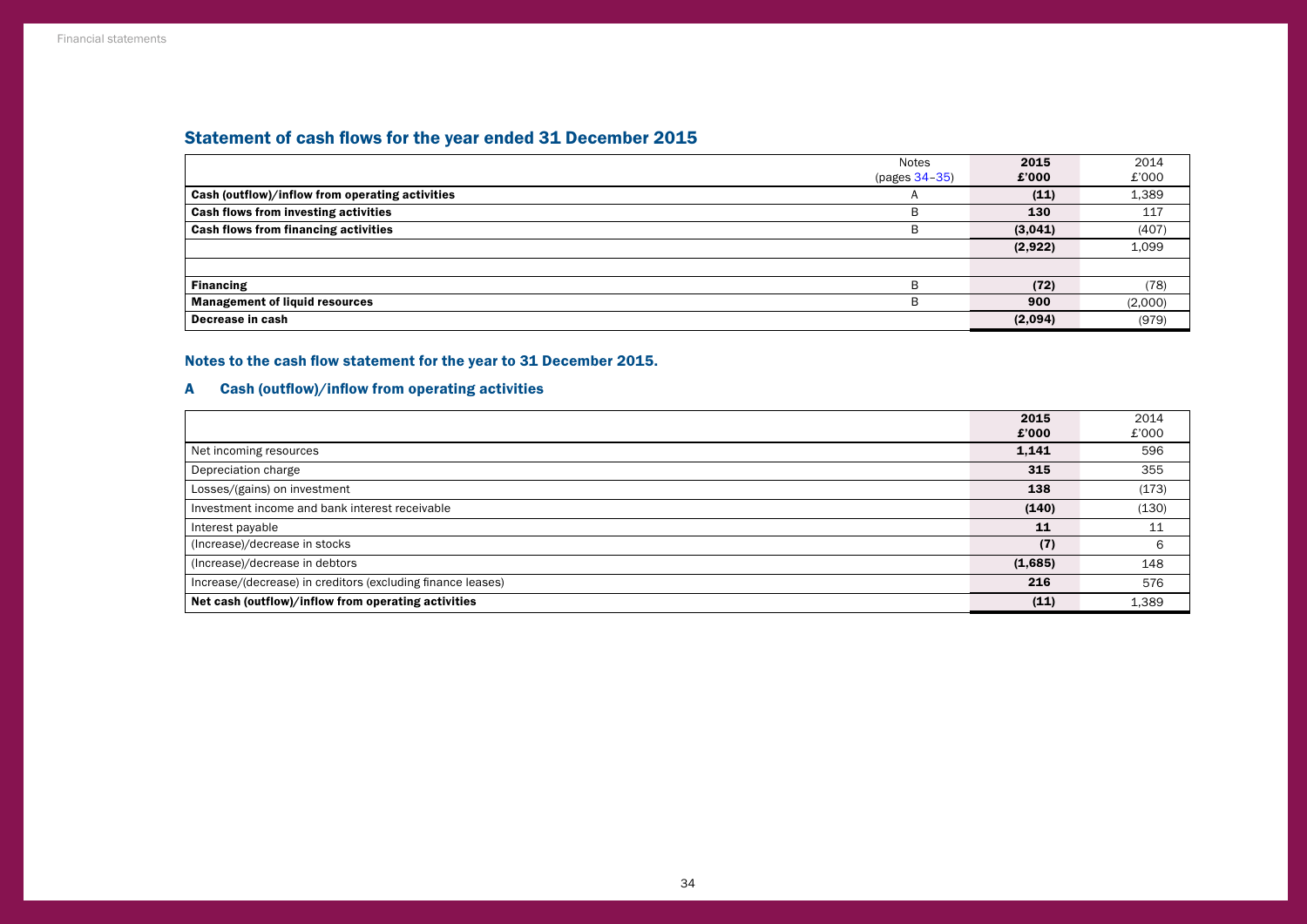## <span id="page-36-0"></span>B Cash flows from investing and financing activities

|                                                  | 2015     | 2014    |
|--------------------------------------------------|----------|---------|
|                                                  | £'000    | £'000   |
| Cash flows from investing activities             |          |         |
| Interest received                                | 27       | 46      |
| Interest payments                                | (10)     | (13)    |
| Investment income received                       | 113      | 84      |
|                                                  | 130      | 117     |
| <b>Cash flows from financing activities</b>      |          |         |
| Payment to acquire tangible fixed assets         | (282)    | (374)   |
| Payment to acquire investments                   | (5, 914) | (3,984) |
| Receipts from the disposal of investments        | 3,155    | 3,951   |
|                                                  | (3,041)  | (407)   |
| <b>Financing</b>                                 |          |         |
| Capital element of finance lease rental payments | (72)     | (78)    |
|                                                  |          |         |
| <b>Management of liquid resources</b>            |          |         |
| Decrease/(increase) in short-term deposits       | 900      | (2,000) |

## C Change in cash and cash equivalents in the year

|                                  | At 1 January |            | Non cash                 | At 31 December |
|----------------------------------|--------------|------------|--------------------------|----------------|
|                                  | 2015         | Cash flows | changes                  | 2015           |
|                                  | £'000        | £'000      | £'000                    | £'000          |
| Cash at bank and in hand         | 4,063        | (2, 272)   |                          | 1,791          |
| Exchange rate loss               |              | (44)       |                          | (44)           |
| Cash held by investment managers | 332          | 222        | $\overline{\phantom{0}}$ | 554            |
|                                  | 4,395        | (2,094)    | -                        | 2,301          |
| Cash on deposit                  | 2,000        | (900)      | -                        | 1,100          |
| Financing                        | (183)        | 81         | (16)                     | (118)          |
| Total cash and cash equivalents  | 6,212        | (2,913)    | (16)                     | 3,283          |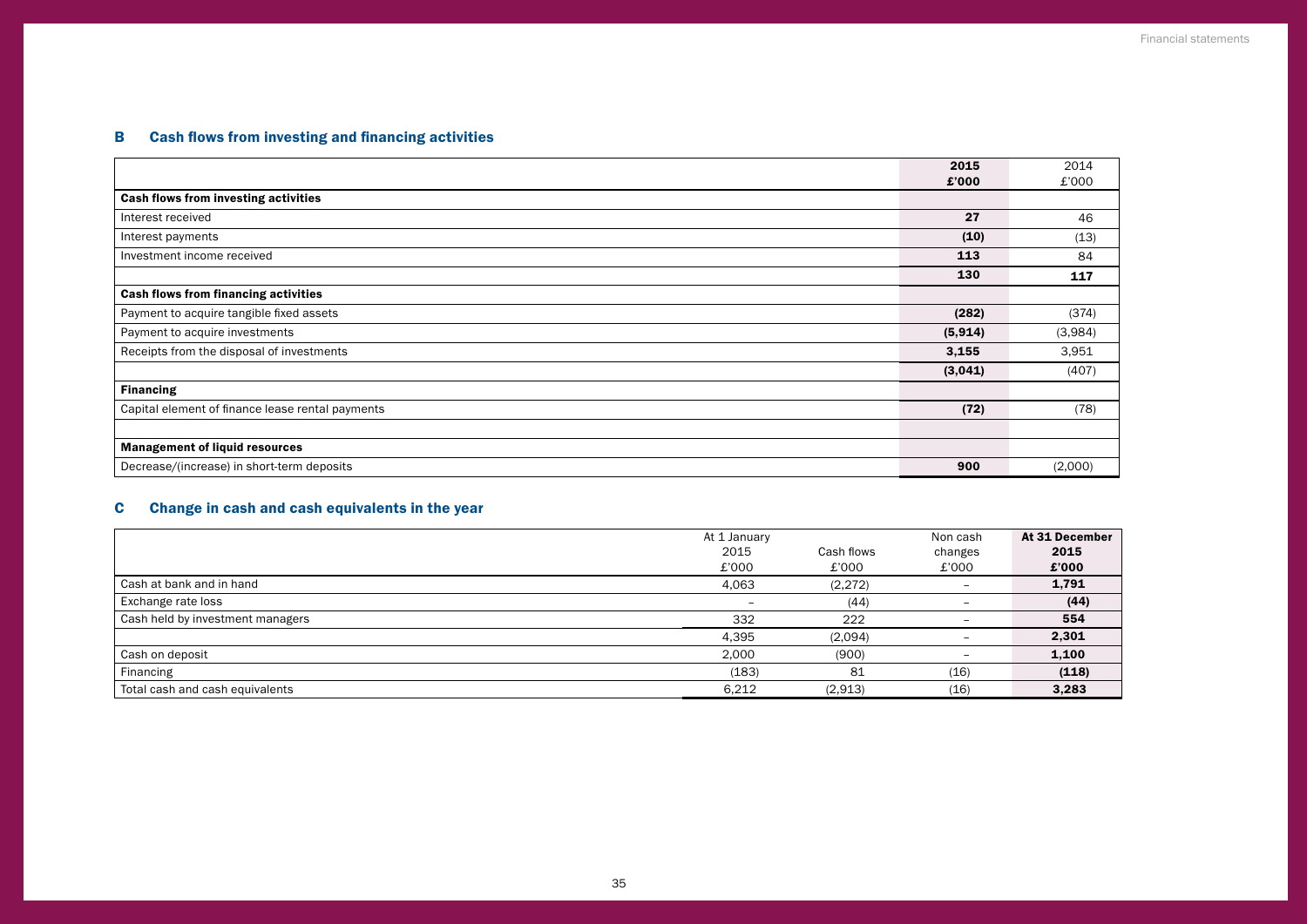## <span id="page-37-0"></span>D Reconciliation of net cash flow to movement in net funds

| £'000                                                  | £'000   |
|--------------------------------------------------------|---------|
| Decrease in cash in the year<br>(2,094)                |         |
| Cash inflow from increase in liquid resources<br>(900) |         |
| 81<br>Cash to repay finance leases                     |         |
| Change in net funds resulting from cash flows          | (2,913) |
| Changes in finance leases                              | (16)    |
| Net funds at 1 January 2015                            | 6,212   |
| Net funds at 31 December 2014                          | 3,283   |

Interest incurred in the year in relation to all finance leases amounted to £10k (2014: £13k).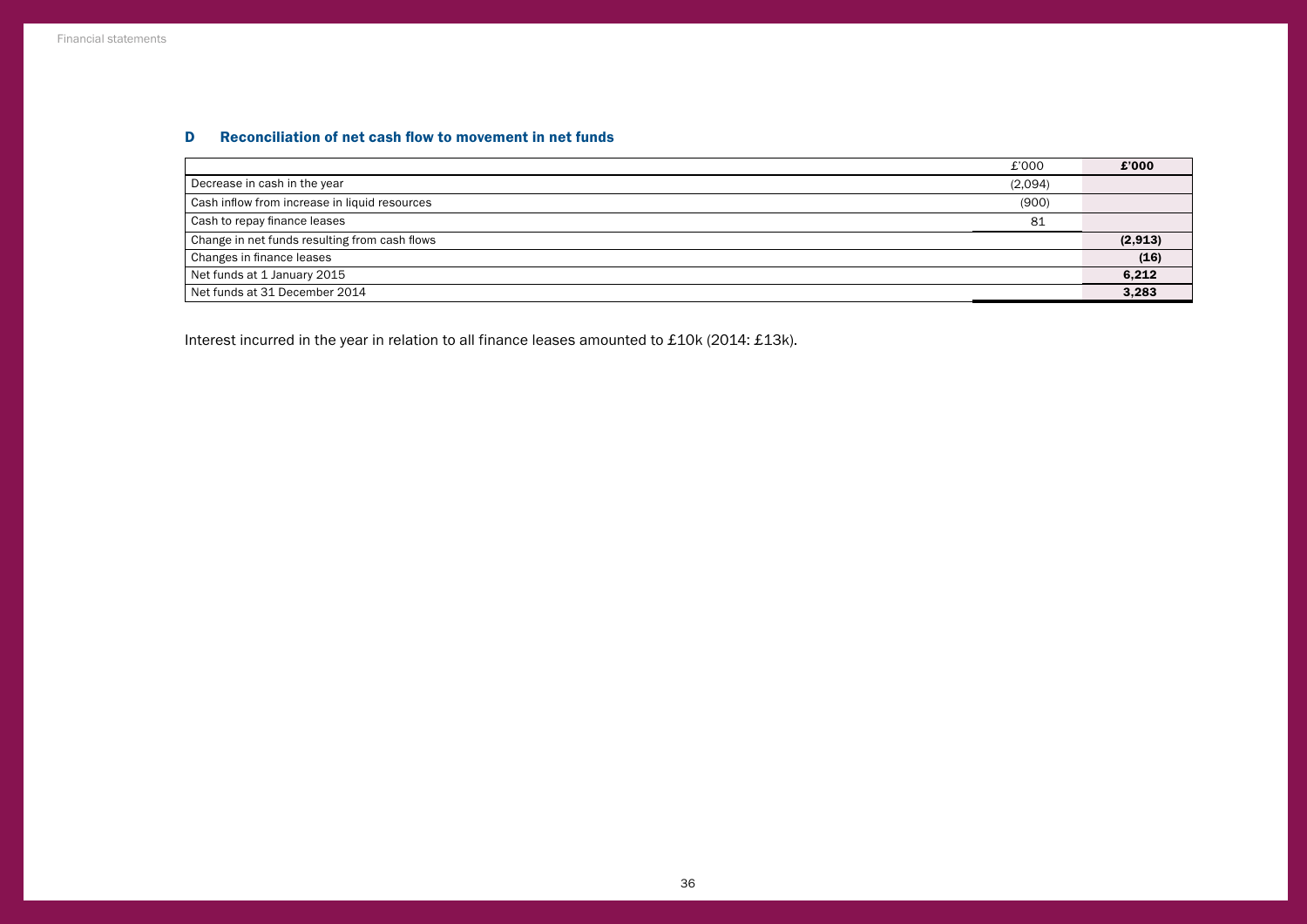## <span id="page-38-0"></span>Principal accounting policies

## Basis of accounting

The financial statements have been prepared in accordance with Accounting and Reporting by Charities: Statement of Recommended Practice applicable to charities preparing their accounts in accordance with the Financial Reporting Standard applicable in the UK and Republic of Ireland (FRS 102) (effective 1 January 2015) – (Charities SORP (FRS 102)), the Financial Reporting Standard applicable in the UK and Republic of Ireland (FRS 102) and the Charities Act 2011.

The financial statements have been prepared to give a 'true and fair' view and have departed from the Charities (Accounts and Reports) Regulations 2008 only to the extent required to provide a 'true and fair view'. This departure has involved following Accounting and Reporting by Charities preparing their accounts in accordance with the Financial Reporting Standard applicable in the UK and Republic of Ireland (FRS 102) issued on 16 July 2014 rather than the Accounting and Reporting by Charities: Statement of Recommended Practice effective from 1 April 2005 which has since been withdrawn.

The College meets the definition of a public benefit entity under FRS 102. The financial statements have been prepared under the historical cost convention, as modified by the revaluation of investments and of the College's heritage assets.

## Reconciliation with previous Generally Accepted Accounting Practice

In preparing the accounts, the Trustees have considered whether in applying the accounting policies required by FRS 102 and the Charities SORP FRS 102 a restatement of comparative items was needed.

At the date of transition in applying the requirement to recognise liabilities arising from employee benefits, a liability was recognised for holiday pay. The initial liability of £137k recognised at the date of transition was for holiday entitlement carried forward which was due but not taken. No other restatements were required. In accordance with FRS 102 a reconciliation of opening balances is required.

## Reconciliation of funds and balances

|                    | 2014   | 2013   |
|--------------------|--------|--------|
|                    | £'000  | £'000  |
| Carrying amount at |        |        |
| 1 January          | 25,825 | 11,099 |
| Movement in funds  | 596    | 14,323 |
| Holiday pay        |        | (137)  |
| Carrying amount    |        |        |
| as restated at     |        |        |
| 31 December        | 25.881 | 25.285 |
|                    |        |        |

## Transition to FRS 102

The opening fund balances at the date of transition have been restated due to a liability for holiday pay but no subsequent restatement of items has been required in making the transition to FRS 102. The transition date was 31 December 2014.

## Going concern

As detailed in the Trustees' responsibilities statement, the accounts are prepared on a going concern basis unless it is inappropriate to presume that the College will continue in operation. The College's Trustees' have approved the College wide budgets for 2016 and conclude that there are no material uncertainties about the College's ability to continue as going concern and the College has adequate resources to continue in operational existence for at least twelve months from the date of signing the financial statements. With respect to the next reporting period, 2016, the most significant areas of uncertainty that effect the carrying value of assets held by the College are the level of investment return and the performance of investment markets (see the investment policy and risk management sections of the Trustees' report for more information).

## Incoming resources

Incoming resources are recognised in the period in which the College is certain of and entitled to receipt and the amount can be measured with reasonable accuracy. Income is deferred only when the College has to fulfil conditions before becoming entitled to it or where the donor or funder has specified that the income is to be expended in a future accounting period.

Grants from government and other agencies have been included as incoming resources from charitable activities when receivable and are deferred where the donor specifies that the grant must be used in a future accounting period.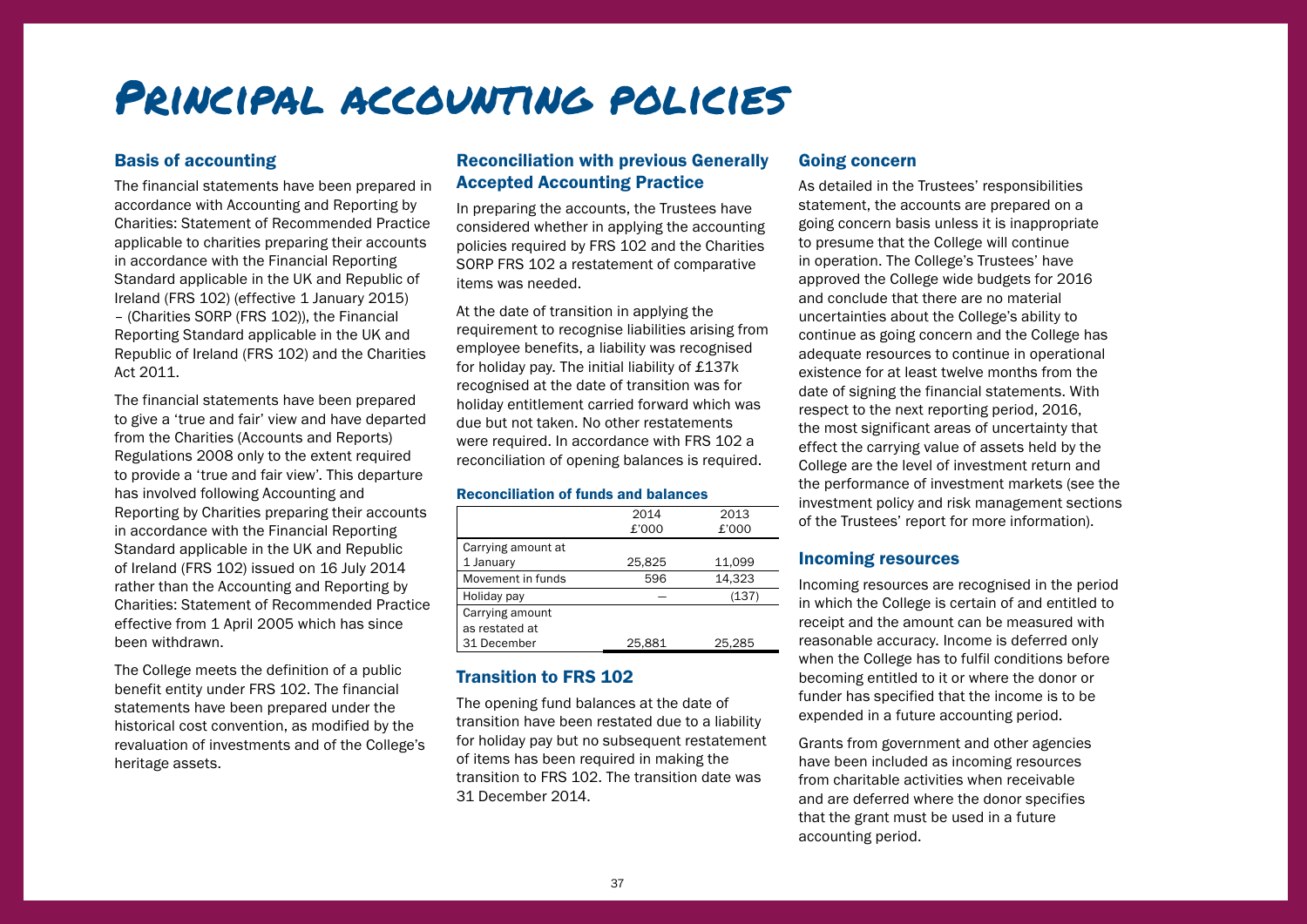Legacies are included in the statement of financial activities when the College is advised by the personal representative of an estate that payment will be made or property transferred and the amount involved can be quantified. Legacies are recognised when it is probable that it will be received and there is an ability to estimate with sufficient accuracy the amount receivable.

## Resources expended and the basis of apportioning costs

Liabilities are recognised and expenditure is included in the statement of financial activities when incurred and when a legal or constructive obligation arises and includes irrecoverable VAT, it is more likely than not that a transfer of economic benefit will be required in settlement and the amount of the obligation can be measured or estimated reliably.

Resources expended comprise the following:

- $\bullet$  The costs of generating funds represents fees paid to investment managers in connection with the management of the College's listed investments as well as staff cost incurred in connection with managing the College's liquid assets and those costs associated to the Development Office.
- $\bullet$  The costs of charitable activities comprise expenditure on the defined charitable purposes of the College and include direct staff costs attributable to the activity and an allocation of the general management and overhead costs.
- **The basis of overheads allocation is** as follows:
	- Governance costs have been allocated on the basis of direct cost,
	- Human Resources costs have been allocated on the basis of headcount,
	- Information Technology and Website costs have been allocated on basis of the number of computers used by each department,
	- Office services, Facilities and Building costs have been allocated on basis of the square footage.
	- Financial services, Depreciation and Irrecoverable VAT have been allocated on the basis of the direct cost.

## Termination payments

In cases of resignation or dismissal, fixed remuneration (base salary and employer pension contributions) will cease on the last day of employment. In the case of redundancy, redundancy payment will be made in accordance with the statutory pay. Depending on the circumstance the College may waive its right to insist on employees working their notice and instead give a payment in lieu of notice.

## Estimates and uncertainties

In the opinion of the Trustees, there were no judgements made that have a significant effect on the amounts recognised in the financial statements nor any key assumptions or estimates made which might cause a material

adjustment to the carrying amount of assets and liabilities within the next reporting period.

## Tangible fixed assets

All assets in excess of £2,500 and with an expected useful life exceeding one year are capitalised.

Functional land and buildings used for the direct charitable work of the College are shown in the balance sheet at historical cost. The College flat is held on a lease; the net book value is being amortised over the remaining period of the lease. Depreciation on equipment, furniture and fittings is provided at the following annual rates in order to write off each asset on a straight-line basis over its estimated useful life:

| Freehold land and buildings                            | nil on cost                                       |
|--------------------------------------------------------|---------------------------------------------------|
| Leasehold buildings                                    | on cost over the remaining<br>period of the lease |
| Heritage assets                                        | nil on market valuation                           |
| Kitchen equipment                                      | 20% on cost                                       |
| <b>Furniture and fittings</b><br>(excluding portraits) | 10% on cost                                       |
| Computers                                              | 33.33% on cost                                    |

Freehold buildings are not depreciated as the College has a policy of maintaining them in such a condition that their value is not impaired by the passage of time. The Board of Trustees is of the opinion that any provision for depreciation is deemed to be immaterial because of the long useful economic life.

It is College policy to undertake an annual impairment review of tangible fixed assets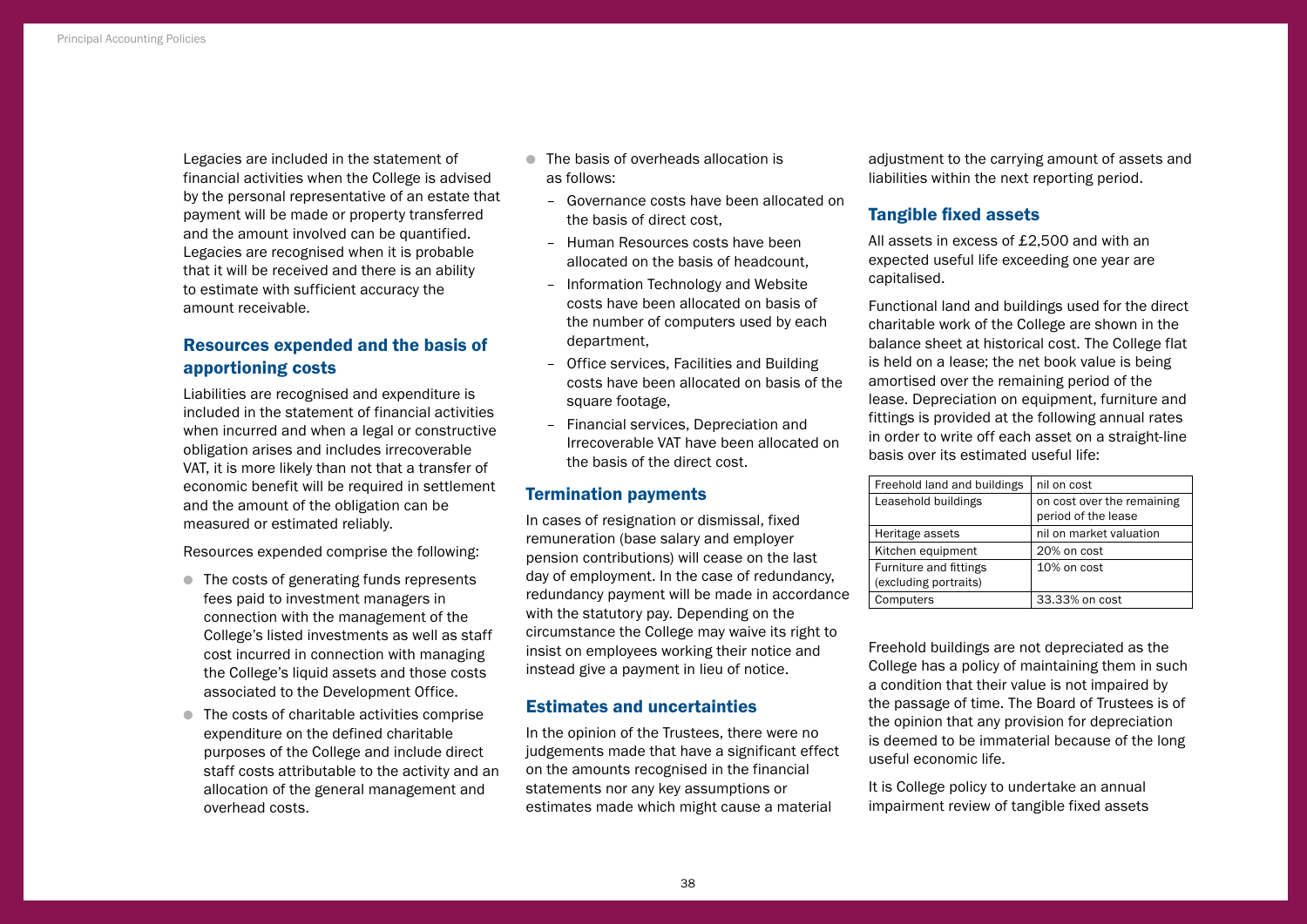<span id="page-40-0"></span>where no depreciation charge is made on the grounds that it is immaterial (such as the Portraits and the collection of antiquarian books), or where depreciation is calculated on a basis that assumes that the useful economic life of an asset is longer than 50 years (such as the College headquarters at 21 Prescot Street and the College flat), to ensure that the carrying amount of the asset is not overstated.

It is College policy to capitalise finance costs incurred in connection with the construction of an asset up until the point at which the related asset comes into use.

The College portraits, held as part of furniture and fittings, are not depreciated as they have a very long useful economic life before they need any major restoration or refit. The remaining economic value of the assets are not materially different from the carrying amount of the portraits, as a result the depreciation charge is immaterial.

The College heritage assets were revalued on 22 January 2016 at £209k (13 May 2013 £201k) at market valuation, by Bonhams, specialist valuers and auctioneers in a wide range of antiquarian and rare books. On the basis of this revaluation the College has recognised a revaluation gain of £8k and a donation from the families of the late Professor Neil Kessel valued at £6k. These assets have been recognised in the Balance Sheet at market value. Due to the nature of the heritage assets they are not depreciated and the College Trustees are of the opinion that any provision

for depreciation would not be material and that the heritage assets are worth at least their book value.

## Fixed asset investments

Investments are a form of basic financial instrument and are initially recognised at their transaction value and subsequently measured at their fair value as at the balance sheet date using the closing quoted market price. The statement of financial activities includes the net gains and losses arising on revaluation and disposals throughout the year based on brought forward values.

The College does not acquire put options, derivatives or other complex financial instruments.

The main form of financial risk faced by the College is that of the volatility in equity markets and investment markets due to wider economic conditions and the attitude of investors to investment risk markets (see the investment policy section of the Trustees' report for more information).

## **Stocks**

Stocks of goods for resale are valued at the lower of cost and net realisable value. Annual review is carried out for any obsolete or slowmoving stock and written off accordingly.

## Current asset investments

Current asset investments represents cash on deposit with recognised United Kingdom banks with a maturity of less than one year held for investment purposes rather than to meet shortterm cash commitments as they fall due.

## Cash equivalents

Cash equivalents represent short-term deposits with recognised United Kingdom banks and which are not repayable within 24 hours without loss of interest or other penalty.

## Financial instruments

The College only has financial assets and financial liabilities of a kind that qualify as basic financial instruments. Basic financial instruments are initially recognised at transaction value and subsequently measured at their settlement value.

## Fund accounting

Endowment funds comprise monies which must be held indefinitely as capital. Income therefrom is credited to general funds and applied for general purposes, unless under the terms of the endowment such income must be used for specific purposes, in which case it is credited to restricted funds.

The restricted funds are monies raised for, and their use restricted to, a specific purpose, or donations subject to donor-imposed conditions.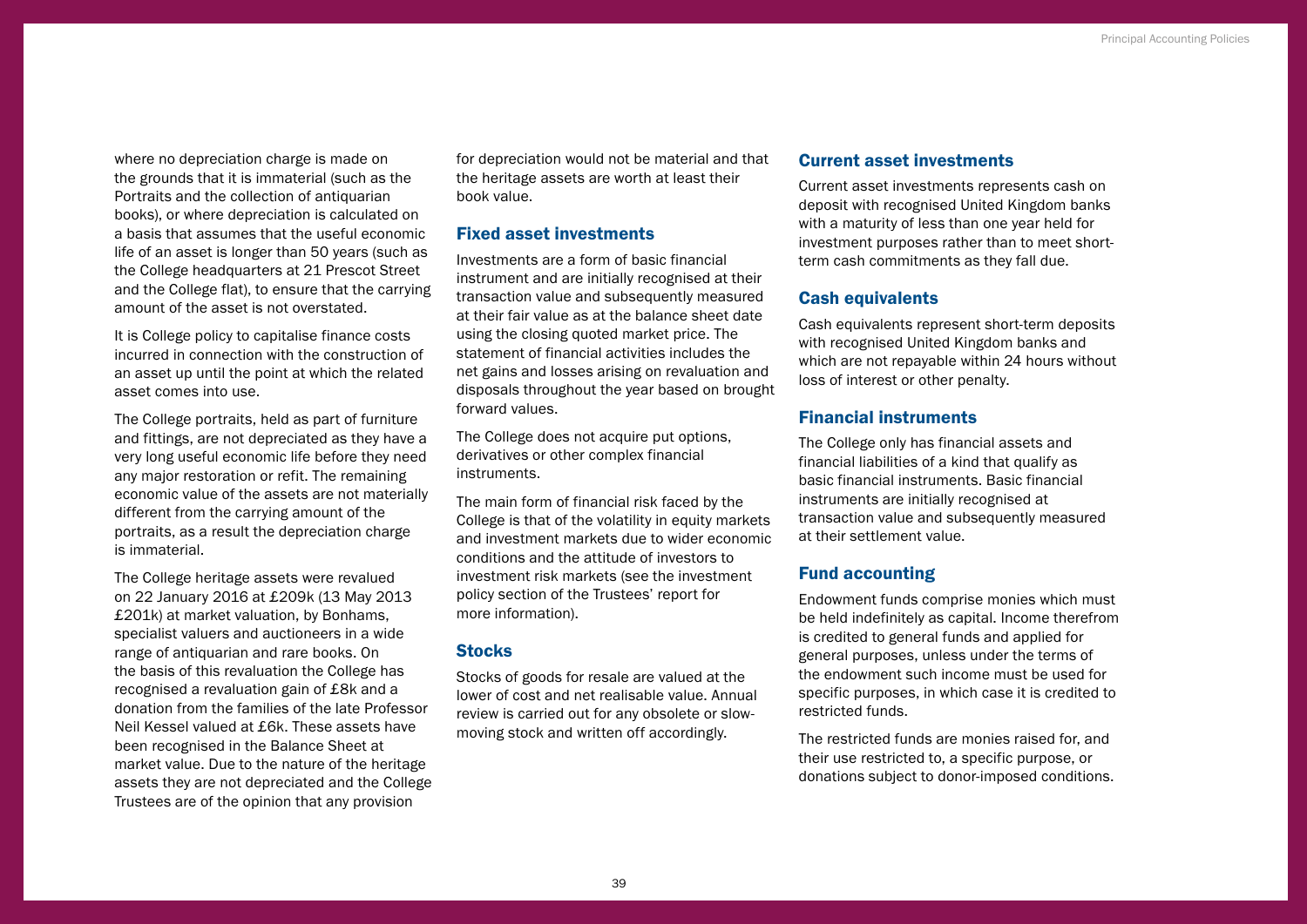The designated funds are monies set aside out of general funds and designated for specific purposes by the Members of the Board of Trustees. Council has the power to reallocate such funds within unrestricted funds unless and until expended.

The general fund comprises those monies which are freely available for application towards meeting the charitable objectives of the College at the discretion of Board of Trustees.

## Operating leases

Rentals applicable to operating leases, where substantially all of the benefits and risks of ownership remain with the lessor, are charged to the statement of financial activities on a straight line basis over the lease term.

## Finance leases

Rentals applicable to finance leases, where substantially all of the benefits and risks of ownership rest on the lessee, are capitalised at the guaranteed minimum lease payments where any interest is not material to the financial statements.

Assets subject to finance leases are depreciated over their terms.

The commitments of the minimum lease payments are recognised as creditors in the balance sheet.

### Pension costs

Employees of the College are entitled to join a defined contribution 'money purchase scheme'. Contributions in respect of the College's money purchase schemes are charged to the statement of financial activities in the year in which they are payable to the scheme.

The costs of the money purchase schemes are included within support and governance costs and charged to the unrestricted funds of the College using the methodology set out in the basis of overheads allocation.

The money purchase schemes is managed by Standard Life Assurance Limited and the plan invests the contributions made by the employee and employer in an investment fund to build up over the term of the plan. The pension fund is then converted into a pension upon the employee's normal retirement age which is defined as when they are eligible for a state pension. The College has no liability beyond making its contributions and paying across the deductions for the employee's contributions.

New employees are automatically enrolled into the money purchase schemes unless they have exercised their right to opt out.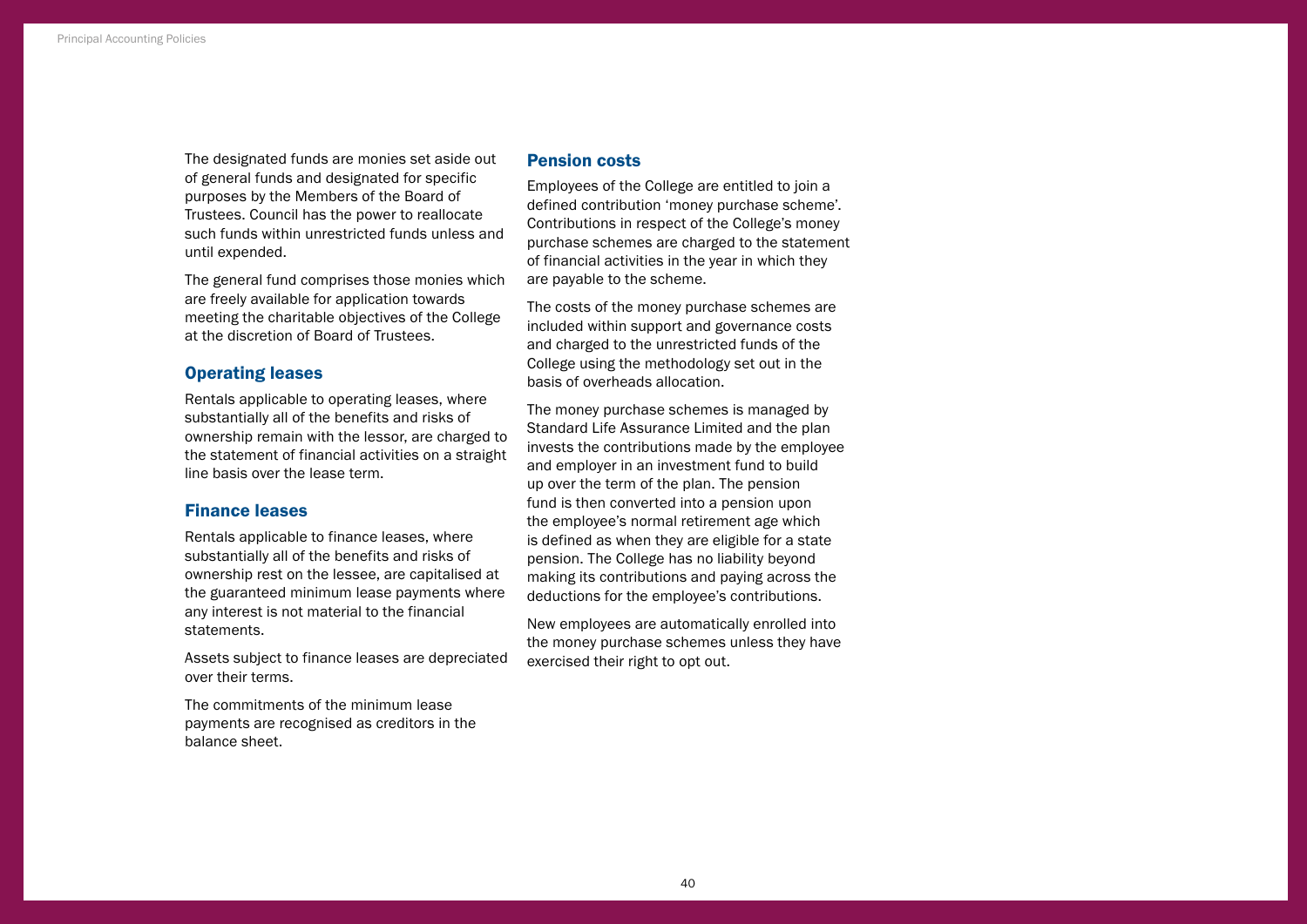# <span id="page-42-0"></span>Notes to the accounts 31 december 2015

### 1 Donations and investment income

|                                        | Unrestricted | Restricted                   | Endowment                | 2015            | 2014  |
|----------------------------------------|--------------|------------------------------|--------------------------|-----------------|-------|
|                                        | £'000        | £'000                        | £'000                    | £'000           | £'000 |
| <b>Incoming resources</b>              |              |                              |                          |                 |       |
| <b>Dividends</b>                       | 113          | $\qquad \qquad -$            | $\overline{\phantom{m}}$ | 113             | 84    |
| <b>Bank interest</b>                   | 24           | $\qquad \qquad -$            | 3                        | 27              | 46    |
| Donations and gifts                    | 141          | 457                          | $\qquad \qquad$          | 598             | 441   |
|                                        | 278          | 457                          | 3                        | 738             | 571   |
| <b>Resources expended</b>              |              |                              |                          |                 |       |
| Cost of generating funds               |              |                              |                          |                 |       |
| - Staff costs                          | 121          | $\qquad \qquad -$            | $\overline{\phantom{a}}$ | 121             | 120   |
| - Sundry expenses                      | 12           | $\qquad \qquad \blacksquare$ | $\overline{\phantom{m}}$ | 12 <sup>2</sup> | 9     |
| - Overheads (note 6)                   | 66           | -                            | $\overline{\phantom{a}}$ | 66              | 71    |
|                                        | 199          | $\qquad \qquad \blacksquare$ | $\overline{\phantom{m}}$ | 199             | 200   |
| Investment management fees             | 47           | $\overline{\phantom{m}}$     | $\overline{\phantom{m}}$ | 47              | 34    |
|                                        | 246          | -                            |                          | 246             | 234   |
| 2015 Net incoming resources            | 32           | 457                          | з                        | 492             |       |
| 2014 Net (Outgoing)/incoming resources | (106)        | 441                          | $\overline{2}$           |                 | 337   |

## 2 Standard setting and research

|                                                 | Unrestricted | Restricted | 2015  | 2014     |
|-------------------------------------------------|--------------|------------|-------|----------|
|                                                 | £'000        | £'000      | £'000 | £'000    |
| <b>Incoming resources</b>                       |              |            |       |          |
| Specialist registration (Article 14 assessment) | 34           | $-$        | 34    | 41       |
| Grants receivable (note 7)                      | 38           | 3,130      | 3,168 | 2,035    |
| Subscription to network review                  | 2,742        | $-$        | 2,742 | 2,696    |
| Miscellaneous income                            | 73           | 15         | 88    | 101      |
|                                                 | 2,887        | 3,145      | 6,032 | 4,873    |
| <b>Resources expended</b>                       |              |            |       |          |
| Staff costs                                     | 1,885        | 1,248      | 3,133 | 3,032    |
| <b>Standard Setting activities</b>              | 1,061        | 114        | 1,175 | 1,030    |
| Research activities                             |              | 884        | 885   | 643      |
| Overheads (note 6)                              | 1,119        | 392        | 1,511 | 1,550    |
|                                                 | 4,066        | 2,638      | 6,704 | 6,255    |
| 2015 Net (outgoing)/incoming resources          | (1, 179)     | 507        | (672) |          |
| 2014 Net (outgoing) resources                   | (1,041)      | (341)      |       | (1, 382) |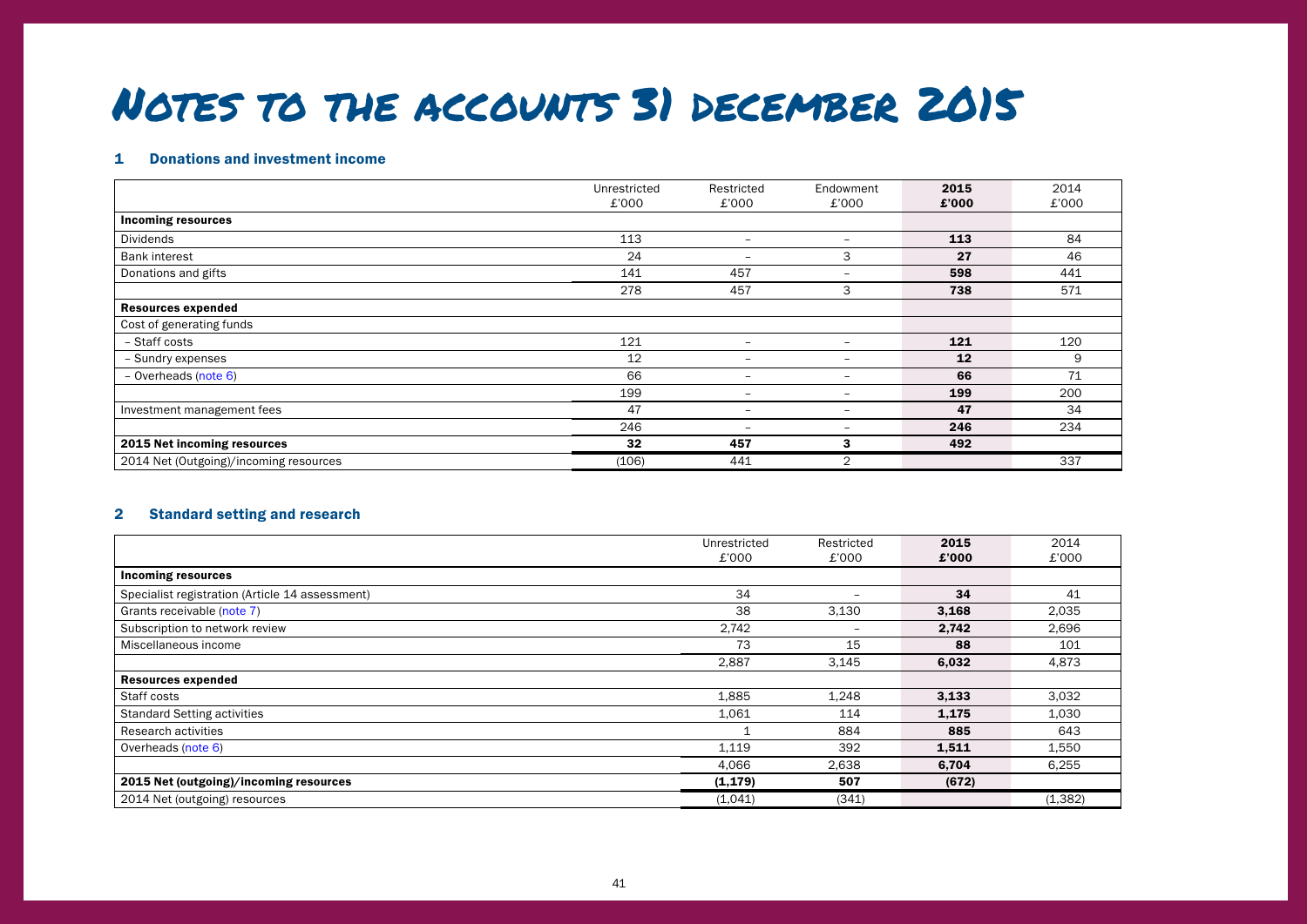## 3 Education and training

|                                                            | Unrestricted | Restricted               | 2015  | 2014  |
|------------------------------------------------------------|--------------|--------------------------|-------|-------|
|                                                            | £'000        | £'000                    | £'000 | £'000 |
| <b>Incoming resources</b>                                  |              |                          |       |       |
| Examinations                                               | 1,900        | $\overline{\phantom{0}}$ | 1,900 | 2,011 |
| Online continuing professional development                 | 201          | -                        | 201   | 224   |
| Centre for Advanced Learning and Conferences               | 319          | $=$                      | 319   | 433   |
| Grants for education and training (note 7)                 |              | 102                      | 102   | 25    |
| <b>International Congress</b>                              | 882          | $\overline{\phantom{0}}$ | 882   | 877   |
| Faculties, divisions and special interest groups' meetings | 1,212        | $\overline{\phantom{0}}$ | 1,212 | 1,046 |
| Publications and journals                                  | 1,366        | -                        | 1,366 | 1,414 |
|                                                            | 5,880        | 102                      | 5,982 | 6,030 |
| <b>Resources expended</b>                                  |              |                          |       |       |
| Staff costs                                                | 1,662        | 70                       | 1,732 | 1,534 |
| Cost of examinations*                                      | 882          | $\equiv$                 | 882   | 987   |
| Online CPD activities                                      | 112          | $\qquad \qquad =$        | 112   | 71    |
| Cost of meetings and conferences                           | 1,418        | 3                        | 1,421 | 1,439 |
| Prizes and bursaries                                       | 42           | 39                       | 81    | 74    |
| Cost of Journals**                                         | 689          | $\overline{\phantom{0}}$ | 689   | 712   |
| Sundry expenses                                            | 121          | 26                       | 147   | 147   |
| Overheads (note 6)                                         | 961          | 13                       | 974   | 1,122 |
|                                                            | 5,887        | 151                      | 6,038 | 6,086 |
| 2015 Net (outgoing) resources                              | (7)          | (49)                     | (56)  |       |
| 2014 Net (outgoing) resources                              | (28)         | (28)                     |       | (56)  |

\* Examinations generated a surplus of £105k (2014: £153k) after accounting for operating expenditure and transfer to development fund.

\*\* Publications expensed £527k (2014: £533k) to produce membership journals and £85k (2014: £86k) to produce membership online journals.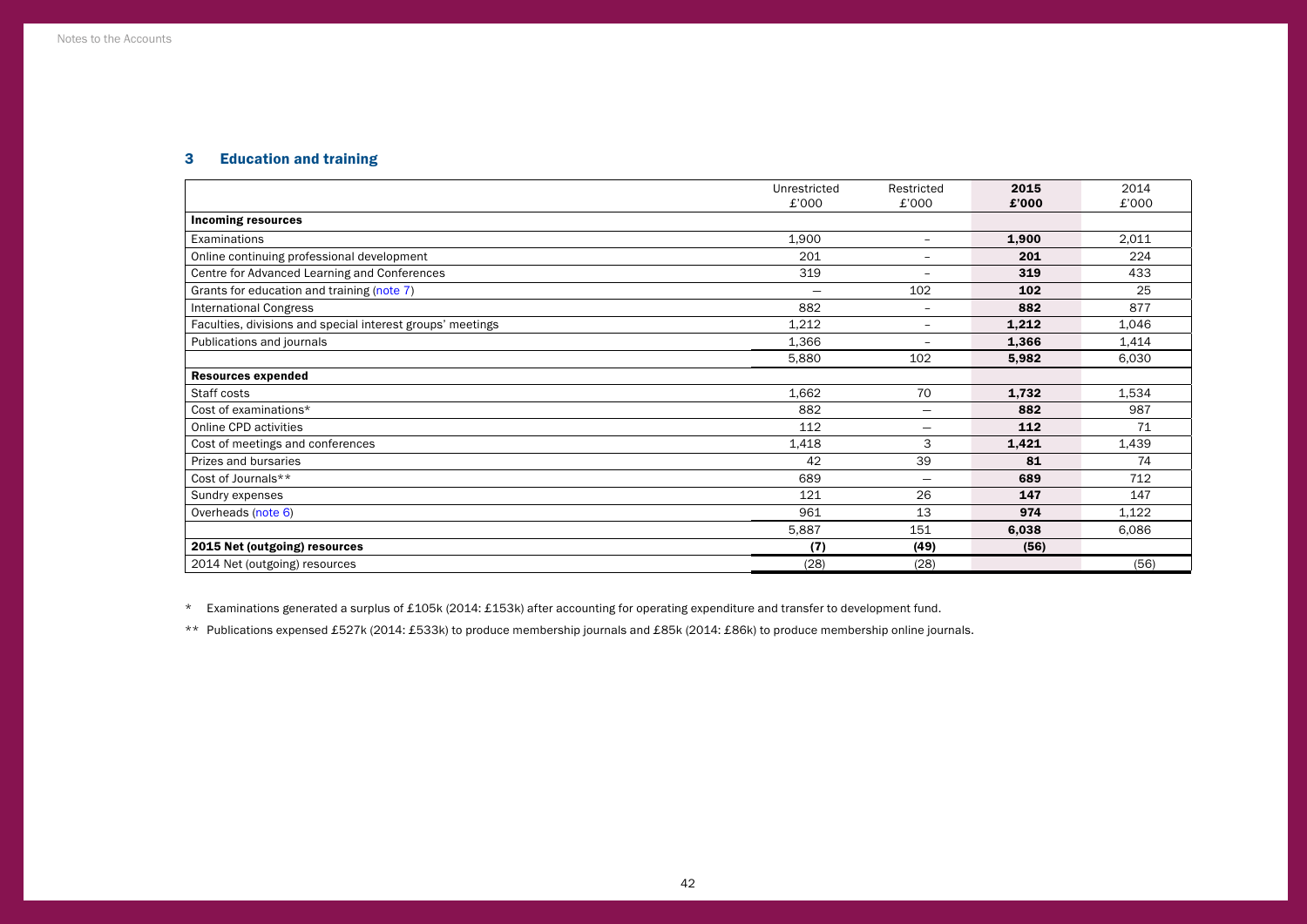## 4 Members services and support

|                                                             | Unrestricted             | Restricted      | 2015                     | 2014  |
|-------------------------------------------------------------|--------------------------|-----------------|--------------------------|-------|
|                                                             | £'000                    | £'000           | £'000                    | £'000 |
| <b>Incoming resources</b>                                   |                          |                 |                          |       |
| Members' and Associates' subscription and registration fees | 5,650                    | -               | 5,650                    | 5,539 |
| Grants (note 7)                                             | -                        | $\qquad \qquad$ | $\overline{\phantom{0}}$ |       |
| Miscellaneous income                                        | 205                      | -               | 205                      | 119   |
|                                                             | 5,855                    | $-$             | 5,855                    | 5,658 |
| <b>Resources expended</b>                                   |                          |                 |                          |       |
| Staff costs                                                 | 1,731                    | $-$             | 1,731                    | 1,540 |
| Collegiate activities                                       | 148                      | -               | 148                      | 130   |
| Membership support                                          | 121                      | $\qquad \qquad$ | 121                      | 132   |
| <b>Advisory services</b>                                    | $\overline{\phantom{0}}$ | -               | $\overline{\phantom{0}}$ | 6     |
| Faculties, divisions and special interest groups' support   | 206                      | -               | 206                      | 187   |
| Sundry expense                                              | 190                      | -               | 190                      | 101   |
| Overheads (note 6)                                          | 760                      | -               | 760                      | 824   |
|                                                             | 3,156                    | $-$             | 3,156                    | 2,920 |
| 2015 Net incoming resources                                 | 2,699                    | $-$             | 2,699                    |       |
| 2014 Net incoming/(outgoing) resources                      | 2,748                    | (10)            |                          | 2,738 |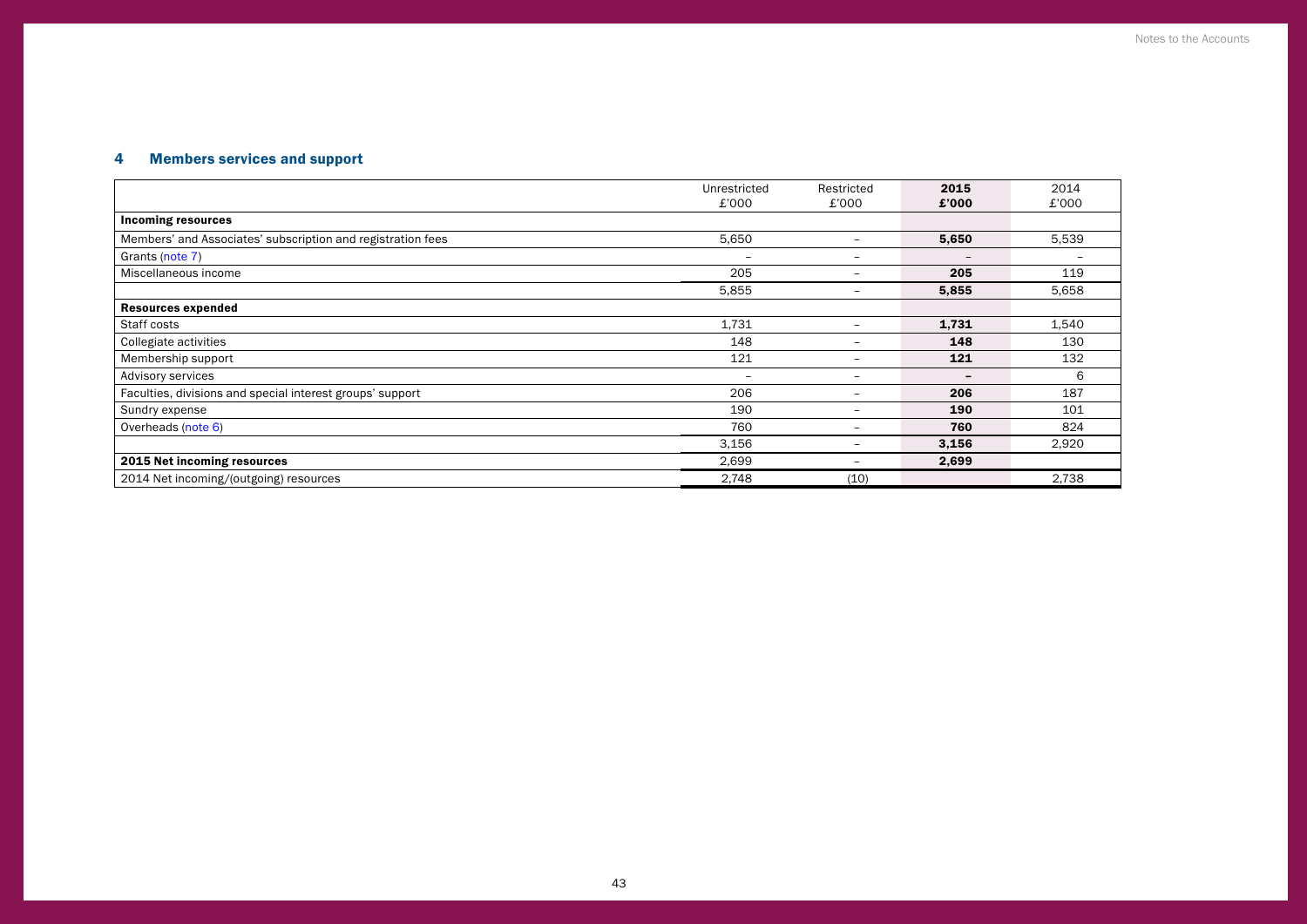## 5 Communications and policy

|                                         | Unrestricted | Restricted               | 2015         | 2014    |
|-----------------------------------------|--------------|--------------------------|--------------|---------|
|                                         | £'000        | £'000                    | £'000        | £'000   |
| <b>Incoming resources</b>               |              |                          |              |         |
| Sales of public education material      | 18           | $\overline{\phantom{m}}$ | 18           | 15      |
| Grants (note 7)                         | -            | 2                        | $\mathbf{2}$ | 4       |
| Miscellaneous income                    | 12           | $\overline{\phantom{0}}$ | 12           | 22      |
|                                         | 30           | $\overline{2}$           | 32           | 41      |
| <b>Resources expended</b>               |              |                          |              |         |
| Staff costs                             | 702          | $\overline{\phantom{m}}$ | 702          | 565     |
| Production of public education material | 59           | $\overline{\phantom{m}}$ | 59           | 39      |
| College's campaigns                     | 27           | $\overline{\phantom{m}}$ | 27           | 28      |
| International activities                | 72           | $\overline{\phantom{0}}$ | 72           | 73      |
| Parliamentary activities                | 26           | $\overline{\phantom{m}}$ | 26           | 26      |
| Public relations activities             | 53           | $\overline{\phantom{m}}$ | 53           | 5       |
| Other public education activities       | 284          | 4                        | 288          | 219     |
| Overheads (note 6)                      | 284          | $\overline{\phantom{0}}$ | 284          | 286     |
|                                         | 1,507        | 4                        | 1,511        | 1,241   |
| 2015 Net (outgoing) resources           | (1, 477)     | (2)                      | (1, 479)     |         |
| 2014 Net (outgoing) resources           | (1, 197)     | (3)                      |              | (1,200) |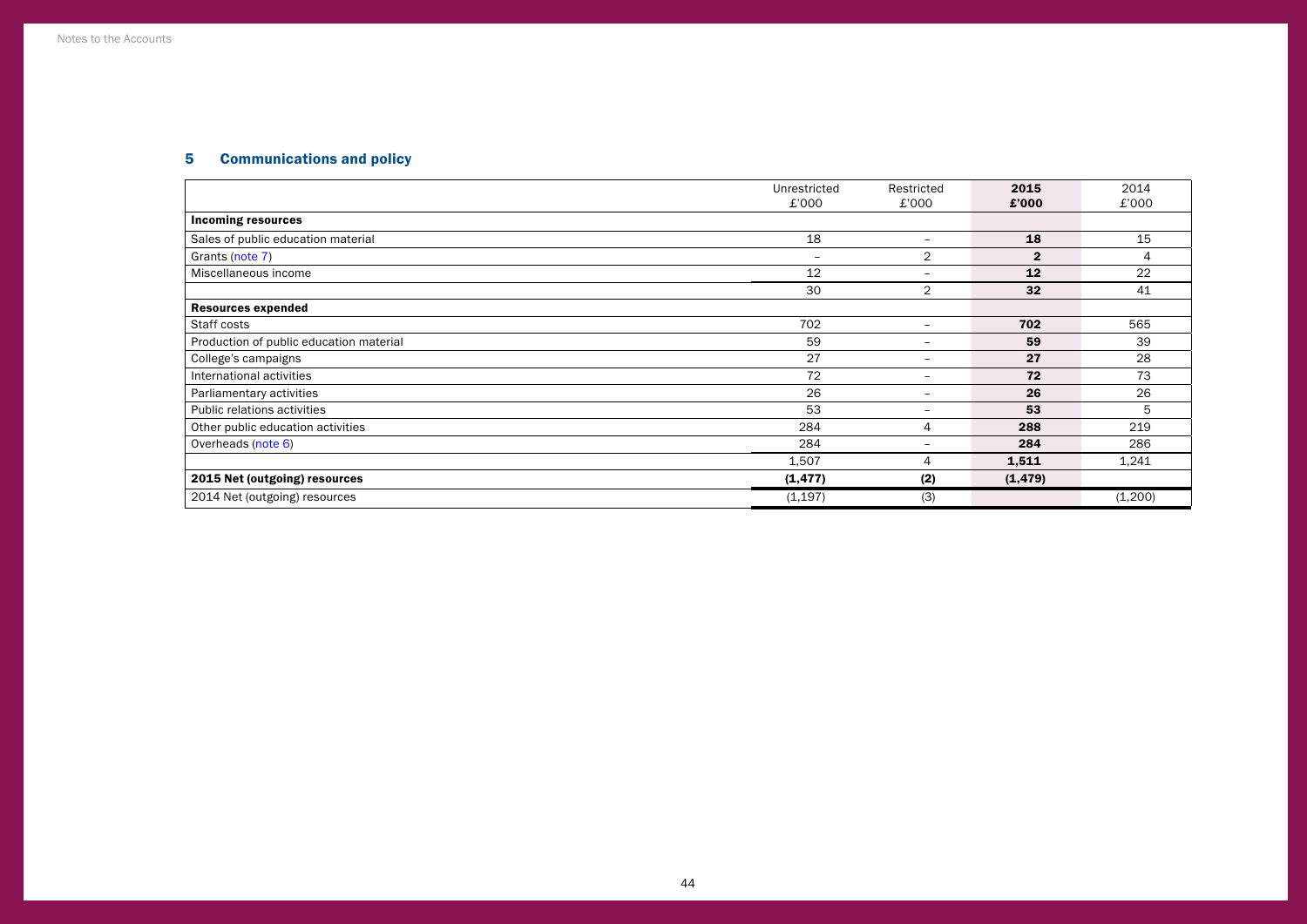## <span id="page-46-1"></span><span id="page-46-0"></span>6 Allocation of costs

Administration costs can be broken down as follows:

|                               | Information |            |                   |                           | Human     |       |  |
|-------------------------------|-------------|------------|-------------------|---------------------------|-----------|-------|--|
|                               | Governance  | Technology | <b>Facilities</b> | <b>Financial Services</b> | Resources | Total |  |
|                               | £'000       | £'000      | £'000             | £'000                     | £'000     | £'000 |  |
| <b>Activities</b>             |             |            |                   |                           |           |       |  |
| Raising funds                 | 4           | 10         | 30                | 16                        | 6         | 66    |  |
| Standard setting and research | 85          | 415        | 521               | 298                       | 192       | 1,511 |  |
| Education and training        | 63          | 207        | 351               | 253                       | 100       | 974   |  |
| Members services and support  | 40          | 245        | 228               | 162                       | 85        | 760   |  |
| Communications and policy     | 19          | 67         | 94                | 76                        | 28        | 284   |  |
| <b>2015 Total</b>             | 211         | 944        | 1,224             | 805                       | 411       | 3,595 |  |
| 2014 Total                    | 344         | 1,049      | 1,471             | 680                       | 309       | 3,853 |  |

The methods and principles for allocation and apportionment of costs are included in the accounting policies on page [37](#page-38-0).

Staff costs for support services amounted to £1,292k (2014: £1,182k).

Information Technology include maintenance costs of £140k (2014: £161k).

Facilities include maintenance and operating costs for 21 Prescot Street £811k (2014: £1,056k).

Financial services include depreciation charge of £315k (2014 £355k) and irrecoverable VAT £141k (2014 £53k).

Human resources include staff training and development costs £52k (2014: £71k) and staff recognition awards totalling £41k (2014: nil).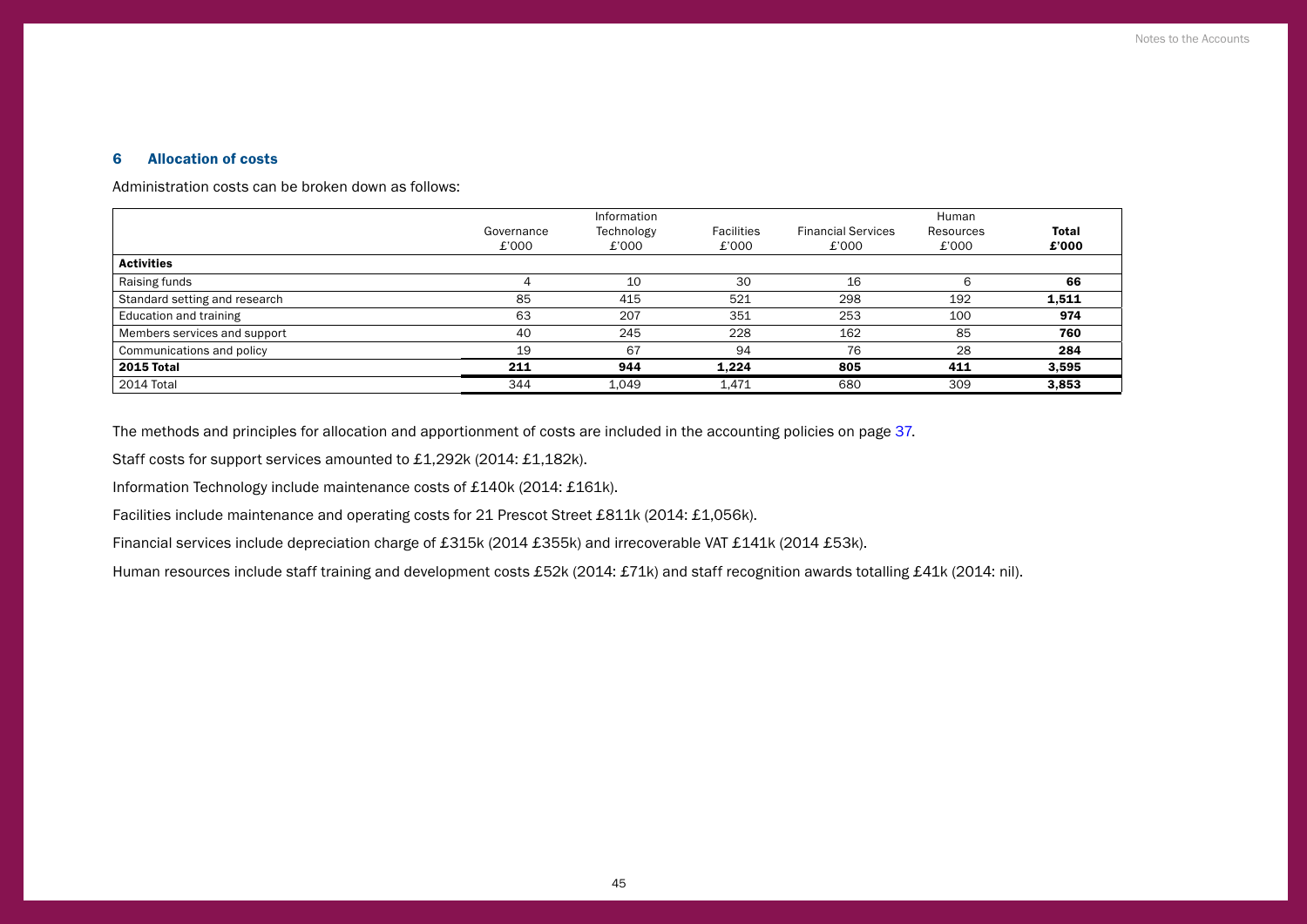## <span id="page-47-0"></span>7 Grants receivable

|                                          | Unrestricted             | Restricted               | 2015                     | 2014                     |
|------------------------------------------|--------------------------|--------------------------|--------------------------|--------------------------|
|                                          | £'000                    | £'000                    | £'000                    | £'000                    |
| <b>Standard setting and research</b>     |                          |                          |                          |                          |
| - NICE                                   | $\overline{\phantom{0}}$ | 2,319                    | 2,319                    | 1,196                    |
| - HQIP                                   | $-$                      | 497                      | 497                      | 381                      |
| - Health Foundation                      | $\equiv$                 | 144                      | 144                      |                          |
| - NHS England                            | $\overline{\phantom{a}}$ | 113                      | 113                      | 67                       |
| - Department of Health (DoH)             | 38                       | $\overline{\phantom{a}}$ | 38                       | 284                      |
| - Other                                  | $\qquad \qquad -$        | 33                       | 33                       | 39                       |
| - University of Leeds                    | $\qquad \qquad$          | 24                       | 24                       | $\overline{\phantom{a}}$ |
| - Commission of the European Communities | $\overline{\phantom{m}}$ | $\overline{\phantom{a}}$ | $\overline{\phantom{a}}$ | 45                       |
| - NHS East Midlands                      | $\equiv$                 | $\overline{\phantom{m}}$ | $\qquad \qquad -$        | 23                       |
|                                          | 38                       | 3,130                    | 3,168                    | 2,035                    |
| <b>Education and training</b>            |                          |                          |                          |                          |
| - Health Education England               | $\overline{\phantom{m}}$ | 62                       | 62                       | $\qquad \qquad -$        |
| - Dinwoodie Charitable Company           | $\overline{\phantom{a}}$ | 40                       | 40                       | $\overline{\phantom{m}}$ |
| - Maudsley Charity                       | $\qquad \qquad -$        | $\overline{\phantom{a}}$ | $\overline{\phantom{a}}$ | 15                       |
| - Scottish Government                    |                          | $\overline{\phantom{0}}$ | $\overline{\phantom{a}}$ | 10                       |
|                                          | $\overline{\phantom{a}}$ | 102                      | 102                      | 25                       |
| <b>Communications and policy</b>         |                          |                          |                          |                          |
| - Department of Health (DoH)             | $\overline{\phantom{a}}$ | 2                        | $\overline{2}$           | 4                        |
|                                          | $\equiv$                 | $\overline{2}$           | $\mathbf{2}$             | 4                        |
|                                          | 38                       | 3,234                    | 3,272                    | 2,064                    |

## 8 Related party transactions

There were no related party transactions in 2015 or in 2014.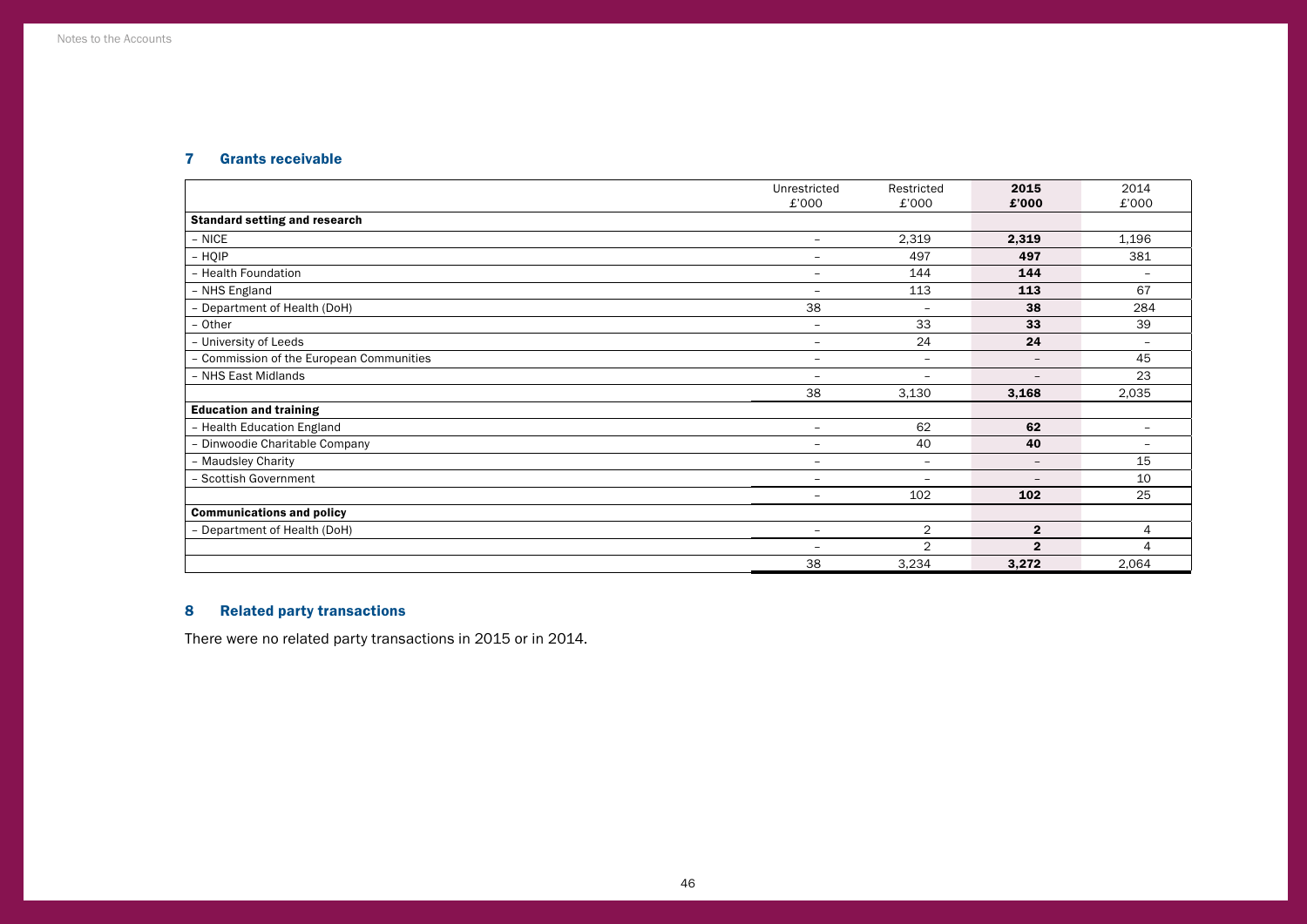## 9 Incoming resources before transfers

This is stated after charging/(crediting):

|                                             | Unrestricted             | Restricted | <b>Total</b>             | Total                    |
|---------------------------------------------|--------------------------|------------|--------------------------|--------------------------|
|                                             | funds                    | funds      | 2015                     | 2014                     |
|                                             | £'000                    | £'000      | £'000                    | £'000                    |
| Staff costs (note 10)                       | 7,393                    | 1,318      | 8,711                    | 8,081                    |
| Auditor's remuneration                      |                          |            |                          |                          |
| - Audit                                     | 20                       |            | 20                       | 19                       |
| - Audit in respect of transition to FRS 102 | b                        |            | 5                        | $\overline{\phantom{0}}$ |
| - Non-audit services                        | $\overline{\phantom{0}}$ | <b>_</b>   | $\overline{\phantom{0}}$ |                          |
| Depreciation                                | 315                      |            | 315                      | 355                      |
| Repairs and maintenance                     | 300                      | -          | 300                      | 208                      |
| Operating lease rentals                     | 157                      |            | 157                      | 155                      |

## 10 Staff remuneration

|                                              | 2015  | 2014  |
|----------------------------------------------|-------|-------|
|                                              | £'000 | £'000 |
| Staff costs during the year were as follows: |       |       |
| Wages and salaries                           | 6,547 | 6,459 |
| Social security costs                        | 686   | 650   |
| Pension costs                                | 451   | 405   |
|                                              | 7.684 | 7,514 |
| Non-payroll and temporary/agency staff       | 1,027 | 567   |
|                                              | 8,711 | 8,081 |

Wages and salaries include £162k for accrued holiday pay (2014 £137k).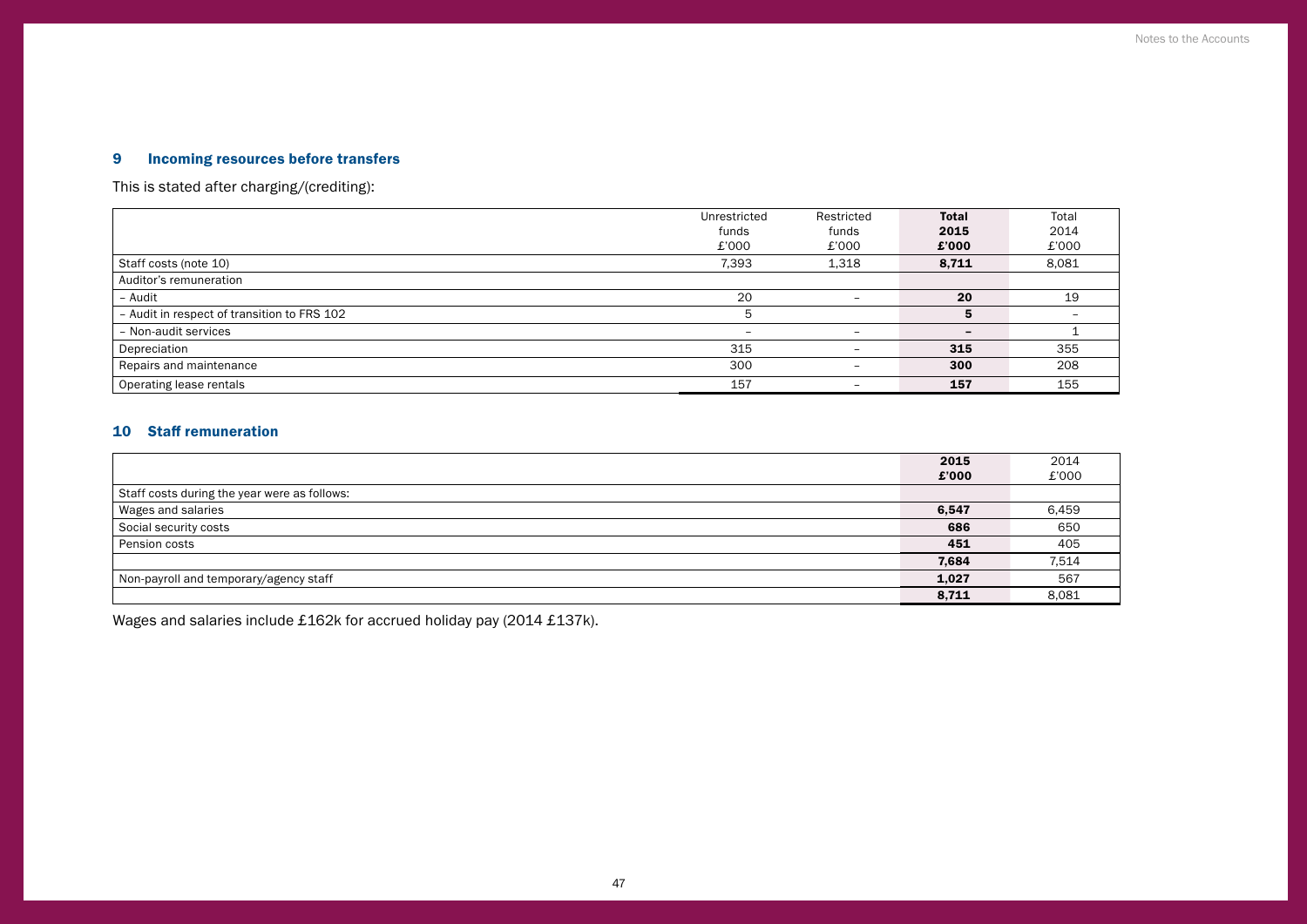### 10 Staff remuneration (continued)

The number of employees who earned in excess of £60,000 per annum (including taxable benefits but excluding employer pension contributions) during the year was as follows:

|                   | 2015 | 2014 |
|-------------------|------|------|
| £60,001–£70,000   |      |      |
| £70,001–£80,000   |      |      |
| L80,001-£90,000   |      |      |
| £90,001-£100,000  |      |      |
| £130,001–£140,000 |      |      |

Of those employees who earned £60,000 or more during the year (as defined above) employer contributions are made to money purchase schemes in respect of all 11 (2014: 9) employees. During the year this amounted to £71,375 (2014: £68,113).

The average number of employees during the year, regardless of their work pattern is analysed as follows:

|                                                       | 2015 | 2014        |
|-------------------------------------------------------|------|-------------|
| In furtherance of the College's charitable activities | 178  | I 74<br>— 1 |
| In supporting the College's activities and governance | 30   |             |
|                                                       | 208  | 201         |

The Trustees consider the Board of Trustees, the Chief Executive Officer and the Director of Finance and Operations as comprising the key management personnel. The total employment benefits including employer pension contributions and National Insurance Contributions of the key management personnel were £274k (2014: £281k).

During 2015 the College had introduced a non cash employee recognition award programme. The awards are open to individuals and teams, with a major CEO's award being made every year to the most deserving team in the College. A number of awards will be made each year to recognise the outstanding achievement or contribution of employees. During the year 2015 £41k had been spent on staff awards and the social club for employees.

During the year 8 number of employees (2014: 2) had received statutory redundancy payments totalling £91k (2014: £17k).

In cases of resignation or dismissal, fixed remuneration (base salary and employer pension contributions) will cease on the last day of employment. In the case of redundancy, redundancy payment will be made in accordance with the statutory pay. Depending on the circumstance the College may waive its right to insist on employees working their notice and instead give a payment in lieu of notice.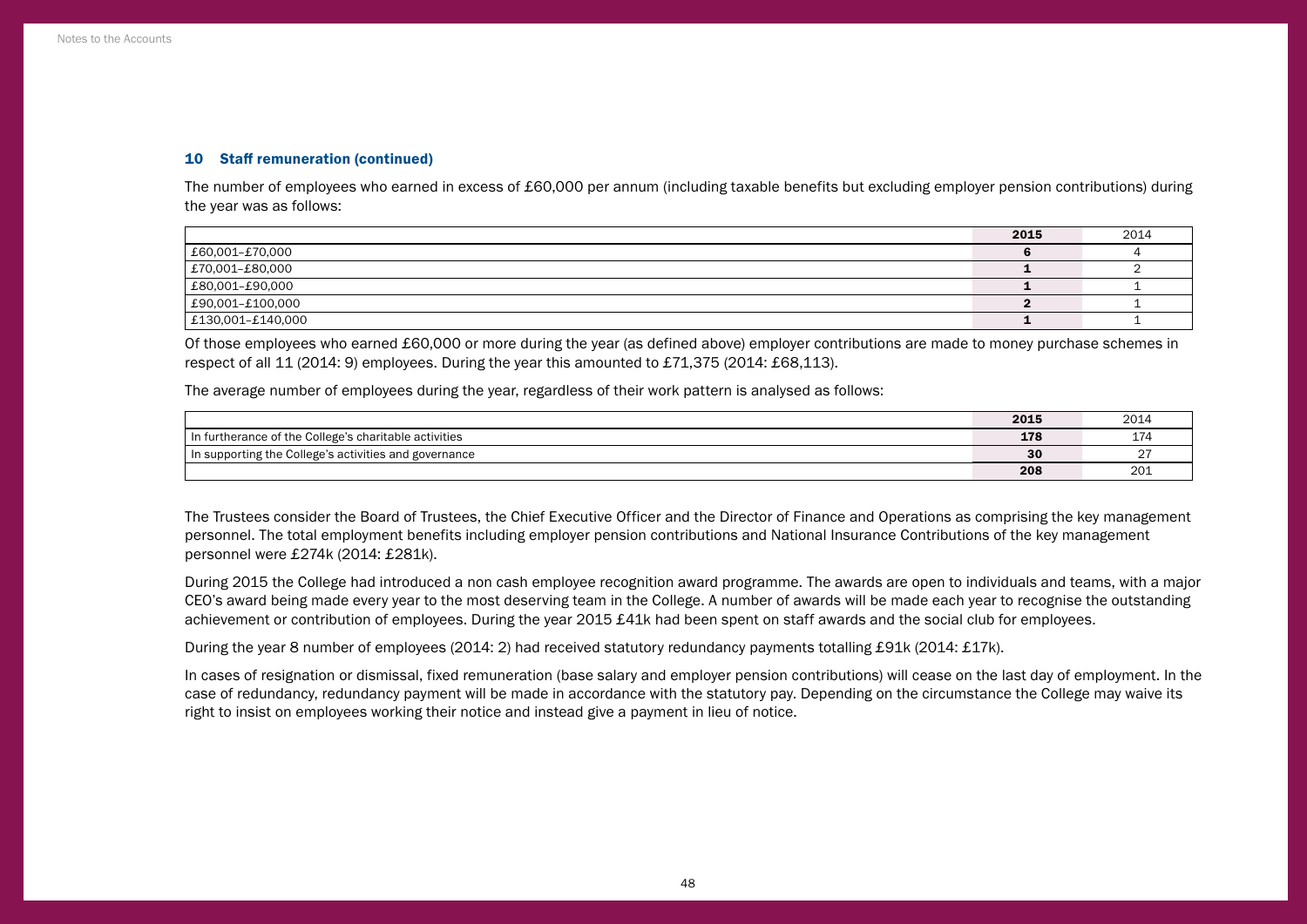### 11 Remuneration and reimbursement to College Trustees

The College has adequate systems in place to manage expenses. Reimbursement of expenses does not form part of the remuneration.

No member of the Board of Trustees received any remuneration in respect of their services as a member of the Board of Trustees during the year (2014: £nil).

None of the Trustees (2014: £nil) received remuneration in respect of their services provided as an examiner, editor or other capacities during the year.

Travel expenses reimbursed to 5 (2014: 2) Trustees for attendance at the Board of Trustees meeting during the year amounted to £1,063 (2014: £676) and nil (2014: 17) Trustees for attendance at Council meetings during the year amounted to £nil (2014: £6,552).

Travel expenses reimbursed to 8 (2014: 23) Trustees for attendance at College meetings, conferences and other College business during the year were £43,565 (2014: £68,430).

No member of the Board of Trustees had any beneficial interest in any contract with the College during the year.

### 12 Taxation

The College is a registered charity and therefore is not liable for income tax or corporation tax on income derived from its charitable activities, as it falls within the various exemptions available to registered charities. The College is registered for VAT but is not able to recover all VAT suffered on expenditure due to partial exemption rules.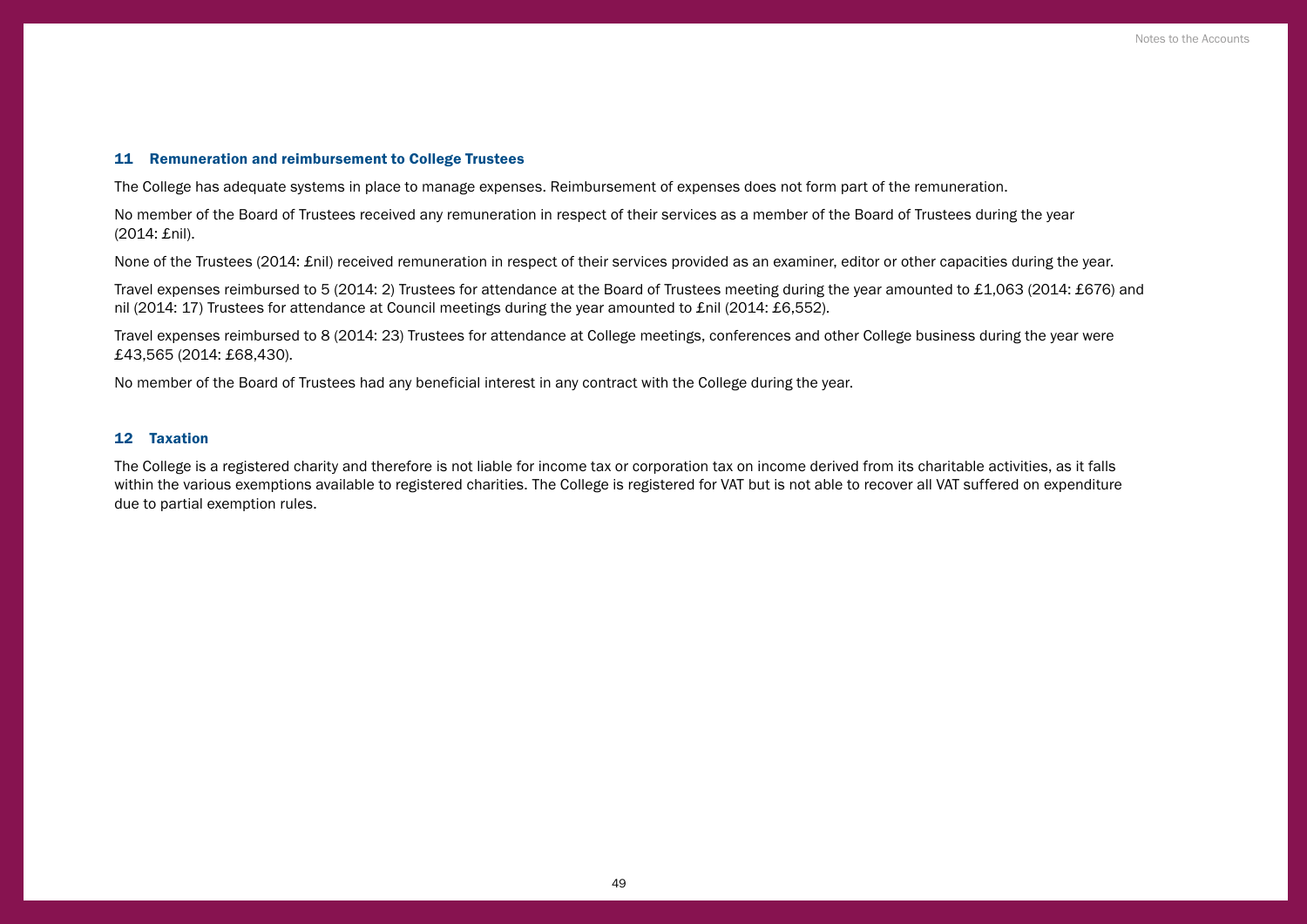## 13 Tangible fixed assets

|                          |                          |                          | Equipment,    |                          |                          |        |
|--------------------------|--------------------------|--------------------------|---------------|--------------------------|--------------------------|--------|
|                          | Freehold land and        | Leasehold land           | furniture and |                          |                          |        |
|                          | buildings                | and buildings            | fittings      | Computers and IT         | <b>Heritage Assets</b>   |        |
|                          | Cost                     | Cost                     | Cost          | Cost                     | Valuation                | Total  |
|                          | £'000                    | £'000                    | £'000         | £'000                    | £'000                    | £'000  |
| <b>Cost or valuation</b> |                          |                          |               |                          |                          |        |
| At 1 January 2015        | 16,554                   | 159                      | 1,138         | 2,091                    | 201                      | 20,143 |
| Additions                | $\qquad \qquad -$        | $\overline{\phantom{a}}$ | 19            | 263                      | 6                        | 288    |
| Disposals                | $\qquad \qquad -$        | $\overline{\phantom{a}}$ | (16)          | (174)                    | $\overline{\phantom{a}}$ | (190)  |
| Revaluations             | $\qquad \qquad -$        | $\overline{\phantom{a}}$ | $\equiv$      | $\overline{\phantom{0}}$ | 8                        | 8      |
| At 31 December 2015      | 16,554                   | 159                      | 1,141         | 2,180                    | 215                      | 20,249 |
|                          |                          |                          |               |                          |                          |        |
| <b>Depreciation</b>      |                          |                          |               |                          |                          |        |
| At 1 January 2015        | $\overline{\phantom{a}}$ | 29                       | 315           | 1,754                    | $\overline{\phantom{m}}$ | 2,098  |
| Charge for year          | $\overline{\phantom{a}}$ | 10                       | 150           | 155                      | $\overline{\phantom{a}}$ | 315    |
| Disposals                | -                        | $\overline{\phantom{a}}$ | (16)          | (174)                    | $\overline{\phantom{a}}$ | (190)  |
| At 31 December 2015      | $\overline{\phantom{a}}$ | 39                       | 449           | 1,735                    | $\overline{\phantom{a}}$ | 2,223  |
| Net book value           |                          |                          |               |                          |                          |        |
| At 31 December 2015      | 16,554                   | 120                      | 692           | 445                      | 215                      | 18,026 |
| At 31 December 2014      | 16,549                   | 130                      | 823           | 337                      | 201                      | 18,045 |

The net book value of equipment, furniture and fittings included £137k (2014: £211k) in respect of assets held under finance leases. The amount of depreciation charged for the year in respect of such assets amounted to £74k (2014: £62k) and the finance charges amounted to £10k (2014: £13k).

The net book value of leasehold land and buildings represents the College flat, which is available for College Trustees to use. The Trustees approved to let the flat temporarily.

Assets acquired using restricted funds are recognised in the statement of financial activities in the year of purchase.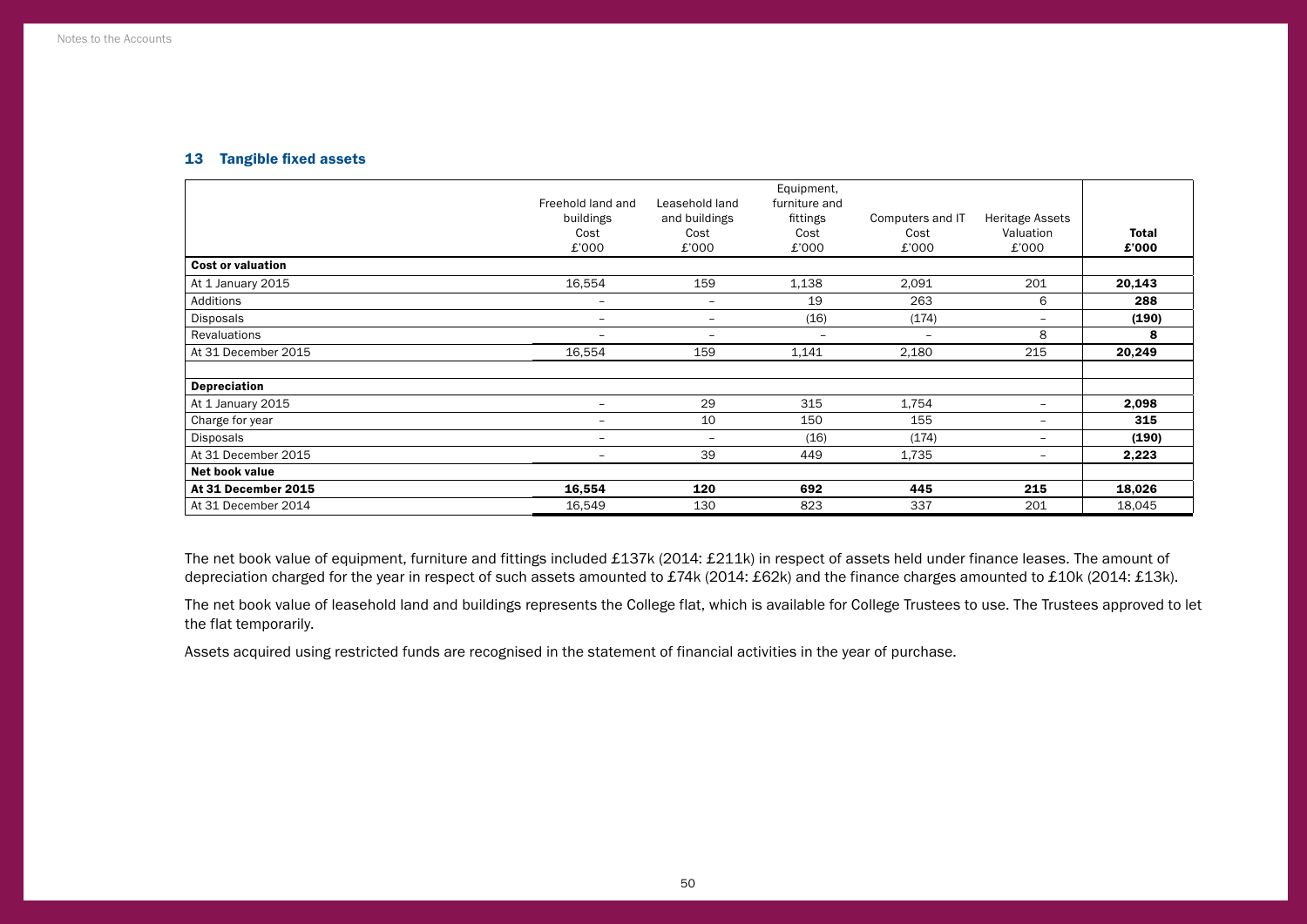### Heritage assets

The College owns a collection of antiquarian books, some of which date back to the fifteenth century. Most of the books were donated to the Medico-Psychological Association and the Royal Medico-Psychological Association, predecessor bodies of the College, from 1895. The donations were in the form of gifts and bequests towards the development of the Associations' library. The donations mainly came from the libraries of doctors Daniel Hack Tuke, J Lord, C Lockhart Robertson and J Whitwell. Since 2013, the College has also received donations of antiquarian books from the families of the late Professor Neil Kessel, valued at £6k.

The collection contains English, French and German language books written by notable authors such as John Charles Bucknill, Henry Maudsley, John Conolly, Sigmund Freud, Emil Kraepelin and Charles Darwin. The collection also contains 18th century MD (Doctor of Medicine) dissertations in Latin submitted to various European Universities.

The collection is an important source of information on the history of psychiatry, psychology, mental illness and learning disability.

In 2002 the College received the Wellcome Trust's Research Resources in Medical History Award to restore and conserve part of the collection. The remainder of the collection which requires restoration is now being conserved by the College's adopt-a-book scheme. Over 70 books have now been restored since the establishment of the scheme in 2007. Over ten books have also been restored using College funds.

All the books excluding the dissertations have been catalogued using the Soutron Library Management System. The catalogue is reviewed, updated and maintained by the Library staff, whilst the preservation and conservation of the collection is the responsibility of the Archivist. The catalogue can be searched online via the College website and COPAC (Consortium of Online Public Access Catalogues).

The College also has an archives collection with records dating back to 1841. The archives comprise institutional records, deposited archives and manuscripts, and mental nursing examination papers. The collection is being catalogued using Adlib Archive Management System.

The College has an Archives Collections Development Policy. The primary aim of the policy is to collect, maintain, document, preserve and conserve the corporate history and heritage of the College.

The archives and books are held in appropriate environmentally controlled conditions on the premises and access to these collections is by appointment with the College Archivist.

### Analysis of heritage assets

|                                | 2015<br>£'000            | 2014<br>£'000            | 2013<br>£'000            |
|--------------------------------|--------------------------|--------------------------|--------------------------|
| Carrying amount at 1 January   | 201                      | 201                      | $\overline{\phantom{0}}$ |
| Additions                      |                          | <b>_</b>                 | -                        |
| Depreciation/impairment        | $\overline{\phantom{0}}$ | $\overline{\phantom{0}}$ | $\overline{\phantom{0}}$ |
| Revaluation                    |                          |                          | 201                      |
| Carrying amount at 31 December | 215                      | 201                      | 201                      |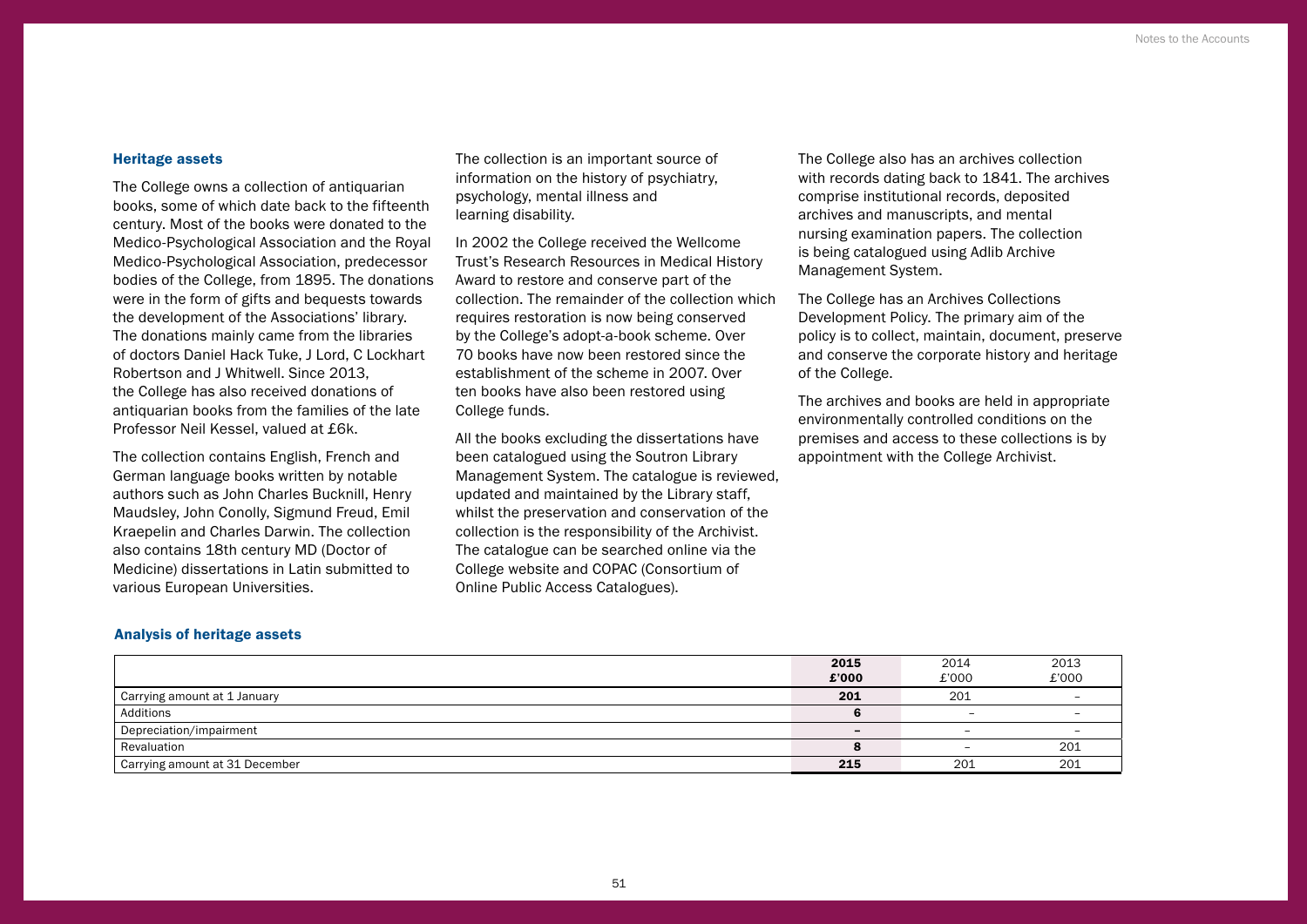There has been no disposal in the year to the collection of books. The collection of books were revalued on 22 January 2016 at £209k (13 May 2013 £201k) at market valuation, by Bonhams, specialist valuers and auctioneers in a wide range of antiquarian and rare books. The methodology used by Bonhams were to make comparisons with other similar copies sold at auctions and offered for sale by dealers. This

was done by the aid of specialist subscription databases, catalogues, those of other auction houses and specialist booksellers, and other bibliographical resources in conjunction with the many years combined experience of the valuers concerned.

On the basis of this revaluation the College has recognised a revaluation gain of £8k and a

donation from the families of the late Professor Neil Kessel valued at £6k. These assets have been recognised in the Balance Sheet at market value. Due to the nature of the heritage assets they are not depreciated and the College Trustees are of the opinion that any provision for depreciation would not be material and that the heritage assets are worth at least their book value.

### 14 Capital Commitments

At 31 December 2015 capital commitments were as follows:

|                                   | 2015                     | 2014                 |
|-----------------------------------|--------------------------|----------------------|
|                                   | £'000                    | £'000                |
| Authorised but not contracted for | 262                      | --                   |
| Authorised and contracted for     | $\overline{\phantom{0}}$ | $\sim$ $\sim$<br>221 |

Capital commitments authorised but not contracted for at 31 December 2015 was in respect of IT related projects £180k (2014: £66k) and fixture and fittings £82k (2014: £10k general building work).

Capital commitments authorised and contracted for at 31 December 2014 was in respect of the new membership database.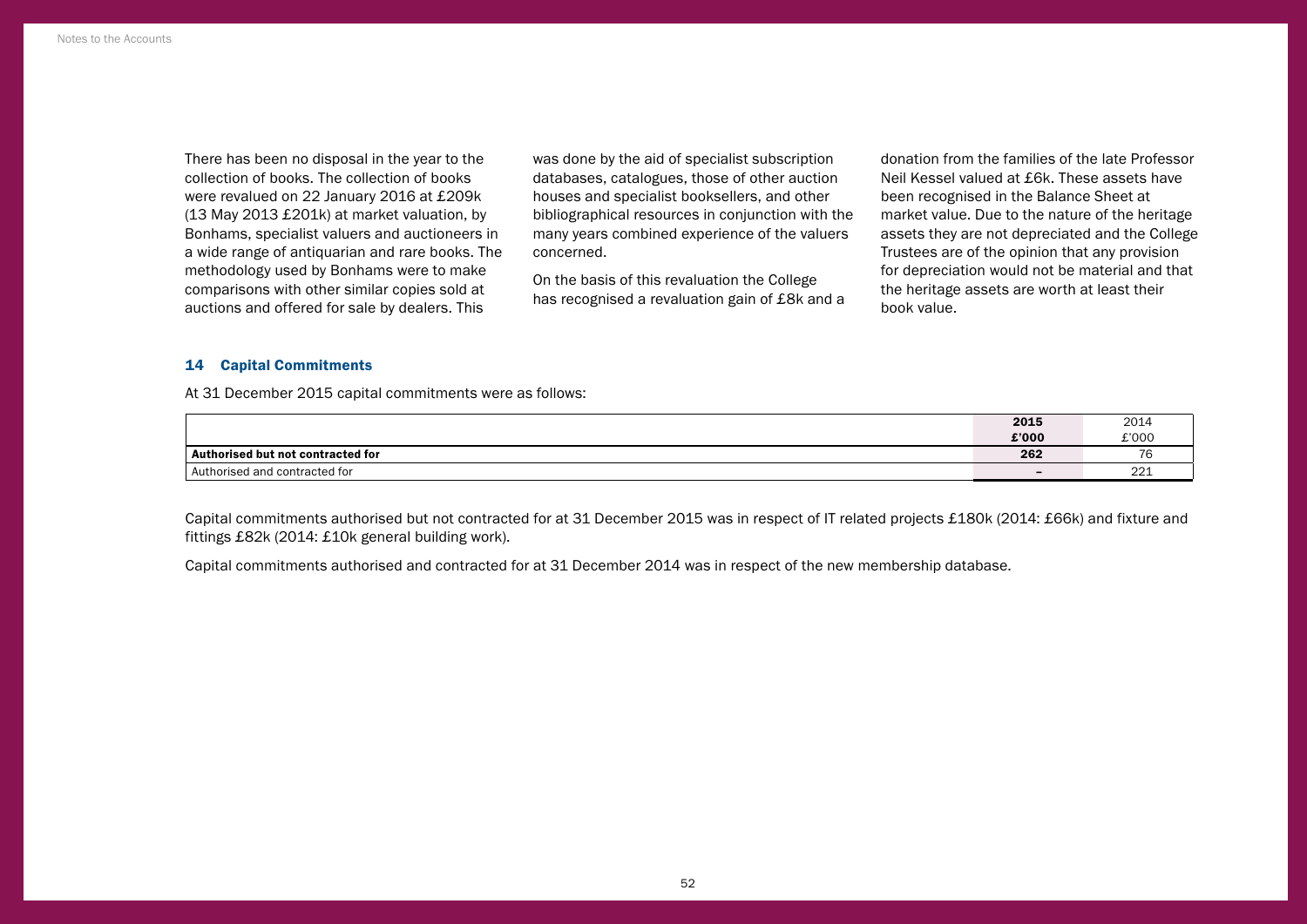## 15 Investments

|                                                         | 2015     | 2014    |
|---------------------------------------------------------|----------|---------|
|                                                         | £'000    | £'000   |
| <b>Listed Investments</b>                               |          |         |
| Market value at 1 January 2015                          | 4,720    | 4,514   |
| Additions at cost                                       | 5,914    | 3,984   |
| Disposal proceeds                                       | (3, 155) | (3,951) |
| Net realised investment (loss)/gain                     | (2)      | 10      |
| Net unrealised investment (loss)/gain                   | (136)    | 163     |
| Market value at 31 December 2015                        | 7,341    | 4,720   |
|                                                         |          |         |
| Cash held by investment managers in UK for reinvestment | 554      | 332     |
|                                                         | 7,895    | 5,052   |
|                                                         |          |         |
| Cost of Listed investments at 31 December 2015          | 7,330    | 4,311   |

Listed investments held at 31 December 2015 comprised the following:

| 2015                        | 2014  |
|-----------------------------|-------|
| £'000                       | £'000 |
| <b>Fixed Interest Bonds</b> |       |
| - United Kingdom<br>654     | 329   |
| - Overseas<br>574           | 258   |
| Equities                    |       |
| - United Kingdom<br>2,378   | 1,403 |
| - Overseas<br>3,424         | 2,504 |
| Property<br>311             | 226   |
| 7,341                       | 4,720 |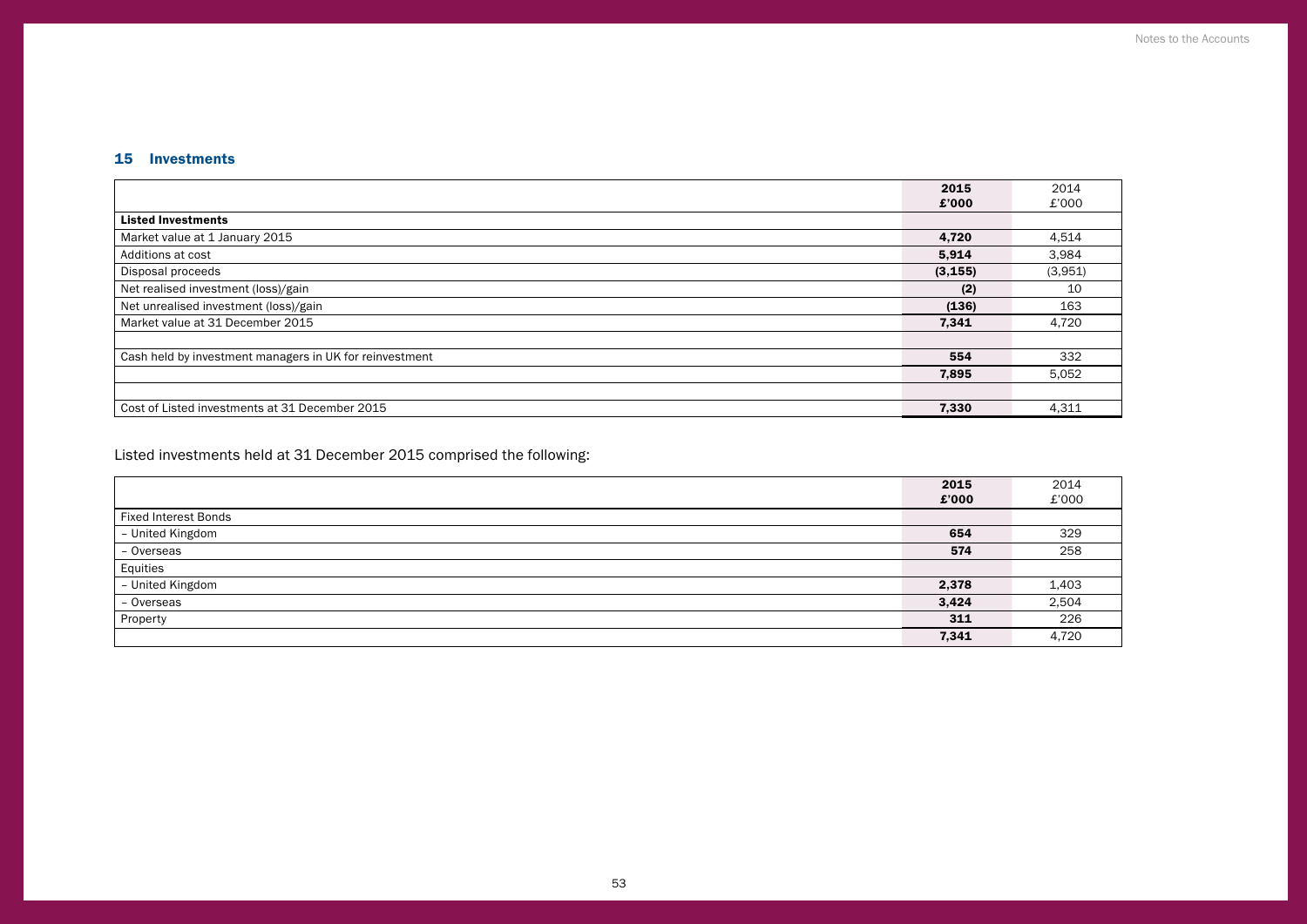## 15 Investments (continued)

Investments which were in excess of 5% by the total value of the Portfolio at 31 December 2015:

|                                           | % of portfolio | 2015  |
|-------------------------------------------|----------------|-------|
|                                           | valuation      | £'000 |
| Artemis UK Special Situations             | 6.43           | 6.43  |
| UBS EFT MSCI EMU 100% Hedged to GBP UCITS | 5.48           | 5.48  |
|                                           | 11.91          | 11.91 |

The investments are held through a diversified portfolio to maximise total return on investments with minimal risk.

## 16 Stocks

|                            | 2015  | 2014          |
|----------------------------|-------|---------------|
|                            | £'000 | £'000         |
| Stock of saleable goods    | 58    | $ \sim$<br>56 |
| Stock held for consumption |       | -             |
|                            | 63    | pp            |

## 17 Debtors

|                | 2015  | 2014  |
|----------------|-------|-------|
|                | £'000 | £'000 |
| Trade debtors  | 2,038 | 547   |
| Prepayments    | 498   | 429   |
| Accrued income | 552   | 529   |
| Other debtors  | 217   | 115   |
|                | 3,305 | 1,620 |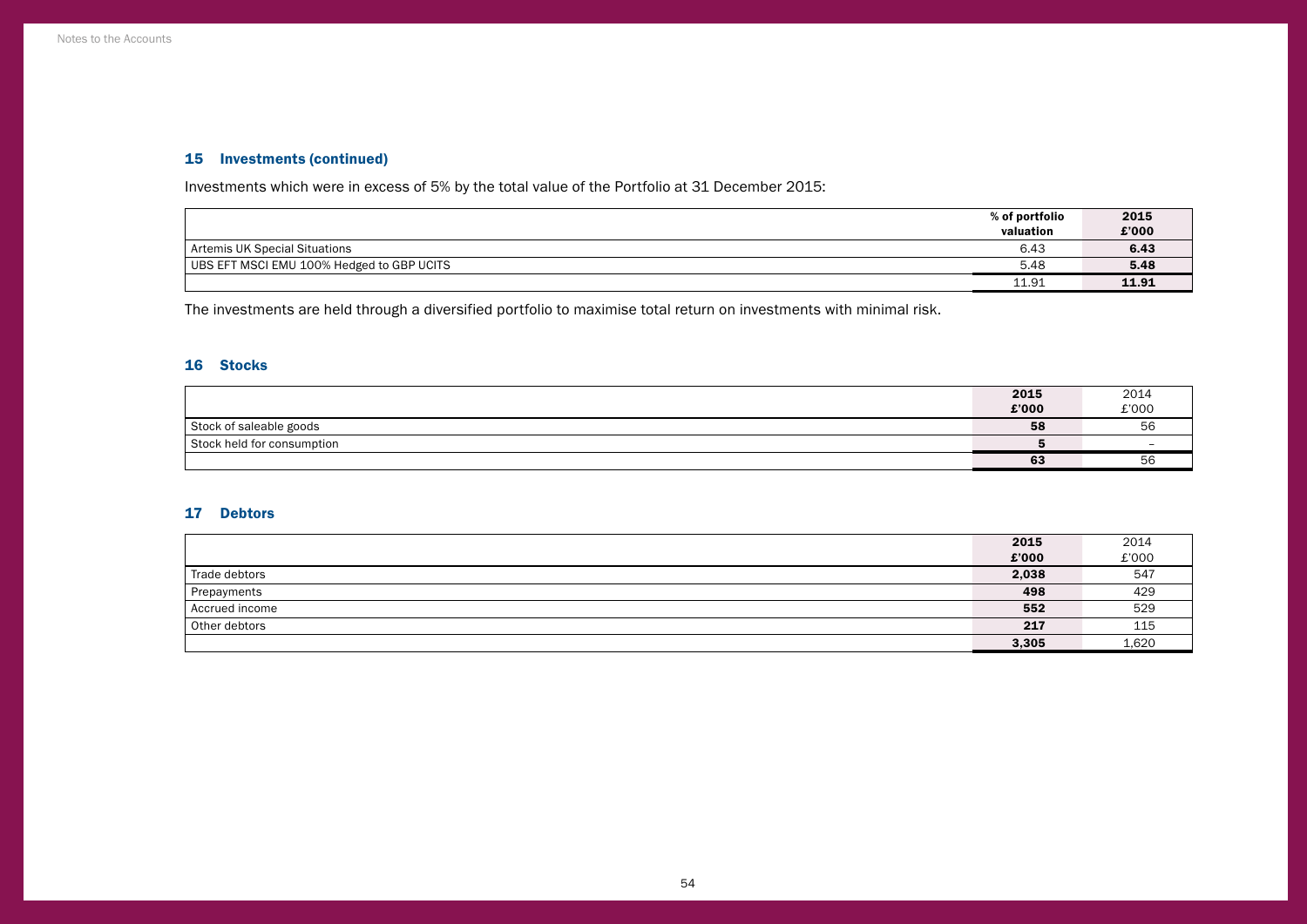## <span id="page-56-0"></span>18 Creditors: amounts falling due within one year

|                                  | 2015  | 2014  |
|----------------------------------|-------|-------|
|                                  | £'000 | £'000 |
| <b>Expense creditors</b>         | 1,100 | 1,286 |
| Deferred income                  | 2,509 | 2,213 |
| Other creditors                  | 29    | 90    |
| Accruals                         | 719   | 635   |
| Obligations under finance leases | 63    | 71    |
| Other tax and social security    | 186   | 181   |
|                                  | 4.606 | 4,476 |

|                                                      | Balance b/f    |                  |                          | <b>Balance c/f</b><br><b>31 December</b> |
|------------------------------------------------------|----------------|------------------|--------------------------|------------------------------------------|
|                                                      | 1 January 2015 | Realised to SOFA | Deferred in year         | 2015                                     |
| <b>Movement in deferred income</b>                   | £'000          | £'000            | £'000                    | £'000                                    |
| Membership subscriptions received in advance         | 192            | (192)            | 200                      | 200                                      |
| Examination fees received in advance                 | 361            | (361)            | 367                      | 367                                      |
| Journal subscription received in advance             | 155            | (155)            | 304                      | 304                                      |
| Grants received in advance                           | 178            | (178)            | 81                       | 81                                       |
| Subscription to network review in advance            | 1,188          | (1, 188)         | 1,505                    | 1,505                                    |
| Training income received in advance                  | 69             | (69)             | 52                       | 52                                       |
| Rental income received in advance                    | 70             | (70)             | $\overline{\phantom{0}}$ | -                                        |
| Total                                                | 2,213          | (2, 213)         | 2,509                    | 2,509                                    |
| Amounts to be released in more than 1 year (note 19) |                |                  |                          |                                          |
| Subscription to network review in advance            | 367            | (290)            | 368                      | 445                                      |
| <b>Total</b>                                         | 2,580          | (2,503)          | 2,877                    | 2.954                                    |

Deferred income relates to income received in advance. Deferred income arises as the income is received in the current year but relates to future years.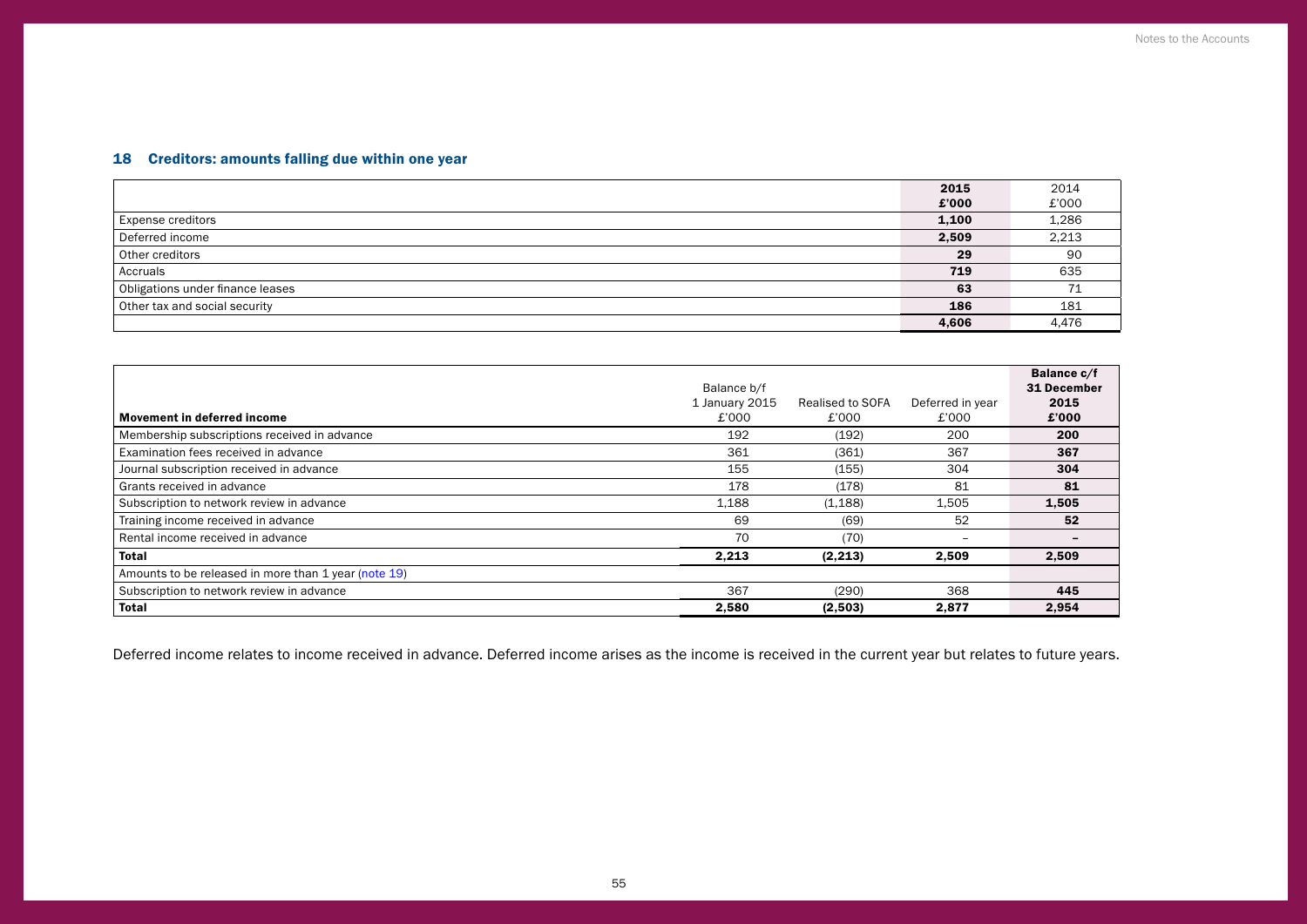## <span id="page-57-0"></span>19 Creditors: amounts falling due after more than one year

|                                           | 2015                     | 2014                     |
|-------------------------------------------|--------------------------|--------------------------|
|                                           | £'000                    | £'000                    |
| Subscription to network review in advance |                          |                          |
| - two years                               | 328                      | 290                      |
| - two to five years                       | 117                      | $\overline{\phantom{a}}$ |
| Obligations under finance leases          |                          |                          |
| - two years                               | 55                       | 63                       |
| - two to five years                       | $\overline{\phantom{0}}$ | 49                       |
|                                           | 500                      | 479                      |

Finance cost in respect of finance leases is £10k (2014: £8k).

## 20 Endowment fund

The capital funds of the charity include endowed monies which must be retained indefinitely.

|                     | Incoming     |           |                  |                |  |
|---------------------|--------------|-----------|------------------|----------------|--|
|                     | At 1 January | resources | <b>Transfers</b> | At 31 December |  |
|                     | £'000        | £'000     | £'000            | £'000          |  |
| Mary Margaret Slack | 262          |           | (3)              | 262            |  |
| 2015                | 262          |           | (3)              | 262            |  |
| 2014                | 262          |           | י פ              | 262            |  |

The interest from this fund is applied towards a travelling fellowship to enable a psychiatric trainee working in the UK to attend a centre of excellence in the UK or abroad.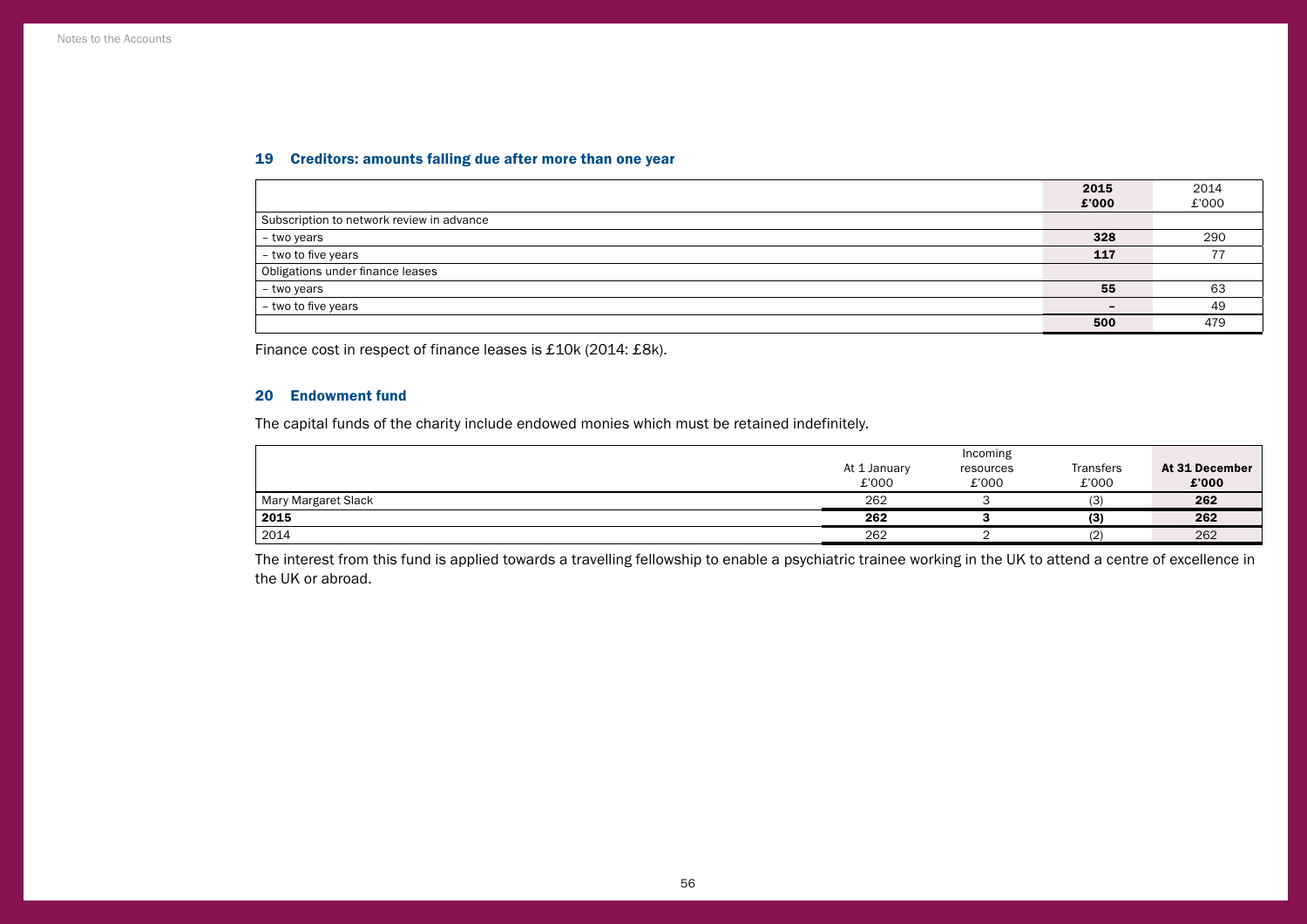## 21 Restricted funds

The income funds of the College include restricted funds comprising the following unexpended balances of donations and grants held on trust to be applied for specific purposes:

|                                             |              | Incoming  | Resources |                          |                |
|---------------------------------------------|--------------|-----------|-----------|--------------------------|----------------|
|                                             | At 1 January | resources | expended  | <b>Transfers</b>         | At 31 December |
|                                             | £'000        | £'000     | £'000     | £'000                    | £'000          |
| Member and trainee services                 | 212          | 246       | 283       | 131                      | 306            |
| Donations received for specific purposes    | 528          | 451       |           | (131)                    | 848            |
| Other funds for specific purposes (note 22) | 112          |           | 20        |                          | 101            |
| <b>Total Member and trainee services</b>    | 852          | 703       | 303       |                          | 1,255          |
| Restricted research funds                   | -            | 3,001     | 2,506     | $\overline{\phantom{0}}$ | 495            |
| Other projects                              | 124          |           |           |                          | 122            |
| 2015                                        | 976          | 3,706     | 2,813     |                          | 1,872          |
| 2014                                        | 881          | 2,239     | 2,194     | 50                       | 976            |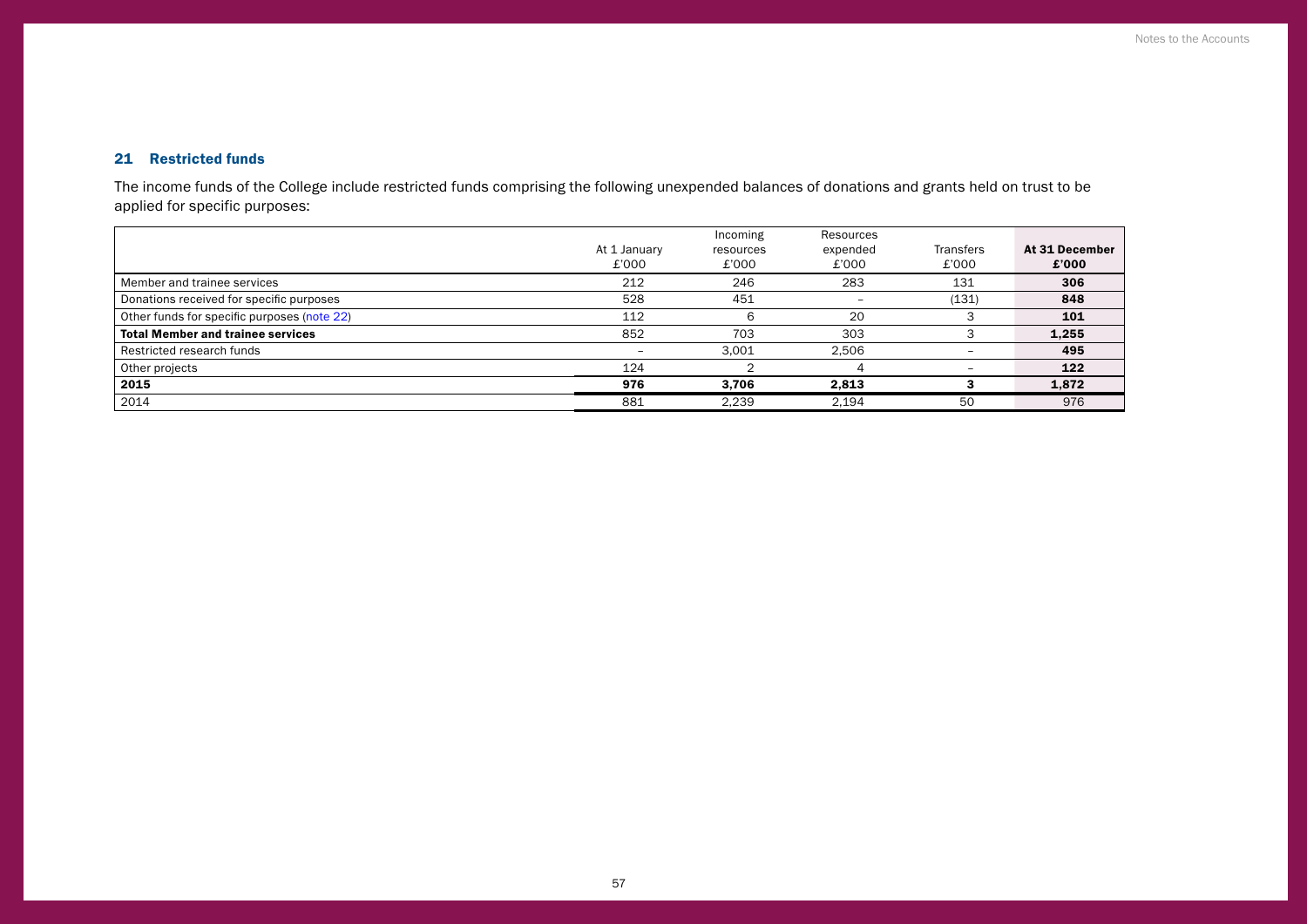### 21 Restricted funds (continued)

### Member and trainee services

The fund will be applied towards the training and education of psychiatrists and trainees world-wide.

## Donations received for specific purposes

The fund has been allocated to the Pathfinder Fellowship Scheme which will offer medical students funds to carry out research projects into psychiatry, the Sustainable Mental Health Fellowship Programme which will offer the Fellow an opportunity to take a lead role in an exciting new dimension of mental health care, gain an insight into how policy is shaped at the centre of the specialty, and develop a wide range of skills in leadership, research and service improvement and towards the Donald Dean Research Fellowship establishing a dedicated, full-time, three-year Research Fellowship in mental health in the workplace.

### Other funds for specific purposes

This is represented by the individual balances of funds set up to accommodate donations and bequests and to be applied for prizes and other specific purposes. The transfer made into the fund represents the interest generated £3k (2014: £2k) from the endowment fund. This is applied towards a travelling fellowship to enable a psychiatric trainee working in the UK to attend a centre of excellence in the UK or abroad.

During 2015 the Education and Training Committee approved an annual Medical Psychotherapy essay prize of £1k. This has been made possible through the generosity of a bequest from Anna Mace-Leska, the widow of Chris Mace, former Chair of the Faculty of Medical Psychotherapy.

### Restricted research funds

The funds represents external funding in connection with the College's research activities. In 2014 this balance had resulted in a deficit and a transfer of £165k from the general fund had been made to cover the deficit.

### **Transfers**

A transfer of £131k from donations received for specific purposes into member and trainee services represents expenditure incurred in relation to Pathfinder Fellowship Scheme, the Sustainable Mental Health Fellowship Programme and the Donald Dean Research Fellowship.

Incoming transfer of £3k into other funds for specific purposes represents the return on endowment fund.

### Other projects

This represents the following projects:

### Public Information Leaflets – St Andrew's

The fund exists to produce mental health information leaflets which are sold in large quantities to Trusts, PCTs, GP Surgeries, PALs, schools and carer organisations.

### Inter-collegiate working group

This is a restricted grant given by the Department of Health to the Inter-Collegiate steering group, comprising The Royal College of Psychiatrists, The Royal College of Physicians, The Royal College of General Practitioners, The Royal College of Paediatrics and Child Health and the Faculty of Public Health for developing a strategy against addictions across all age groups.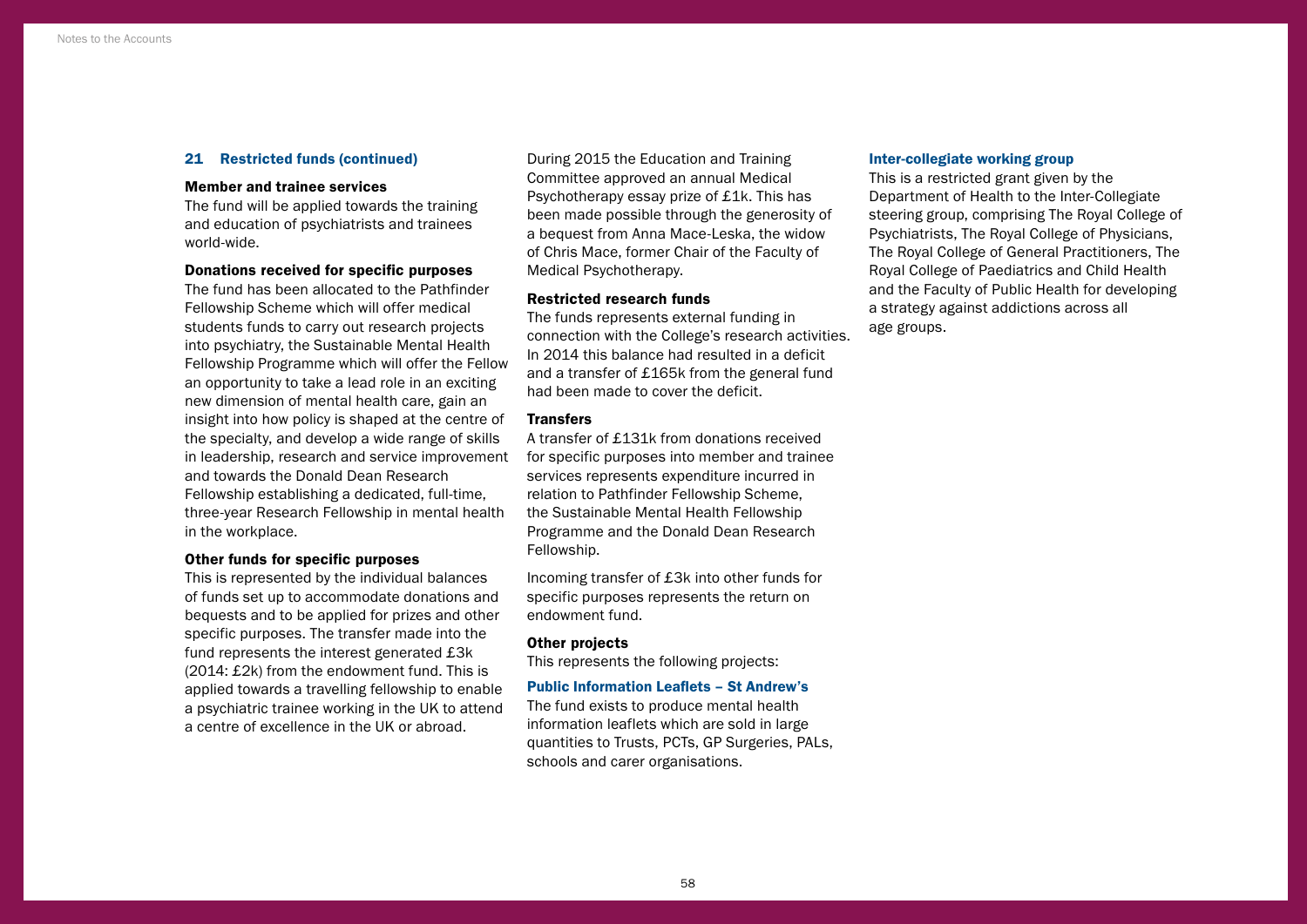## <span id="page-60-0"></span>22 Other funds for specific purposes

|                                                   | At 1 January<br>£'000 | Incoming<br>resources<br>£'000 | Resources<br>expended<br>£'000 | <b>Transfers</b><br>£'000 | At<br>31 December<br>£'000 |
|---------------------------------------------------|-----------------------|--------------------------------|--------------------------------|---------------------------|----------------------------|
| <b>Prize Funds</b>                                |                       |                                |                                |                           |                            |
| Alexander Mezey Prize                             | 8                     | $\overline{\phantom{m}}$       | 1                              | $\overline{\phantom{m}}$  | 7                          |
| <b>Brian Oliver Prize</b>                         | $\mathbf{1}$          | $\overline{\phantom{a}}$       | $\overline{\phantom{a}}$       | $\overline{\phantom{a}}$  | $\mathbf{1}$               |
| Gillian Page Prize                                | 3                     | $\overline{\phantom{a}}$       | 1                              | $\overline{\phantom{a}}$  | $\mathbf{2}$               |
| Laughlin Prize                                    | 22                    | $\mathbf{1}$                   | $\mathbf{1}$                   | $\overline{\phantom{a}}$  | 22                         |
| Margaret Davenport Prize                          | 4                     | $\overline{\phantom{0}}$       | $\overline{\phantom{0}}$       | $\overline{\phantom{a}}$  | 4                          |
| Morris Markowe Public Education                   | 4                     | $\overline{\phantom{0}}$       | $\mathbf{1}$                   | $\blacksquare$            | 3                          |
| Peter Scott Prize                                 | $\overline{7}$        | $\overline{\phantom{a}}$       | $\overline{\phantom{0}}$       | $\overline{\phantom{m}}$  | $\overline{7}$             |
| Philip Davis Prize                                | $\mathbf 1$           | $\overline{\phantom{a}}$       | $\overline{\phantom{0}}$       | $\overline{\phantom{0}}$  | 1                          |
| Standish-Barry Fund                               | $\overline{2}$        | $\overline{\phantom{a}}$       | 1                              | $\overline{\phantom{m}}$  | $\mathbf{1}$               |
| Chris Mace Essay Prize                            | $\equiv$              | $\mathbf{1}$                   | $\equiv$                       | $\equiv$                  | $\mathbf{1}$               |
| <b>Travelling Fellowships Wards</b>               |                       |                                |                                |                           |                            |
| Ferdinande Johanna Kanjilal Travelling Fellowship | 1                     | $\overline{\phantom{a}}$       | $\overline{\phantom{0}}$       | $\overline{\phantom{m}}$  | $\mathbf{1}$               |
| John Hamilton Travelling Fellowship               | 28                    | $\overline{\phantom{0}}$       | $\overline{\phantom{0}}$       |                           | 28                         |
| Margaret Slack Travelling Fellowship              | $\overline{2}$        | $\overline{\phantom{a}}$       | 4                              | 3                         | $\mathbf{1}$               |
|                                                   |                       |                                |                                |                           |                            |
| <b>Other Funds</b>                                |                       |                                |                                |                           |                            |
| Margaret Methven Lecture                          | $\overline{2}$        | $\overline{\phantom{a}}$       | $\overline{\phantom{a}}$       | $\overline{\phantom{a}}$  | $\mathbf{2}$               |
| Lieberman Bequest                                 | 1                     | $\overline{\phantom{m}}$       | $\overline{\phantom{m}}$       | $\overline{\phantom{m}}$  | $\mathbf{1}$               |
| Honorary Fellows Fund                             | 4                     | 3                              | $\overline{\phantom{0}}$       | $\overline{\phantom{0}}$  | 7                          |
| Arpana Funding                                    | $\overline{2}$        | $\overline{\phantom{a}}$       | $\overline{\phantom{0}}$       | $\overline{\phantom{a}}$  | $\overline{2}$             |
| Adopt a book Fund                                 | $\overline{a}$        | $\mathbf{1}$                   | $\mathbf 1$                    | $\overline{\phantom{a}}$  |                            |
| Dr P J H Gosling Fund                             | 20                    | $\overline{\phantom{a}}$       | 10                             | $\overline{\phantom{a}}$  | 10                         |
| 2015                                              | 112                   | 6                              | 20                             | 3                         | 101                        |
| 2014                                              | 122                   | 2                              | 14                             | $\overline{2}$            | 112                        |

The transfer made into the Margaret Slack Travelling Fellowship fund represents the interest generated £3k (2014: £2k) from the endowment fund. This is applied towards a travelling fellowship to enable a psychiatric trainee working in the UK to attend a centre of excellence in the UK or abroad.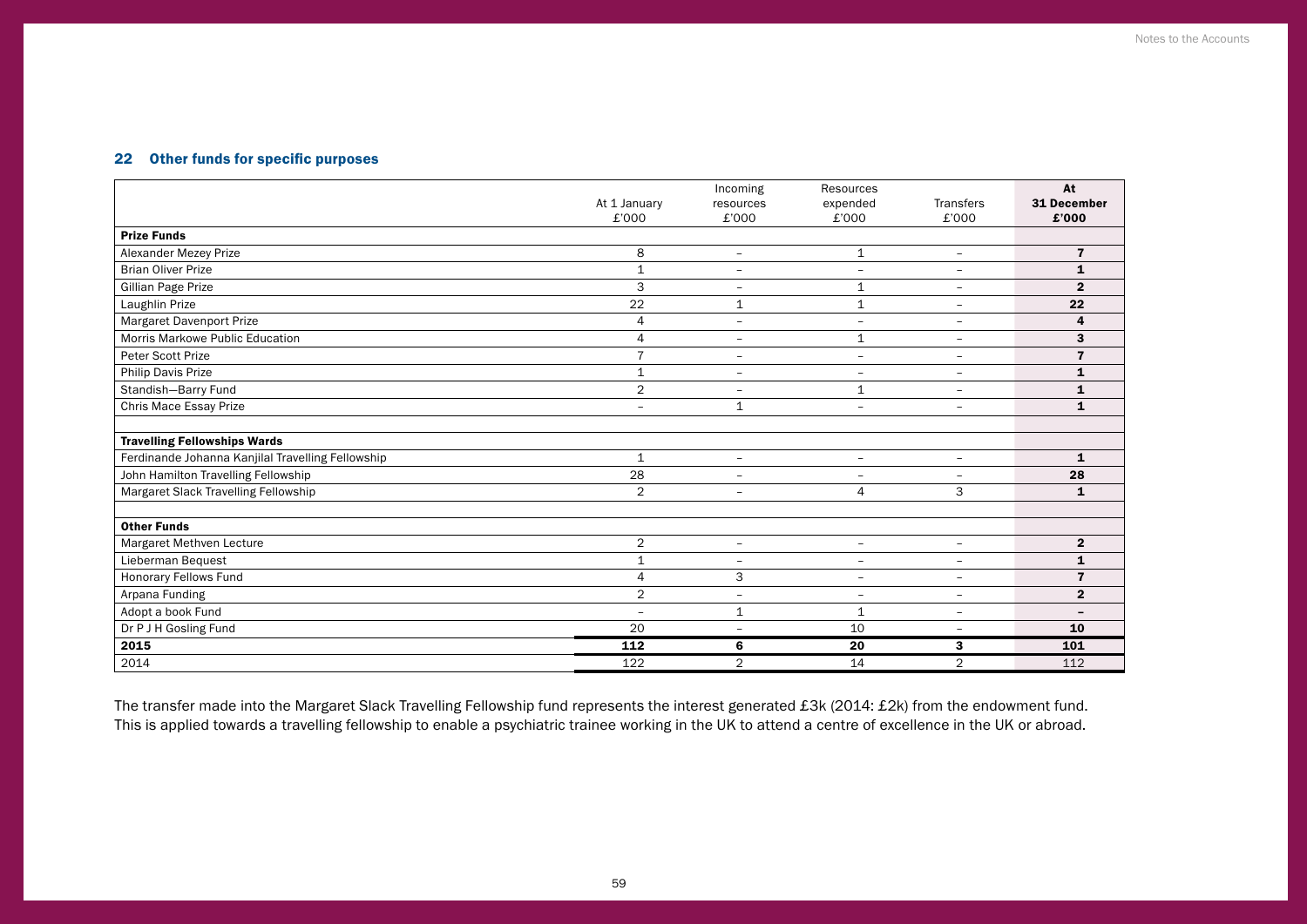### 23 Unrestricted fund

|                            | Net incoming/<br>(outgoing) |                                        |                    |                                               | At                   |
|----------------------------|-----------------------------|----------------------------------------|--------------------|-----------------------------------------------|----------------------|
|                            | At 1 January<br>£'000       | resources before<br>transfers<br>£'000 | Transfers<br>£'000 | Other recognised<br>gains and losses<br>£'000 | 31 December<br>£'000 |
| Designated funds (note 24) | 20.454                      | 2,401                                  | (2,101)            |                                               | 20,754               |
| General fund               | 4,189                       | (2,018)                                | 2,101              | (130)                                         | 4,142                |
| 2015                       | 24.643                      | 383                                    |                    | (130)                                         | 24,896               |
| 2014                       | 24,142                      | 376                                    | (48)               | 173                                           | 24,643               |

The transfers made between the designated funds and the general fund represent £1,879k from the Development fund, £203k from the Trainee fund towards costs spent on Trainees and £19k from the Fixed asset fund to represent the value of the College's tangible and heritage assets.

## <span id="page-61-0"></span>24 Designated funds

The income fund of the College includes the following designated funds which have been set aside out of unrestricted funds by the College Trustees for specific purposes:

|                                                             |                          |                          |                          | At          |
|-------------------------------------------------------------|--------------------------|--------------------------|--------------------------|-------------|
|                                                             | At 1 January             | New designations         | Transfers                | 31 December |
|                                                             | £'000                    | £'000                    | £'000                    | £'000       |
| Fixed asset fund                                            | 18.045                   | $\overline{\phantom{0}}$ | (19)                     | 18,026      |
| Trainee fund                                                | 376                      | -                        | (203)                    | 154         |
| College Centre for Quality Improvement (CCQI) fund          |                          | 1,318                    |                          | 1,318       |
| Faculties, Divisions and Special Interest Groups (FDS) fund | $\overline{\phantom{0}}$ | 851                      | $\overline{\phantom{0}}$ | 851         |
| Development fund                                            | 1,879                    |                          | (1,879)                  | -           |
| Repairs provision                                           | 154                      | 232                      | $\overline{\phantom{a}}$ | 386         |
| 2015                                                        | 20,454                   | 2,401                    | (2, 101)                 | 20,754      |
| 2014                                                        | 19,618                   | 1,169                    | (333)                    | 20,454      |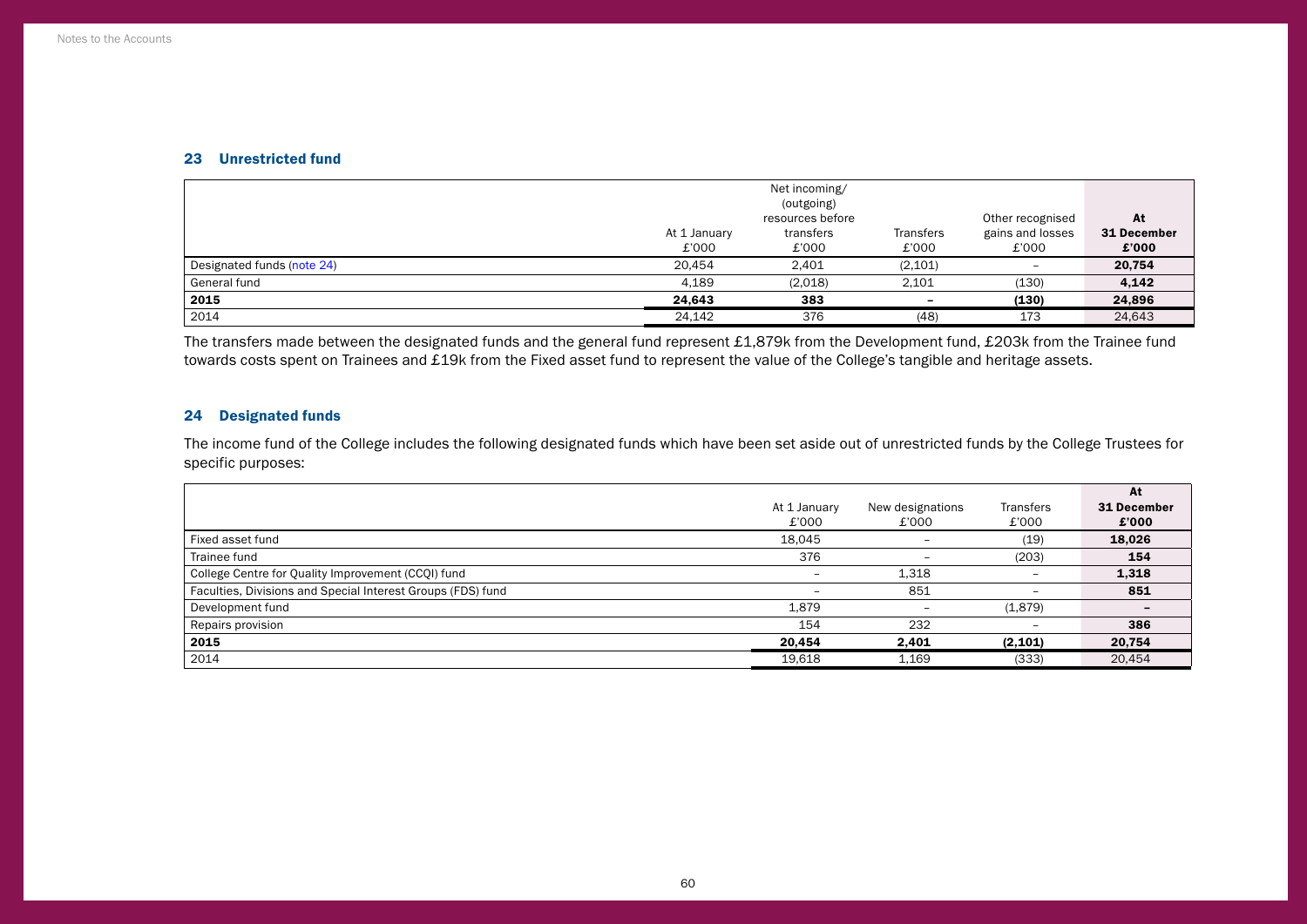## <span id="page-62-0"></span>24 Designated funds (continued)

### Fixed asset fund

This represents the net book value of all tangible fixed assets held by the College, including heritage assets.

### Trainee fund

The fund, established in 2012, represents amounts set aside from the excess of examination surplus to be spent towards trainees. It applies only if examinations surplus in a year represents more than 10% of examinations income. In 2015 the excess above the agreed threshold was £nil (2014: £nil). During 2015 £203k (2014: £333k) had been transferred into the general fund to provide for the development of an eLearning package aimed specifically for trainees and a free seminar for International Medical Graduates on 'A Career in Psychiatry, Supporting IMGs and Promoting Excellence in Patient Care'. The balance of the trainee fund is planned to be spent on the development of an eLearning package during 2016.

## College Centre for Quality Improvement (CCQI) and Faculties, Divisions and Special Interest Groups (FDS) fund

During 2015 the Board of Trustees agreed a new funding model with effect from 1 January 2016. The main purpose is to address a number of anomalies in the College accounting approaches. This includes abolishing the development fund, improving cost allocation and improving transparency by having a specific model for allocating membership income. The Board of Trustees approved the reserves relating to CCQI and FDS to be formally designated and should be restricted to no more than 6 months of their operating expenditure, in line with the College's Reserves Policy and is not planned to be spent. Where current or future reserves exceed this figure, the excess will be transferred to General Fund. An account will be maintained of the amount of reserves in the General Fund that relates to CCQI and FDS and this will be available to the CCQI and FDS, at the discretion of the Trustees if they depleted their entire designated reserves. As at 31 December 2015 £1,318k has been transferred from general fund to the CCQI fund and £851k into the FDS fund.

### Development fund

The fund was established to finance future general developments within the College. This has been done by means of a 15% contribution from specified income generating activities. In 2015 the Board of Trustees approved the balance of the Development fund to be released into the general fund of £1,879k (new designation made in 2014: £967k).

### Repairs provision

The fund exists to finance exceptional repairs and maintenance of College buildings. In 2015, £232k had been transferred into this fund (2014: £54k). In future, the College aims to designate in excess of £200k each year.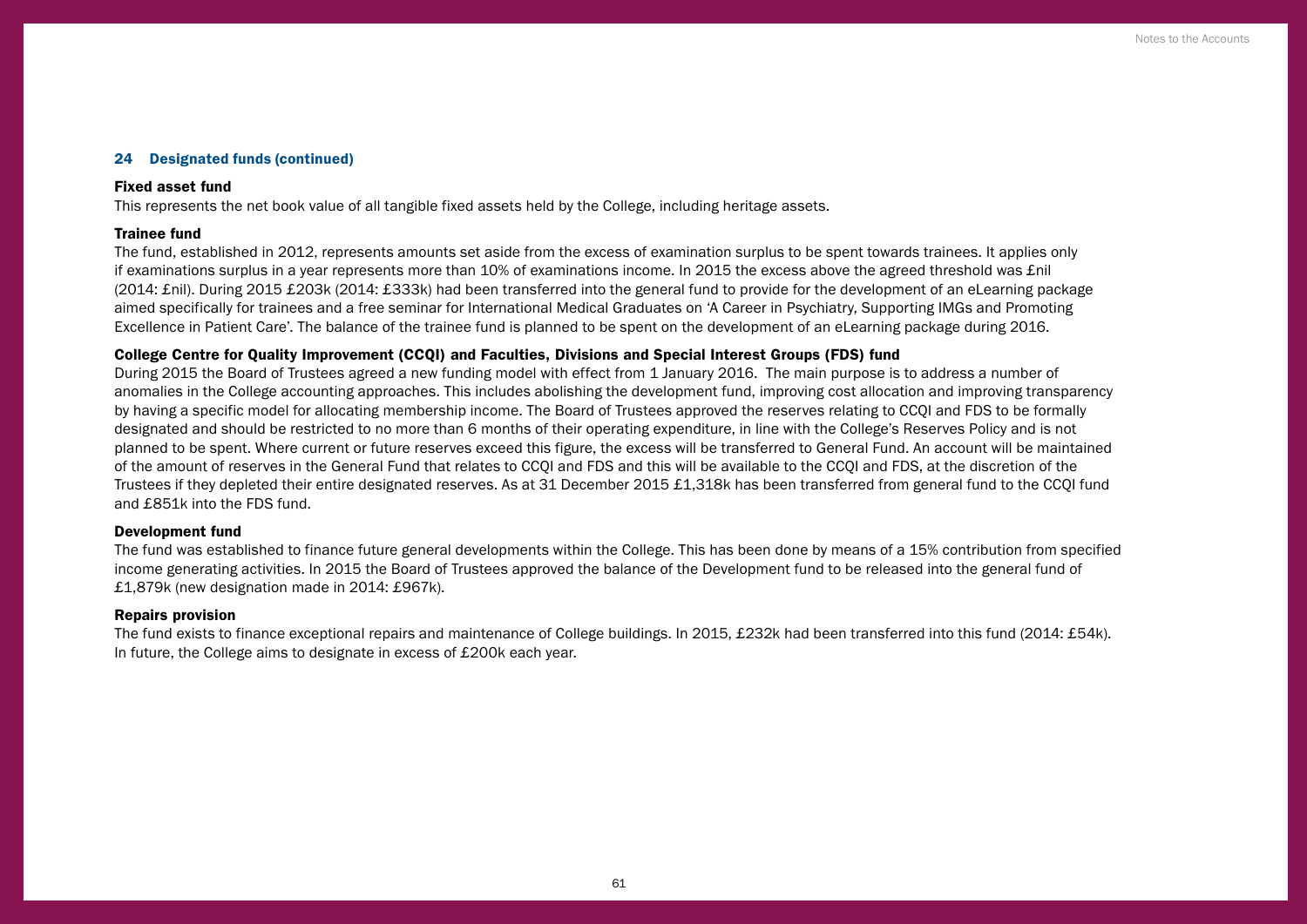### <span id="page-63-1"></span>25 Analysis of net assets between funds

|                                                        | General fund | Designated funds         | Restricted funds         | Endowment funds          | <b>Total</b> |
|--------------------------------------------------------|--------------|--------------------------|--------------------------|--------------------------|--------------|
|                                                        | £'000        | £'000                    | £'000                    | £'000                    | £'000        |
| Fund Balances at 31 December 2015 are represented by:  |              |                          |                          |                          |              |
| Tangible fixed assets                                  | $-$          | 18.026                   | $\overline{\phantom{0}}$ | $\overline{\phantom{0}}$ | 18,026       |
| Investments                                            | 7.633        | -                        | -                        | 262                      | 7,895        |
| Current assets                                         | 1,615        | 2.728                    | 1,872                    | $\overline{\phantom{0}}$ | 6,215        |
| Creditor: amounts falling due within one year          | (4,606)      |                          | -                        | $\overline{\phantom{0}}$ | (4,606)      |
| Creditor: amounts falling due after more than one year | (500)        | $\overline{\phantom{m}}$ | -                        | $\overline{\phantom{0}}$ | (500)        |
| 2015                                                   | 4.142        | 20.754                   | 1,872                    | 262                      | 27,030       |
| 2014                                                   | 4,189        | 20.454                   | 976                      | 262                      | 25,881       |

### 26 Leasing commitments

## Operating leases

At 31 December 2015 the College had total future minimum payments under non-cancellable operating leases as follows:

|                          | Land and buildings |       | Other |              |
|--------------------------|--------------------|-------|-------|--------------|
|                          | 2015               | 2014  | 2015  | 2014         |
|                          | £'000              | £'000 | £'000 | £'000        |
| Amounts due:             |                    |       |       |              |
| Within one year          | 38                 | 33    |       |              |
| Within two to five years | 73                 | 47    |       | 14           |
| Total commitment         | 111                | 81    | 14    | $\cap$<br>دے |

### 27 Net obligations under finance leases

Obligations under finance leases are secured on the related asset. At 31 December 2015 the College had net obligations under finance leases as disclosed in notes [18](#page-56-0) and [19.](#page-57-0)

### <span id="page-63-0"></span>28 Events after the end of the reporting period

During 2016 the College had continued to pursue a dilapidations claim against the former tenants of 21 Prescot Street. A provisional settlement has been reached whereby the former tenants are required to pay a sum equivalent to the cost of making good the disrepair. As at the date the financial statements have been authorised for issue, no formal documentation has been signed for this settlement and the College has not yet received the funds. As this settlement is not confirmed the provisional figures have not been included in the financial statements, as to do so in the trustees view may prejudice the finalisation of this matter.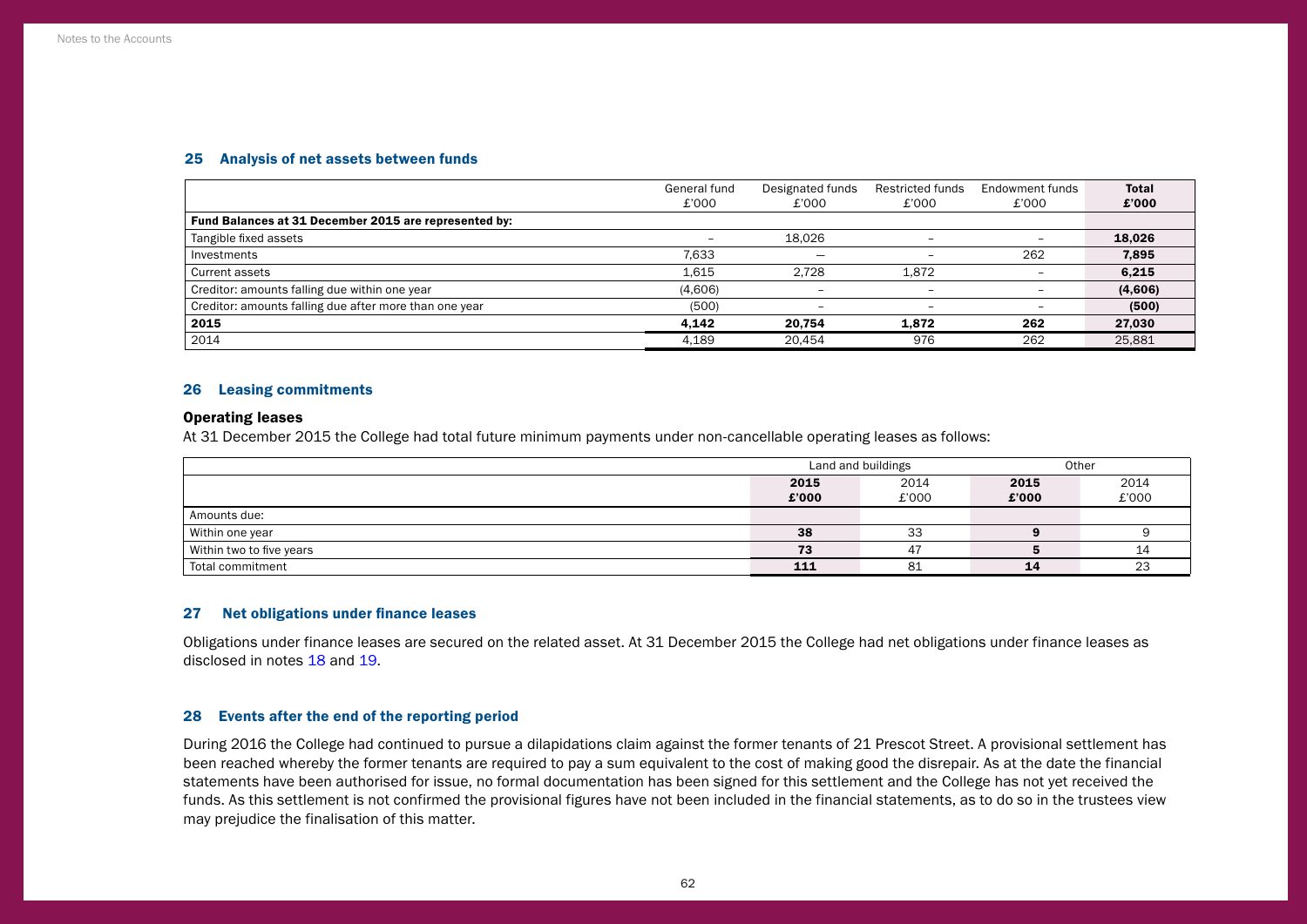## <span id="page-64-0"></span>**APPENDIX**

## About us

## The Committees of Council

The Committees of Council are:

- Education & Training
- **Conferences & Advanced** Learning
- **In** Honours & Awards
- **International Advisory**
- Patient & Carer
- Policy & Public Affairs
- **Psychiatric Trainees**
- Publications Management Board
- Public Engagement
- **Professional Practice & Ethics**
- Leadership & Management
- **•** Psychopharmacology

Council meets four times a year.

## Faculties

The Faculties of the College represent the main specialties within psychiatry. The current Faculties are:

- **Academic**
- **[Addictions](http://www.rcpsych.ac.uk/workinpsychiatry/faculties/addictions.aspx)**
- **[Child and Adolescent](http://www.rcpsych.ac.uk/workinpsychiatry/faculties/childandadolescent.aspx)**
- [Eating Disorders](http://www.rcpsych.ac.uk/workinpsychiatry/faculties/eatingdisorders.aspx)
- [Forensic](http://www.rcpsych.ac.uk/workinpsychiatry/faculties/forensic.aspx)
- **[General Adult](http://www.rcpsych.ac.uk/workinpsychiatry/faculties/generaladultpsychiatry.aspx)**
- **[Intellectual Disability](http://www.rcpsych.ac.uk/workinpsychiatry/faculties/intellectualdisability.aspx)**
- [Liaison](http://www.rcpsych.ac.uk/workinpsychiatry/faculties/liaison.aspx)
- **[Medical Psychotherapy](http://www.rcpsych.ac.uk/workinpsychiatry/faculties/medicalpsychotherapy.aspx)**
- Neuropsychiatry
- Old Age
- **Perinatal**
- **Rehabilitation and Social**

## **Divisions**

The College has 17 Divisions, which represent the College locally and provide professional advice where required. There are 11 Divisions in the UK and Northern Ireland, and six International Divisions. College members may opt to be members of the Division in which they either live or work but they can only belong to one Division.

The current Divisions of the College are:

## International

- **African International Division**
- **European International Division**
- **Middle Eastern International** Division
- **Pan-American International** Division
- South Asian International Division
- Western Pacific International Division

## Devolved Administrations

- **RCPsych in Northern Ireland**
- RCPsych in Scotland
- RCPsych in Wales

## England

- **C** Eastern
- l London
- **Northern & Yorkshire**
- **In North West**
- **Couth Eastern**
- South West
- **n** Trent
- **West Midlands**

## The Psychiatric Trainees' **Committee**

The Psychiatric Trainees' Committee comprises both 'pre-Membership' and 'post-Membership' Psychiatric Trainees. 'Pre-Membership' Psychiatric Trainees are doctors in psychiatric training who have not yet passed the MRCPsych examination and are therefore not yet full College Members.

## Specialist Advisor appointments

## Specialist Advisors

The College established the roles of Specialist Advisor to ensure that we are receiving expert advice and addressing current issues within psychiatry.

Continuing Professional Development: Dr Guy Brookes

Crisis Care: Dr Mary Jane Tacchi

Foundation Training: Dr Ann Boyle

Invited Review Services: Professor Rob Poole

Mental Health Law: Dr Julie Chalmers

Mentoring: Dr Pierre Taub

Medical Training Initiative: Dr Mohammed Al-Uzri

Specialist Advisor, Psychiatric Support Service: Dr Vishal Agrawal

Sustainable Healthcare: Dr Phil Davison

Workforce: Dr Aideen O'Halloran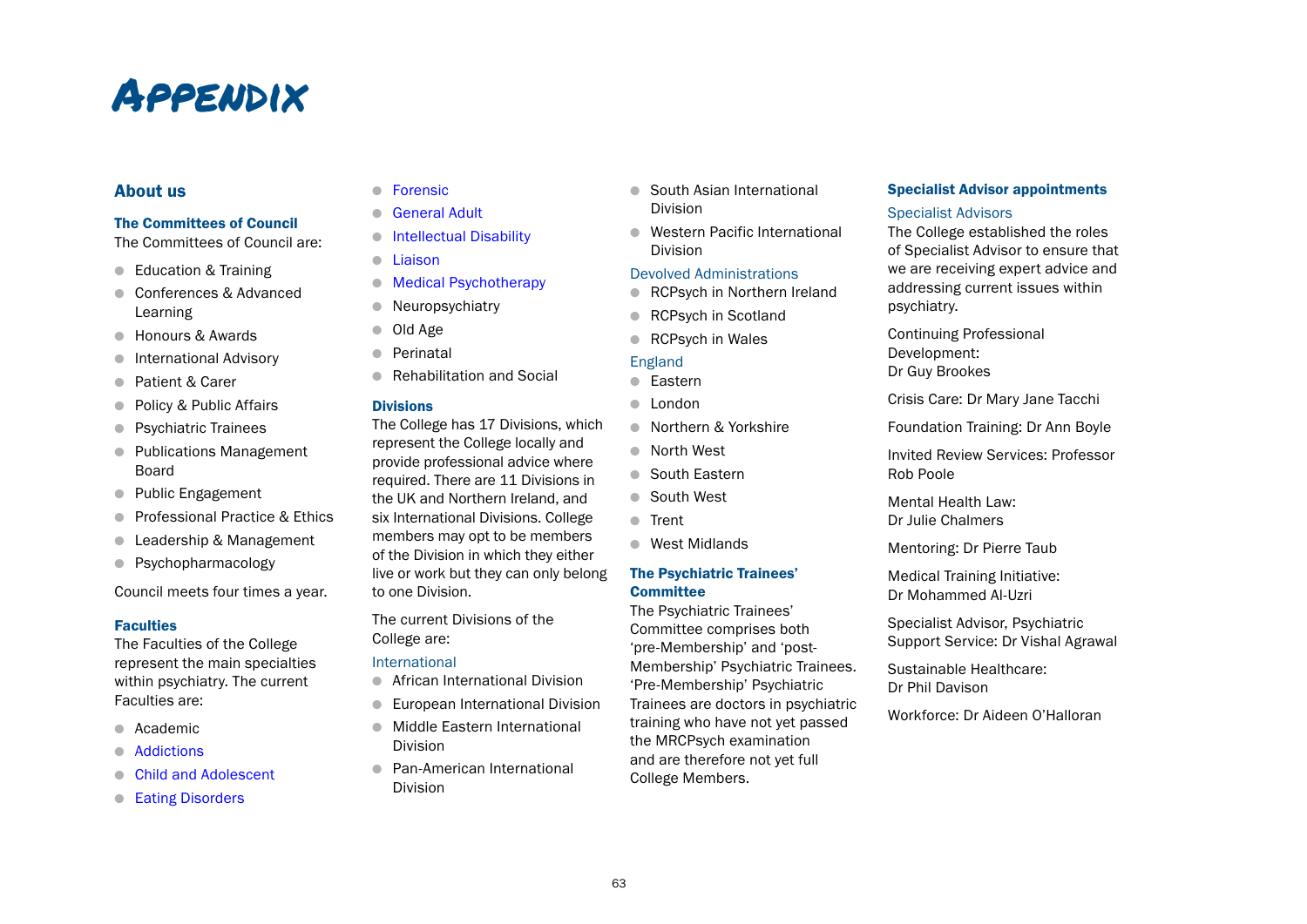## Members of Council Ex-Officio

President Professor Sir S Wessely

**Treasurer** Professor N Craddock

Dean Dr W Burn

Registrar Dr L Mynors-Wallis Dr A J B James (from 01/07/15)

Editor Professor K Bhui

#### Chairs & Representatives of Divisions

Eastern Dr S Bhandari

London Dr S Ahmad

South East Dr H G Series

Northern & Yorkshire Dr J Whaley

North West Dr L Sell

South West Dr C F Fear

**Trent** Dr C W Rusius West Midlands Dr G L Milner Northern Ireland

Dr D E M Day-Cody **Scottish** Dr A J C Cook

Welsh Professor R Poole

## Elected Fellows and Members

Professor S Carney Dr J Falkowski Professor J Geddes (to 01/07/15) Vacancy (to 30/10/15) Dr A Ramakrishnan

### Chairs of Faculties Child & Adolescent Psychiatry Dr P A Hindley

Forensic Psychiatry Professor T A Fahy

General Adult Psychiatry Dr P Rowlands Dr Lenny Cornwall (from 01/07/15)

Psychiatry of Intellectual **Disability** Dr A Roy

Old Age Dr J Warner

Psychiatry of Medical Psychotherapy Dr S Mizen

Rehabilitation & Social **Psychiatry** Dr S Kalidindi

Liaison Psychiatry Dr P H L Aitken

Addictions Professor C Drummond

Academic Psychiatry Professor P Woodruff Professor A R Lingford-Hughes (from 30/04/15)

Neuropsychiatry Dr R Faruqui

Perinatal Psychiatry Dr E McDonald

Eating Disorders Dr J Morgan Dr Dasha Nicholls (from 02/07/15)

### Chairs of Committees

Chair of Special Committee on Professional Practice and Ethics Professor S M Benbow

Director of Advanced Learning & Conferences Dr I S Hall

Psychopharmacology Professor A Young

Leadership & Management Dr F Mason

Public Engagement Dr J Bolton

Psychiatric Trainees' **Committee** Dr M S Tovey from (29/09/15) Dr K W V Sheeres (to 28/09/15)

Policy & Public Affairs Dr L Mynors Wallis

Publications Board Professor K Bhui

Patients & Carers Dr J Bolton

Nominations Committee (Formerly Honours & Awards Committee) Professor Sir S Wessely

International Advisory **Committee** Professor Sir S Wessely

Representatives

Patients and Carers **Representatives** Mrs E Bitcon Mr D Pickering Mr M Arbuthnott

Co-Opted Members Prof. M J Crawford Prof. T J G Kendall

Finance Management **Committee** 

Chair Professor N Craddock, Treasurer

Divisions' representative Dr R G Poole

Faculties' representative Dr R A Faruqi

Elected members' representative Dr J Falkowski

Lay Trustees' representative Mr M Basing

Chief Executive '(in attendance)' Mrs V Cameron

Director of Finance & **Operations** '(in attendance)' Mr K Padmanathan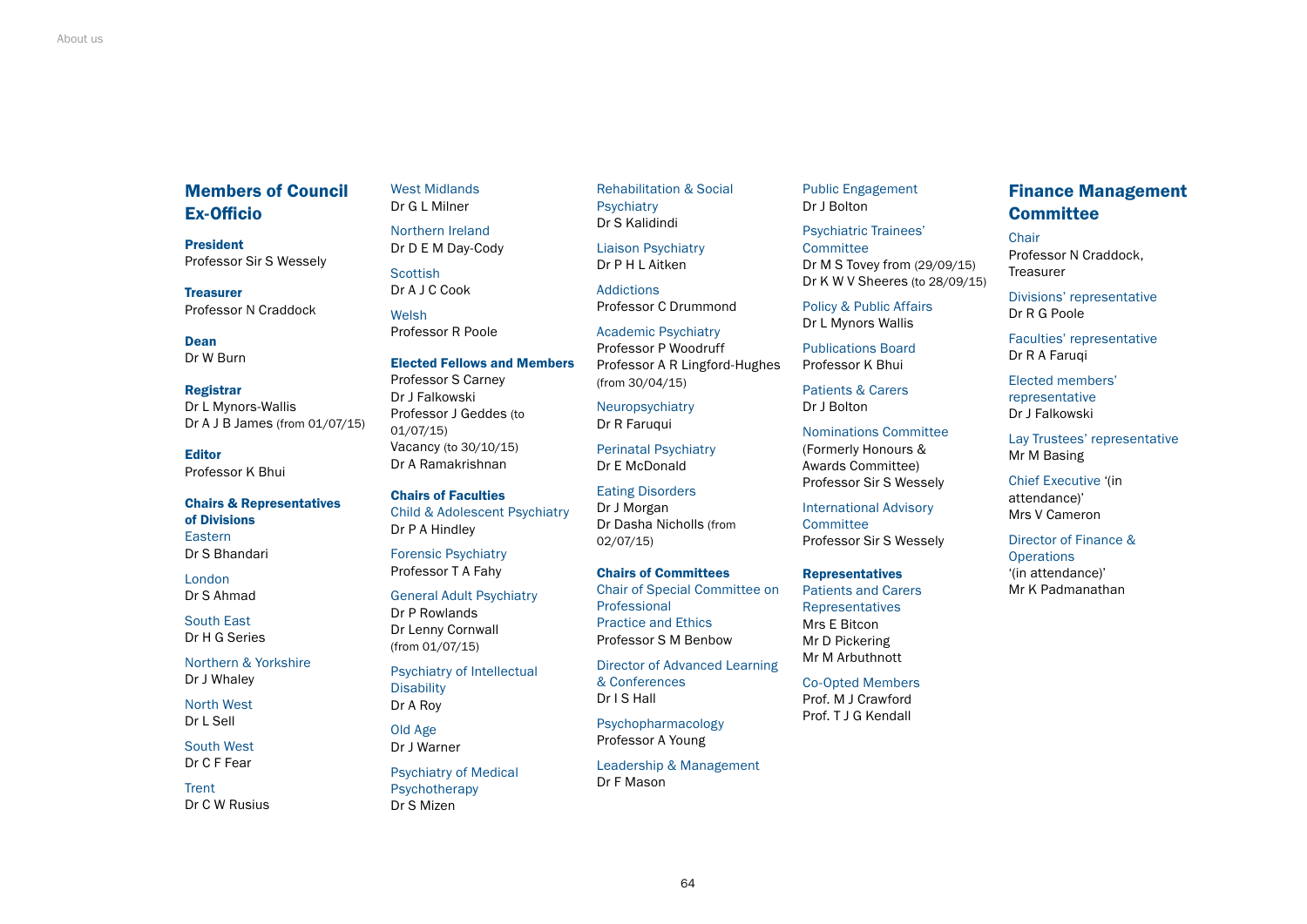Education, Training & Standards Committee

Chair, in rotation Professor Sir S Wessely Dr W Burn, Dean

#### Registrar

Dr L Mynors-Wallis (to 01/07/15) Dr A J B James (from 01/07/15)

Associate Registrar Dr E Wilkinson

Associate Dean for Trainee **Support** Dr S Dave

Associate Dean for Education **Policy** & Strategy Professor S M Carney

Deanery Representative Dr H De Waal

Deanery Representative Dr M Maier

Lead Dean for Psychiatry Professor J Hayden

Chief Examiner Dr P Bowie

Specialist Advisor Dr A Brittlebank

Specialist Advisor Dr A M Boyle

CPD Dr G S Brookes Trent Division Dr D J Blove

Eastern Division Dr G Mundempilly

London Division Dr D Reiss

North West Division Dr G Ness

Northern Ireland Dr C S Donnelly

Scottish Division Dr S H Brown

South West Division Dr G Undrill

Welsh Division Dr V Aziz

West Midlands Dr J S Greening

Northern & Yorkshire Division Dr G Garry

Associate Dean for National Recruitment Professor D Longson

Speciality Doctor Committee Representative Dr R Rama Iyer

South East Division Dr C Kinane

Psychiatry of Intellectual **Disability** Dr A Biswas

Liaison Psychiatry Dr P H L Aitken

Child & Adolescent Psychiatry Dr H M Bruce

Eating Disorders Psychiatry Dr I Jurewicz

Forensic Psychiatry Dr D Reiss

General Adult Dr S Dave

Neuropsychiatry Dr N Poole

Perinatal Psychiatry Dr A Wieck

**Psychotherapy** Dr W L Burbridge-James

Rehabilitation & Social **Psychiatry** Dr M A Javad

Psychiatric Trainees' Committee Chair Dr M Tovey

PTC Vice-chair Dr C L Murphy

Associate Dean for Advanced Learning & Conferences Dr I S Hall

Chief Executive Mrs V Cameron Director of Professional **Standards** Mr F Palekar

Head of Training and Workforce Operations Mrs N Cochrane

Head of Examinations & **Operations** Ms D Wright

**Observer** Dr N J Margerison

Specialist Advisor on Less than Fulltime Training Dr F M Harrison

Academic Psychiatry Faculty Dr V A Curtis

## Senior management

Chief Executive Mrs V Cameron

Director of Communications

& Policy Ms K Stillman (Interim) from (1/10/15) Ms D Hart (to 30/09/15)

Director of Development **Office** Ms A Paul

Director of Finance & **Operations** Mr K Padmanathan

Director of Human Resources Ms M Cummings

Director of Membership Relations Mr R Gott (Interim)

Director of Professional **Standards** Mr F Palekar

Director of Publications & Website Mr D Jago

Director of CCQI Professor M Crawford

Director of NCCMH Professor T Kendall